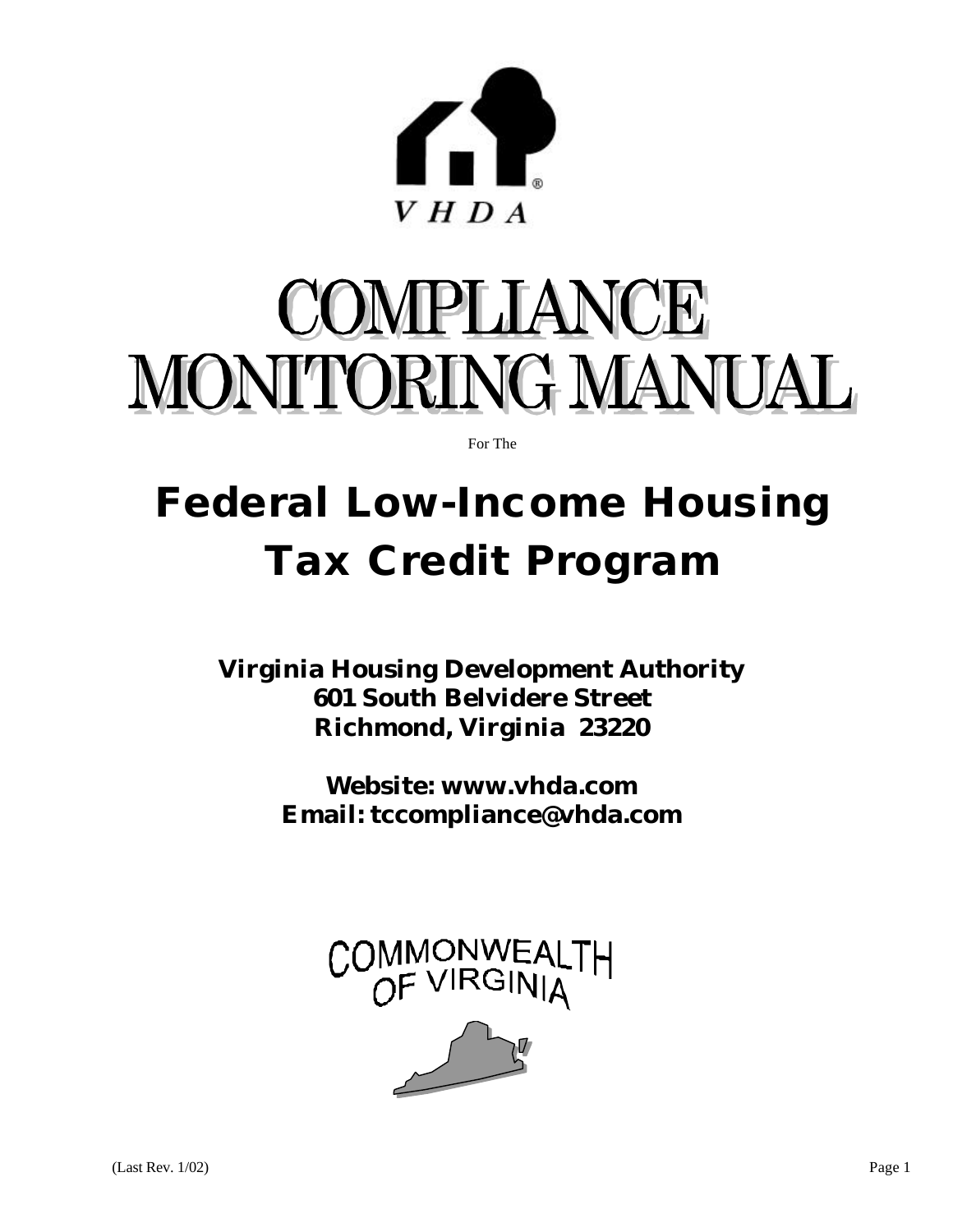| <u>A.</u>                     |  |
|-------------------------------|--|
| <u>B.</u>                     |  |
| $\underline{\mathsf{C}}$      |  |
| <u>D.</u>                     |  |
| E.                            |  |
| <u>E.</u>                     |  |
| $\underline{G}$ .             |  |
| H.                            |  |
| $\mathbf{I}$ .                |  |
|                               |  |
|                               |  |
| <u>A.</u>                     |  |
| <u>B.</u>                     |  |
| $\underline{\mathsf{C}}$      |  |
| <u>D.</u>                     |  |
| E.                            |  |
| F <sub>r</sub>                |  |
|                               |  |
|                               |  |
|                               |  |
|                               |  |
|                               |  |
|                               |  |
|                               |  |
|                               |  |
|                               |  |
|                               |  |
|                               |  |
|                               |  |
|                               |  |
|                               |  |
|                               |  |
|                               |  |
|                               |  |
|                               |  |
|                               |  |
| <u>A.</u>                     |  |
| <b>B.</b>                     |  |
| C.                            |  |
|                               |  |
| <u>A.</u>                     |  |
| $\underline{\mathbf{B}}$ .    |  |
| $\overline{C}$                |  |
| $\underline{\mathbf{D}}$ .    |  |
| E                             |  |
|                               |  |
|                               |  |
| <u>A.</u>                     |  |
| <u>B.</u><br>$\overline{C}$ . |  |
|                               |  |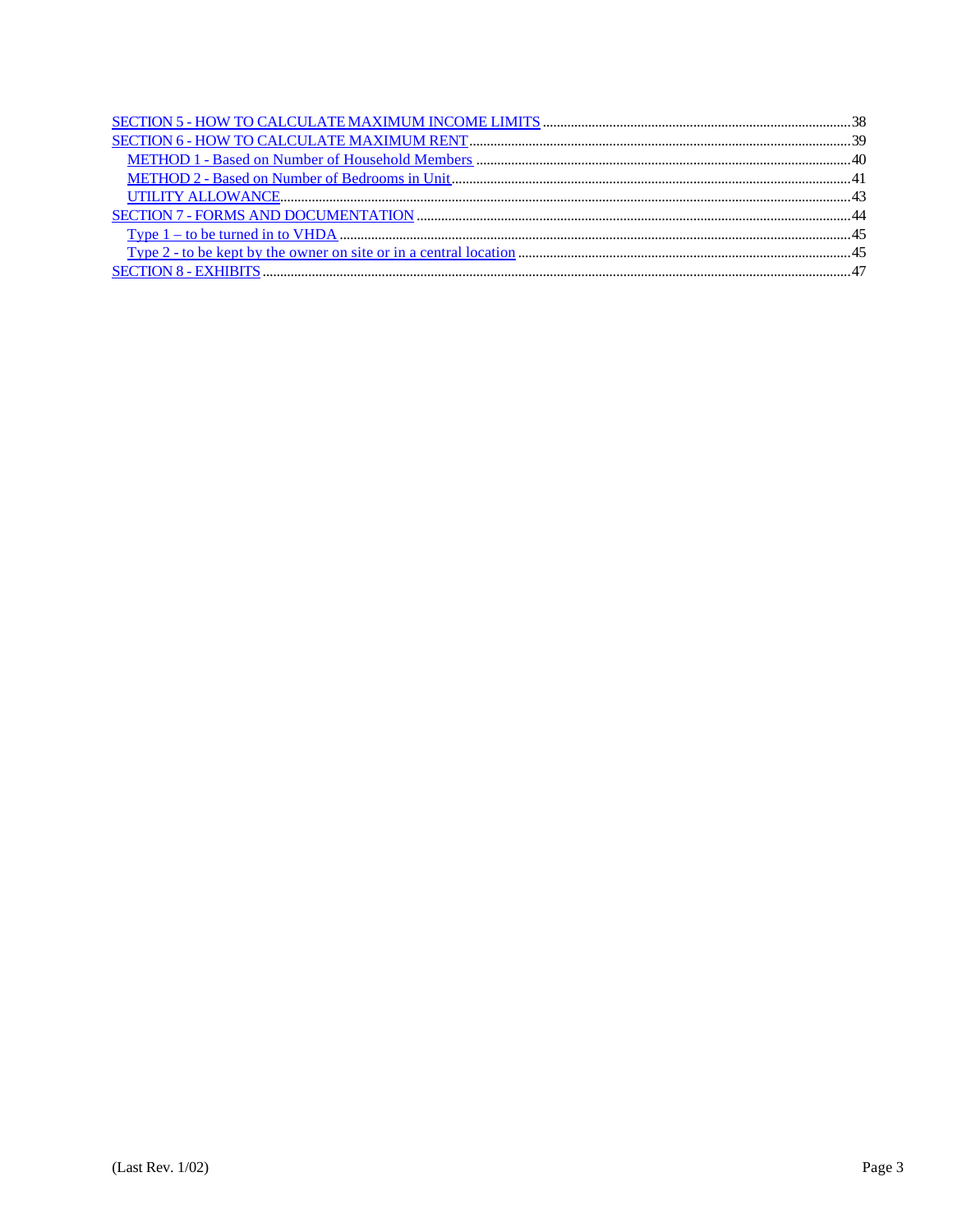#### **INTRODUCTION**

This manual contains reference material for the Federal Low-Income Housing Tax Credit program and gives guidelines for qualifying families for occupancy based on income, calculating maximum rents, record keeping, adhering to occupancy rules, inspecting records and many other compliance issues and should be a useful resource for owners, developers, management companies, and on-site management personnel. **However,** this manual represents Virginia Housing Development Authority's understanding of **only** the Tax Credit program and may not include all information necessary to comply with the Code or with other financing or housing programs. Please use this manual as a supplement to existing federal laws, regulations and the Department of Housing and Urban Development's ("HUD's") Section 4350.3 Handbook. Laws, regulations and interpretations can change, and owners are advised to consult with qualified legal and tax advisors regarding their property's compliance.

**SECTION 1.42-5(G) OF THE TAX CREDIT REGULATIONS STATES THAT "COMPLIANCE WITH THE REQUIREMENTS OF SECTION 42 IS THE RESPONSIBILITY OF THE OWNER OF THE BUILDING FOR WHICH THE CREDIT IS ALLOWABLE. THE AGENCY'S OBLIGATION TO MONITOR FOR COMPLIANCE WITH THE REQUIREMENTS OF SECTION 42 DOES NOT MAKE THE AGENCY LIABLE FOR AN OWNER'S NONCOMPLIANCE."**

#### **SECTION 1**

#### **BACKGROUND**

In 1986 as part of a major change in tax law, Congress enacted the Low-Income Housing Tax Credit ("Tax Credit") program as an incentive to encourage development of affordable housing. In exchange for the acquisition, rehabilitation or construction of affordable rental housing units, owners are allowed to reduce their federal tax liability. The Internal Revenue Service of the Department of Treasury ("IRS") is responsible for interpreting the statutes regulating the Tax Credit program, which is governed by Section 42 of the Internal Revenue Code (the "Code"). Virginia Housing Development Authority ("VHDA") is the state's designated housing credit agency working with both allocation and compliance monitoring.

**Allocation** - Annually, each state has a credit cap from which allocations are deducted. The cap is in an amount equal to \$1.25 per resident in the state. The tax credit cap increased to \$1.50 in 2001, \$1.75 in 2002 and thereafter increases will be tied to the consumer price index. The amount of tax credits allocated to an owner is determined in one of two ways: 1) The tax credits from the above-mentioned annual cap are allocated through a competitive ranking process and the amount is based in part on the number of qualified lowincome units that meet federal rent and income targeting requirements; 2) Properties receiving more than 50% financing through tax-exempt bonds may apply for 4% tax credits outside the competitive ranking process and receive "automatic" credits as long as there is a financial need.

VHDA may allocate only the amount of tax credits necessary to make a property economically feasible to produce and ensure viability of a property throughout the compliance period. VHDA annually publishes a Qualified Allocation Plan (the "QAP") establishing the guidelines and procedures for the acceptance, scoring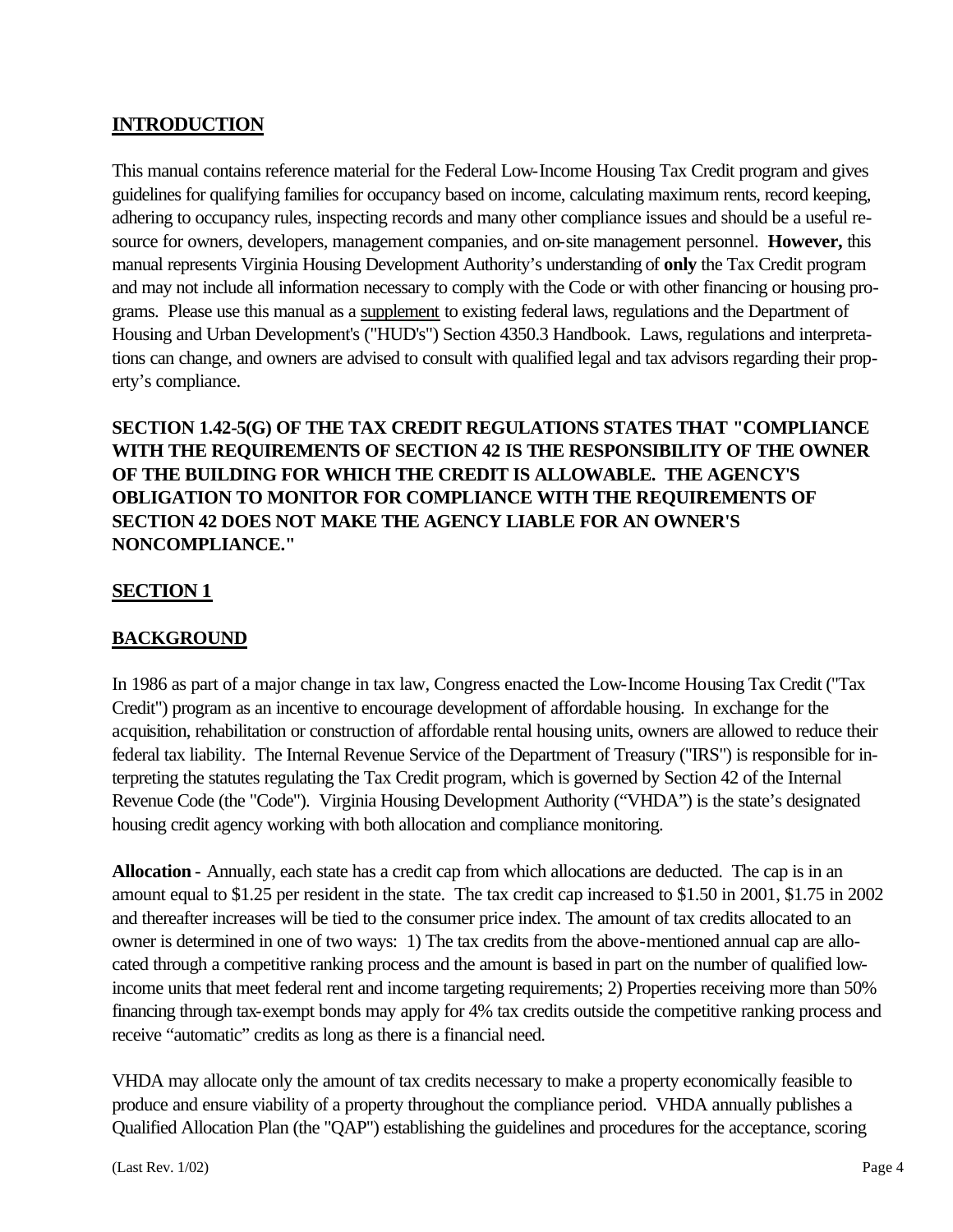and competitive ranking of applications. Questions regarding the QAP or allocation of credits should be directed to James Chandler of VHDA at 804-343-5786.

**Compliance Monitoring** - The 1990 amendments to the Code established compliance monitoring for **all** properties receiving credits in any year under Section 42 whether through the allocation process or through issuance of tax-exempt bonds. The Treasury Department published final regulations September 2, 1992; the effective date to begin monitoring tax credit properties was January 1, 1992. These regulations were amended effective January 1, 2001. Section 1.42-5 (a) of the U.S. Internal Revenue Regulations (the "Regulations") requires that each state's QAP include a procedure that the housing credit agency will follow to monitor for noncompliance with the provisions of Section 42 and to notify the IRS of any noncompliance of which the agency becomes aware. Procedures for monitoring contained in each state's Plan must be consistent with the Regulations and address the following areas: record keeping and record retention; certification and review; on-site inspection and notification of noncompliance.

Because of the competitive ranking process, owners may have to comply with additional state requirements beyond the federal code, and state guidelines may be more restrictive than federal regulations. Compliance monitoring for Virginia is administered by Cara Wallo, Tax Credit Compliance Manager. Please address questions regarding compliance monitoring to her at (804) 343-5640.

VHDA is a political subdivision of the Commonwealth of Virginia and does not receive any state appropriations to finance its operations. Operating funds come from the management of monies received from the sale of tax-exempt and taxable bonds, from fees associated with the administration of federal housing programs and from other non-state sources.

#### **DEFINITIONS AND WEBSITES**

**Applicable Fraction** - the lesser of (i) the unit fraction (number of low-income units divided by the total number of units) or (ii) the floor space fraction (low-income units' floor space divided by the total units' floor space).

**Compliance Period** - the 15-year period beginning the first taxable year of the Credit Period.

**Credit Period** - the 10-year period beginning the first taxable year the building is placed in service or the following year if the owner elects.

**Eligible Basis** - *generally*, the adjusted basis (costs minus depreciation) of the building including common areas such as laundry facilities, offices, etc. and excluding land.

**Extended Use Period** - the period beginning on the same day as the Compliance Period and ending 15 to 25 years after the end of the 15-year Compliance Period.

**Form 8609 –** following the final cost certification, an owner will file an application with VHDA requesting issuance of Form 8609 for each building in the property. This form sets forth the specific information about the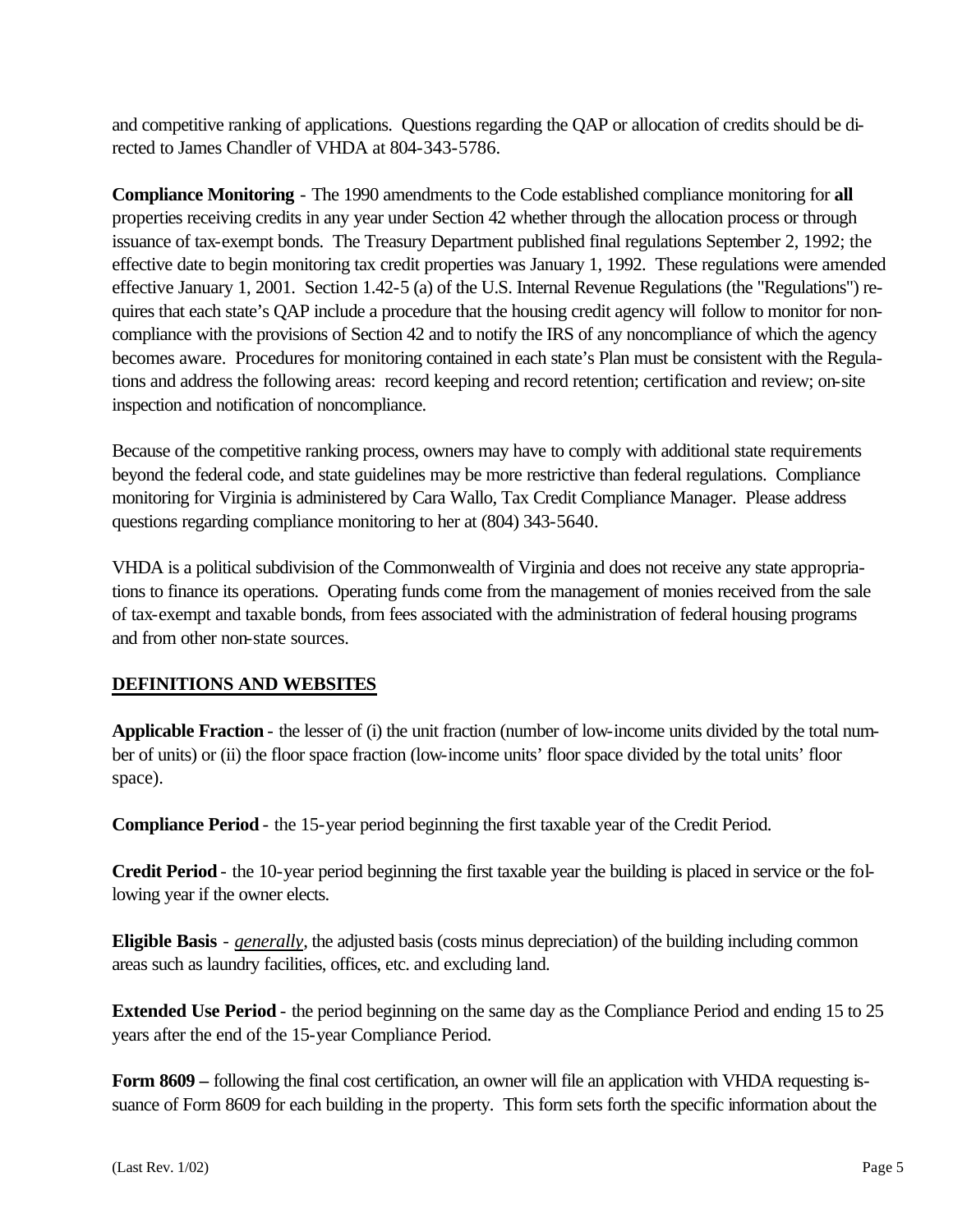ownership, the qualified basis , the property's placed in service date and maximum allowable credit amount and must be filed with the investor's tax return in order to claim the credit.

**Form 8823** – a form filed by VHDA with the IRS to notify them of an event of noncompliance and any correction date, if applicable.

**Minimum Set Aside** - an election that the owner makes to rent either (i) 20% of the units in a building to households earning 50% or less of the area median income at move-in or (ii) 40% of the units in a building to households earning 60% or less of the area median income at move-in. In addition to the minimum set aside, there may be other, stricter, occupancy requirements (see Section 2, Paragraph B, for more information).

**Placed in Service** - for a new building, generally the date the units are available for rent (i.e., date of certificate of occupancy). For a building being rehabilitated, a building may be placed in service at any time the owner wishes, as long as the minimum rehab expenditure has been met and there is proof of occupancy of units by tax credit qualified households.

**Qualified Basis** - the applicable fraction multiplied by eligible basis.

**Websites** that may be helpful:

Code of Federal Regulations: www.access.gpo.gov/nara Fair Housing Information from HUD: http://www.hud.gov/offices/fheo/FHLaws/index.cfm HOME program: www.hud.gov/cpd/home HUD: www.hud.gov Income Limits: http://www.huduser.org/datasets/il/fmr01/index.html Internal Revenue Service: www.irs.gov IRS Private Letter Rulings: www.irs.gov/prod/news/efoia/determine.html National Council of State Housing Agencies (which provides links to state housing credit agencies nationwide: www.ncsha.org Rural Housing Service: http://www.rurdev.usda.gov/rhs Tax Code On-line: www.fourmilab.ch/ustax/ustax.html VHDA: www.vhda.com

#### **SECTION 2**

#### **OWNER'S RESPONSIBILITIES**

In exchange for a reduction in their federal tax liability, owners must meet certain requirements of the Code. A brief description of the owner's responsibilities follows:

#### **A. Property Management**

(Last Rev. 1/02) Page 6 The owner is responsible for ensuring that the property is managed in accordance with all applicable laws, rules, regulations and policies that govern a tax credit property. Renting units to over income households, charging rent in excess of the allowable maximum or inadequately documenting information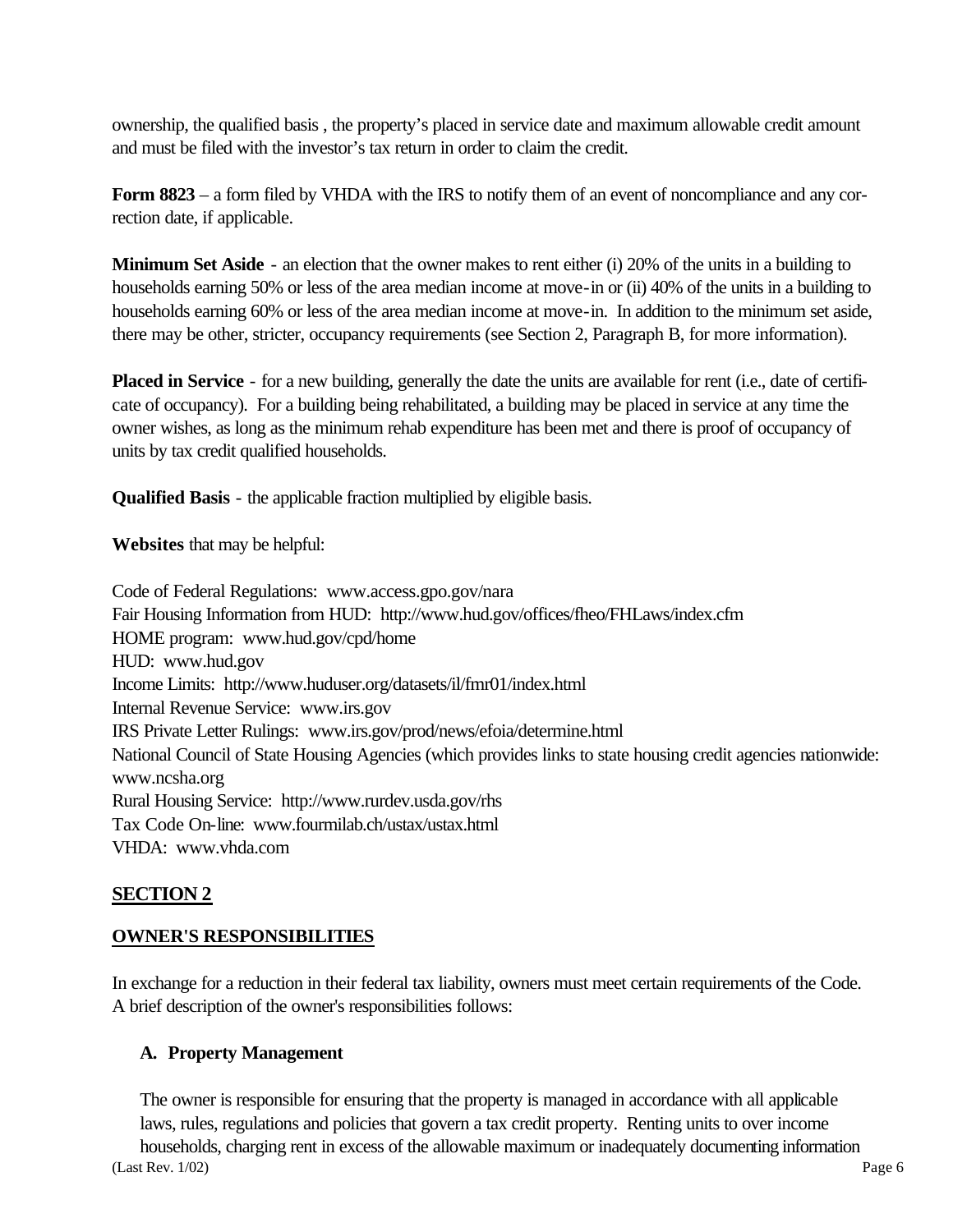in unit files may result in the loss of ability to claim credits in the future or recapture of previously claimed credits. Hiring qualified and motivated persons and providing proper training for property management staff is one of the most important steps an owner can take to ensure that a property meets the many confusing requirements mandated by the tax credit regulations. Also important is a regular flow of information from the owner to the property management staff. Management staff needs to be aware of occupancy restrictions, fee and report deadlines and any rules changes. Clear communication and continuity of on-site staff will considerably reduce the chance that noncompliance will occur.

All tax credit units must be suitable for occupancy taking into account local health, safety and building codes. Owners and management staff should maintain the condition and appearance of the property through an efficient maintenance program.

#### **B. Occupancy Set-Aside Requirements**

During the competitive tax credit application process, the owner will choose one of two federal minimum occupancy standards to follow during the compliance period. Once the choice has been made it should be carried over onto Part II of Form 8609 and cannot be changed. The choices are:

- 1. 20% or more of the residential units in such property are both rent-restricted and occupied by individuals whose income at move-in is 50% or less of area median gross income or;
- 2. 40% or more of the residential units in such property are both rent-restricted and occupied by individuals whose income at move-in is 60% or less of area median gross income.

In addition to the above federal minimum standards, the owner may have contracted with the state during the tax credit allocation process to impose stricter occupancy requirements for the property (ex. 100% of the units to be rented to households whose income is at or below 60%, or even a split standard of 80% of units at 60% of income and the remaining 20% of units at 50% of income, etc.). For properties receiving credit allocations after 1989, the Extended Use Agreement that the owner and the agency signed (which is recorded in the appropriate Circuit Court Clerk's office) describes each property's specific occupancy requirements.

#### **C. Compliance Period**

Properties receiving an allocation of tax credits from January 1, 1990 forward must comply with rent and income restrictions for a minimum term of fifteen (15) years and, possibly, an extended period stipulated by the Extended Use Agreement. For properties receiving allocations prior to December 31, 1989 an Extended Use Agreement was not required and the compliance period is fifteen (15) years. This period begins the year the building is first available for rent, meets its minimum occupancy standard and begins its 10-year credit period (unless the owner elects on Form 8609 to begin the credit and compliance period the following year).

#### **D. Record Keeping and Record Retention**

(Last Rev. 1/02) Page 7 Records must be kept for each building within a particular development, and must be kept by the owner for at least six (6) years after the due date (with extensions) for filing federal income tax returns for that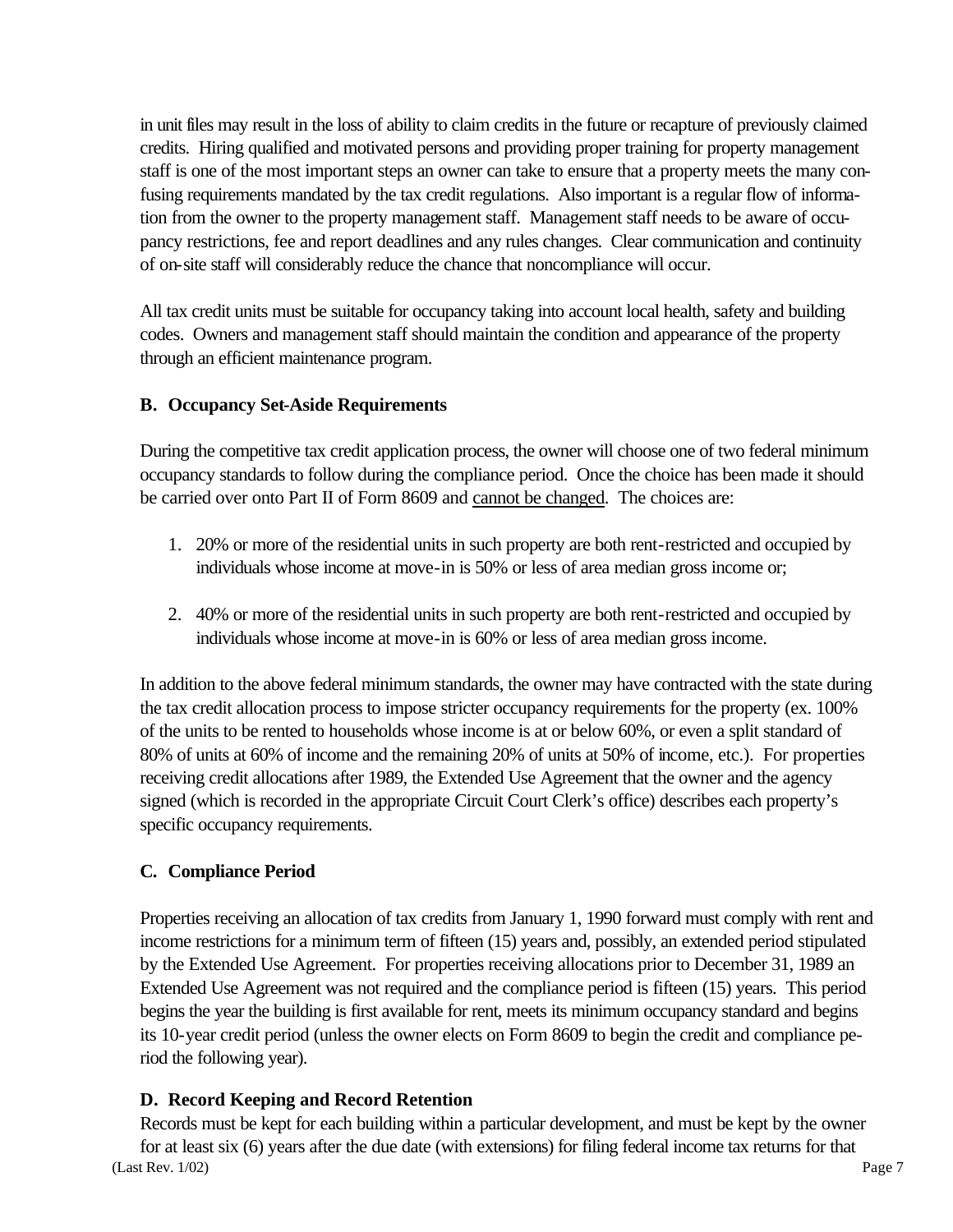year. **The records for the first year of the credit period, however, must be kept for at least six (6) years beyond the due date (with extensions) for filing the federal income tax return for the last year of the compliance period of the building.** It is recommended that copies of first-year records be made (hard copy, CD Rom, etc.) and stored off-site.

*NOTE: If a building (or property) is sold or otherwise transferred by the owner, the buyer should obtain from the previous owner all information related to the first year of the credit period so that the buyer will be able to substantiate credits claimed.*

For each property and for each qualified low-income building in the property, the owner must keep records for and certify the following information for each year:

- 1. The total number of residential rental units in the building (including the number of bedrooms and the size in square feet of each residential rental unit). This information is necessary to calculate the applicable fraction at the end of any year and also relates to how to determine the size of the next available unit when the 140% rule is applied (see later section regarding Increases in Income);
- 2. the percentage of residential rental units in the building that are tax credit qualifying low-income units;
- 3. the rent charged on each residential rental unit in the building (including any utility allowances);
- 4. the number of occupants in each low-income unit;
- 5. the low-income unit vacancies in the building and information that shows when, and to whom, the next available units were rented;
- 6. the move-in and annual income certification of each low-income resident per unit or, if the owner has received a recertification waiver letter from the IRS and it is in good standing, has received an annual Alternate Certification from each low-income resident (and documentation of income at move-in);
- 7. documentation to support each low-income resident's income certification consisting of verifications of income from third parties;
- 8. the eligible basis and qualified basis of the building at the end of the first year of the credit period as well as any change thereafter;
- 9. that all units are for use by the general public on a non-transient basis;
- 10. there was no finding of discrimination under the Fair Housing Act, 42 U.S.C. 3601-3619 (**Note:** if a finding has occurred or VHDA receives notice from HUD or the Department of Justice, Form 8823 must be filed with the IRS);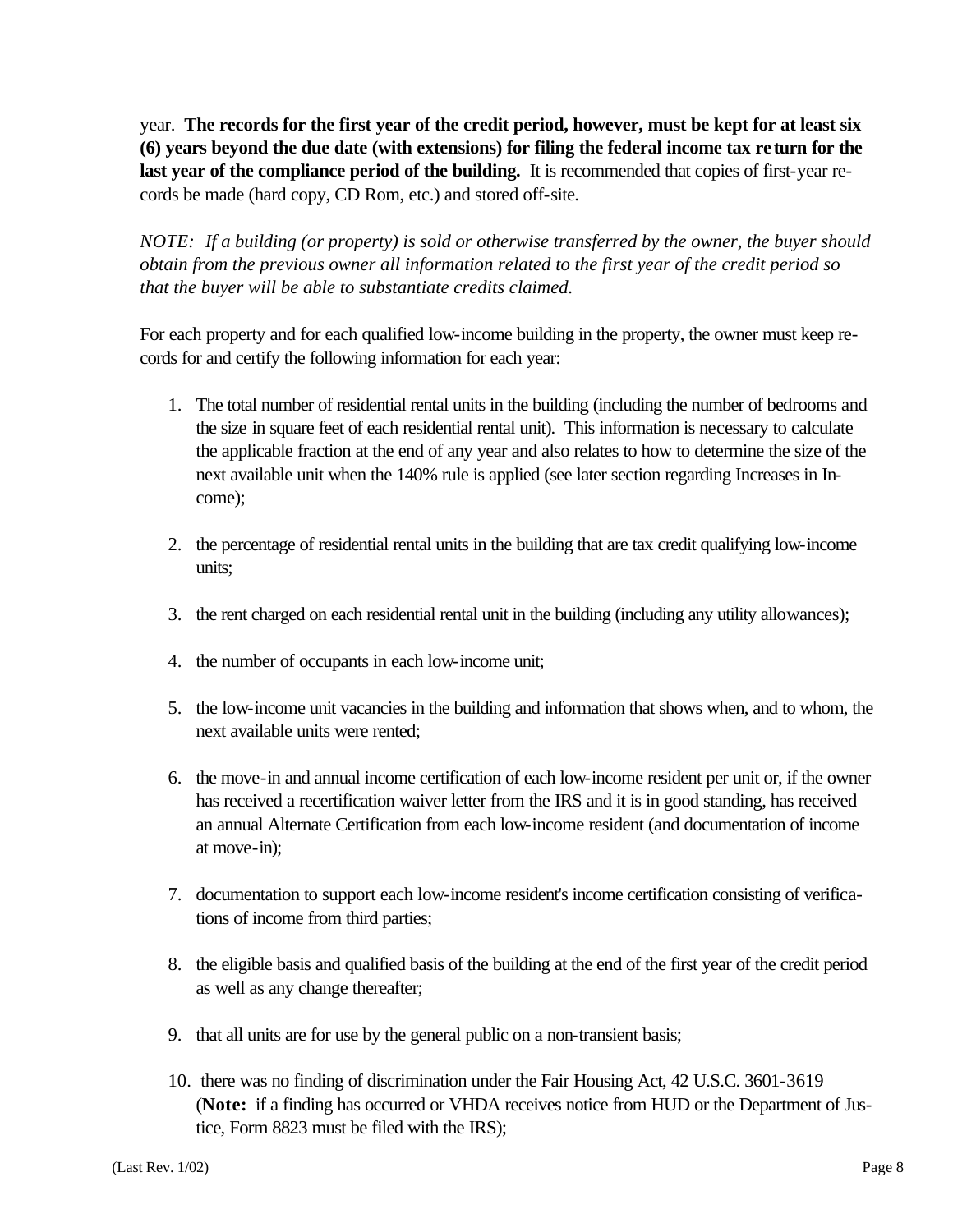- 11. each building is and has been suitable for occupancy and there has been no report of violation for any building;
- 12. the owner has complied with Sec.  $42(h)(6)(B)(iv)$  and not refused to lease a unit to an applicant solely because the applicant holds a voucher under Section 8 of the U.S. Housing Act of 1937; and
- 13. the character and use of the nonresidential portion of the building included in the building's eligible basis under Section 42 (d) (for example, (i) resident facilities that are available on a comparable basis to all residents and for which no separate fee is charged for use of the facilities, or (ii) facilities reasonably required by the property).

#### **E. Certification and Review**

**Annually,** the owner will certify to VHDA that, for the preceding 12-month period, the property met the requirements of Section 42 of the Internal Revenue Code and whichever occupancy set-aside is applicable to the property (i.e., 20% @ 50% or 40% @ 60%). These certifications must be made under oath and are subject to the penalties of perjury provided by law. Each owner will provide to VHDA the Annual Owner's Certification in the form included as Exhibit A (or such document, as revised). Note that **the due date may change and the forms are modified frequently** – instructions are sent with the notice letter and we encourage you to ask questions before completing forms.

Noncompliance which is discovered from the review of items listed in the Annual Owner's Certification, during an on-site record inspection or in any other manner may reduce the amount of credits an owner may claim for a specific tax year and could result in recapture by the IRS of tax credits previously claimed. The owner will be provided the opportunity to respond to any noncompliance discovered. Please see Section D of VHDA's responsibilities for a discussion of the period for correcting noncompliance.

#### **F. Compliance Monitoring Fees**

Owners of all properties participating in the Tax Credit program must pay to VHDA an annual compliance monitoring fee for each unit for which tax credits were allocated and for which the compliance period was begun prior to or during the monitoring year. If monitoring fees are not paid by the due date set each year, the greater of \$100 or a 10% late penalty will be imposed. To defray the cost of compliance monitoring, VHDA reserves the right to make such adjustments in the amount of the annual compliance monitoring fee as it shall from time-to-time deem necessary.

If monitoring fees are not paid, the record inspection cannot be completed and Form 8823, Report of Noncompliance, will be sent to the IRS.

If an owner notifies VHDA in writing that the credits will never be used and will be returned if allowed, the annual monitoring fee will not be imposed. In this event Form 8823 will be completed and sent to the IRS to inform them that the credits are no longer available to the owner.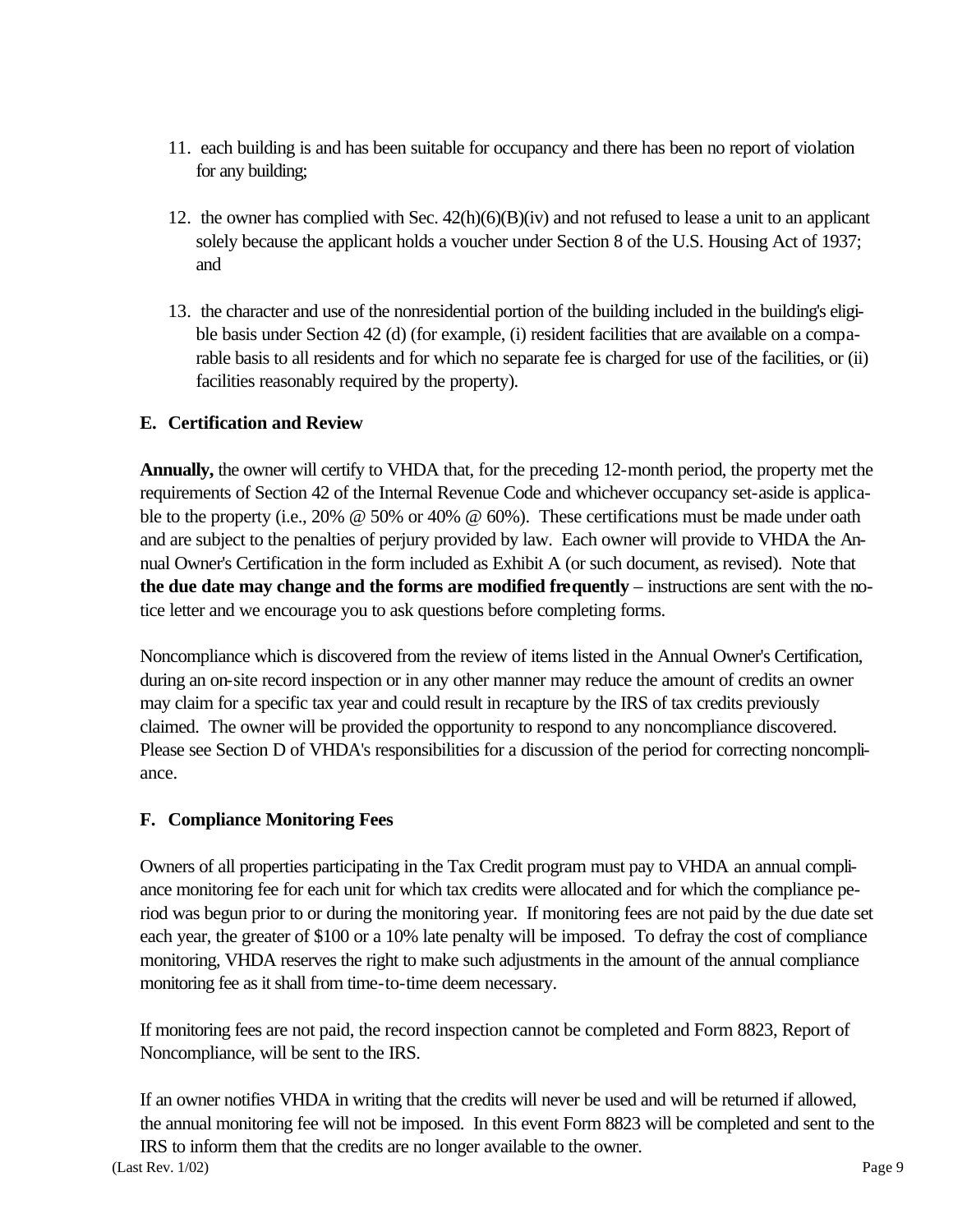For properties participating in the Rural Housing Section 515 program, VHDA entered into a Compliance Monitoring Memorandum of Understanding with the Rural Housing Service. The memorandum states that VHDA may obtain information directly from Rural Housing regarding household composition, income and rent paid by residents and may assume the accuracy of this information during a record inspection. As a result of the reduction in the time necessary for monitoring these properties, the current annual per unit monitoring fee is \$10.

For all other properties, the current annual compliance monitoring fee per unit is \$20.00. The fee may change from time to time. Please contact VHDA to confirm the amount.

#### **G. Liability for Noncompliance**

The Owner assumes all liability for any instances of noncompliance and the correction of such deficiencies. Please see Section D of VHDA's responsibilities for a discussion of correction period.

#### **H. IRS Form 8609 Submission**

After the property is placed in service and IRS Form 8609 has been issued to the owner by VHDA, it becomes the owner's responsibility to submit the appropriate forms to claim the credit on an annual basis by filing a tax return with the IRS. Please follow the instructions attached to Form 8609 that specify how to complete Part II of the form and how to file properly with the IRS. If you need a copy of the instructions, please contact VHDA.

#### **I. Sale or Transfer of the Property**

The owner must keep VHDA informed of any change in management, mailing address or ownership of the property. If a property has received an allocation of credits (and has not placed units in service), VHDA should be notified in writing before any intended change in ownership. After units are placed in service, a change in the ownership of buildings or partnership interests before the end of the compliance period may be considered a recapture event by the IRS. Owners must notify VHDA of any such change (this may be accomplished on the annual Owner's Certification of Continuing Compliance). VHDA will then notify the IRS of the change by filing Form 8823.

Recapture of the tax credits previously claimed may be avoided by posting a bond (or providing a Government obligation as security in lieu of a bond) in an amount that is satisfactory to the IRS. See IRS Revenue Ruling 90-60 and Revenue Procedure 99-11 for additional guidance on bonding requirements (copies are available upon request from VHDA's compliance monitoring staff).

#### **VHDA'S RESPONSIBILITIES**

#### **A. Training**

(Last Rev. 1/02) Page 10 VHDA will conduct periodic compliance monitoring training workshops. Although participation is not mandatory, we strongly recommend that personnel who are directly involved in the ownership and man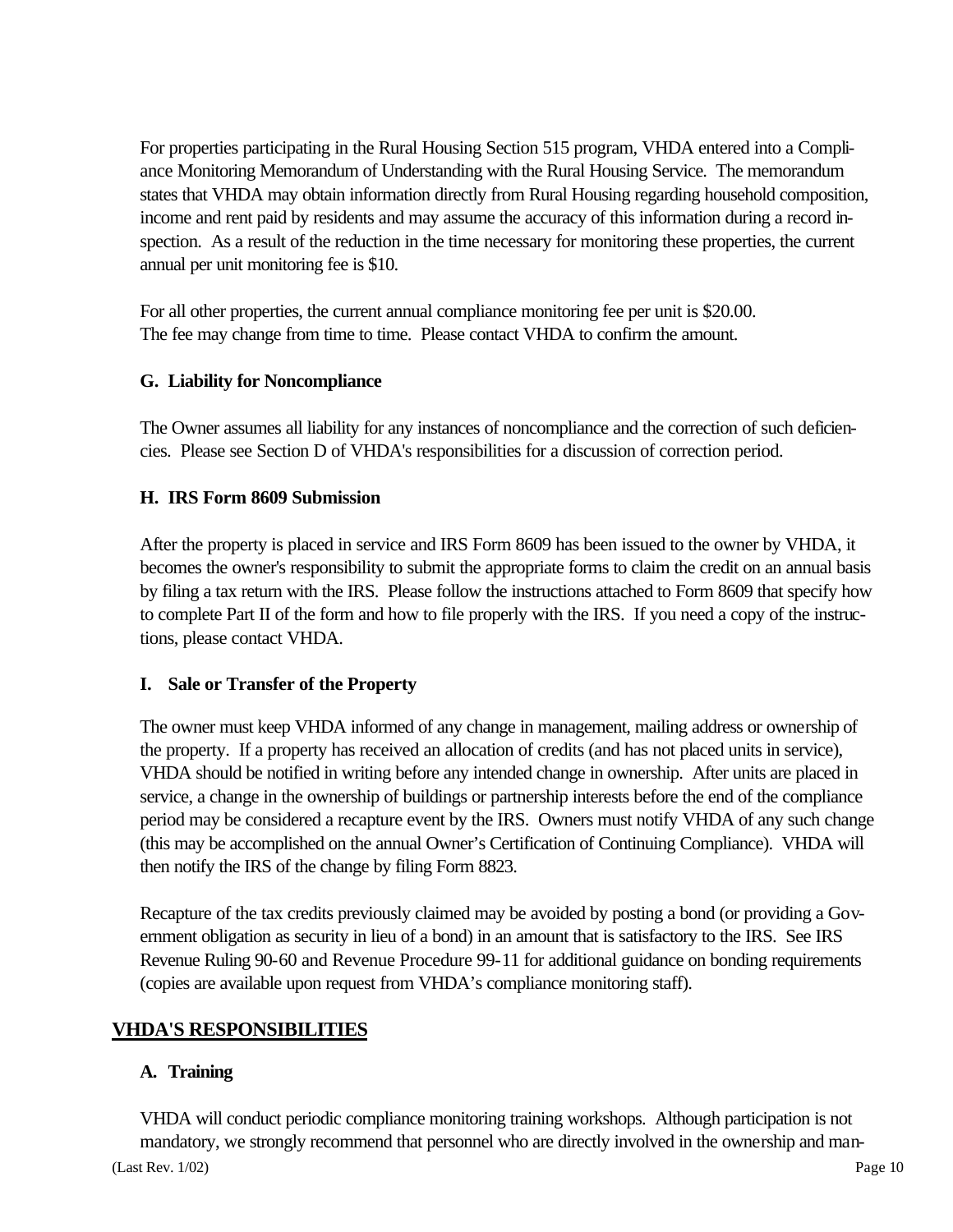agement of the property attend the training prior to placing units in service and on a regular basis thereafter.

#### **B. Monitoring Process**

VHDA will monitor **all** properties placed in service since the 1986 enactment of the Tax Credit Program (including those financed through Rural Housing or tax-exempt bond issues). VHDA will conduct its first tax credit inspection by the end of the second calendar year following the year the last building in the property is placed in service. Subsequent inspections will be conducted at least once every three years.

Inspections for TC/Rural Housing Service properties: VHDA will request the following information from RHS: 1) income and rent information to determine if all households were within the appropriate income maximums and rent limits at the end of the monitoring year and 2) copies of that calendar year's Physical Inspection, Supervisory Visit and Compliance Review Reports. If incomes and rents were within the maximums at year end and there were no violations noted in the Reports, a satisfactory inspection letter will be sent to the owner. If there are questions or compliance staff needs additional information, we will contact the owner. Any items of noncompliance discovered will be reported to the Rural Housing Service and the IRS in accordance with Sections C, D and E, below.

File inspections for all other properties: VHDA monitoring staff will select for review at least twenty percent (20%) of the low-income tax credit units located in the property. For each unit file selected, the inspector will review the total household income and the documentation supporting the stated income from the time of move-in to that unit and annually, annual rent and utility allowance documentation and such other records required to be kept on site as needed. Records will be selected by VHDA's compliance monitoring staff at the time the inspection is held.

Unless the owner shall voluntarily agree to a shorter notice period, the owner will be given at least ten (10) days notification before the inspection date. While it is not mandatory that the owner (or owner's representative) be present for the inspection, he/she should ensure access to records. Payment of the appropriate monitoring fee is required prior to the inspection by VHDA.

Physical Inspections for all other properties: VHDA will also conduct an on-site physical inspection of all buildings and the same 20% of the low-income units selected for the record inspection. The physical inspection, to meet the requirements of the Uniform Physical Condition Standards, may take place on the same date as the record inspection or be completed by the end of the following month. Buildings in all properties must meet federal accessibility requirements. Rental offices and public areas should meet ADA requirements. All first-floor units occupied after March 13, 1991 must meet Fair Housing accessibility standards (accessible routes to the building; all first floor units accessible; and owners must provide reasonable accommodations/modifications at residents' requests).

In addition to code-required inspections, VHDA has the right to, from time-to-time, perform additional record and/or on-site reviews. That right shall be ongoing through the end of the compliance period.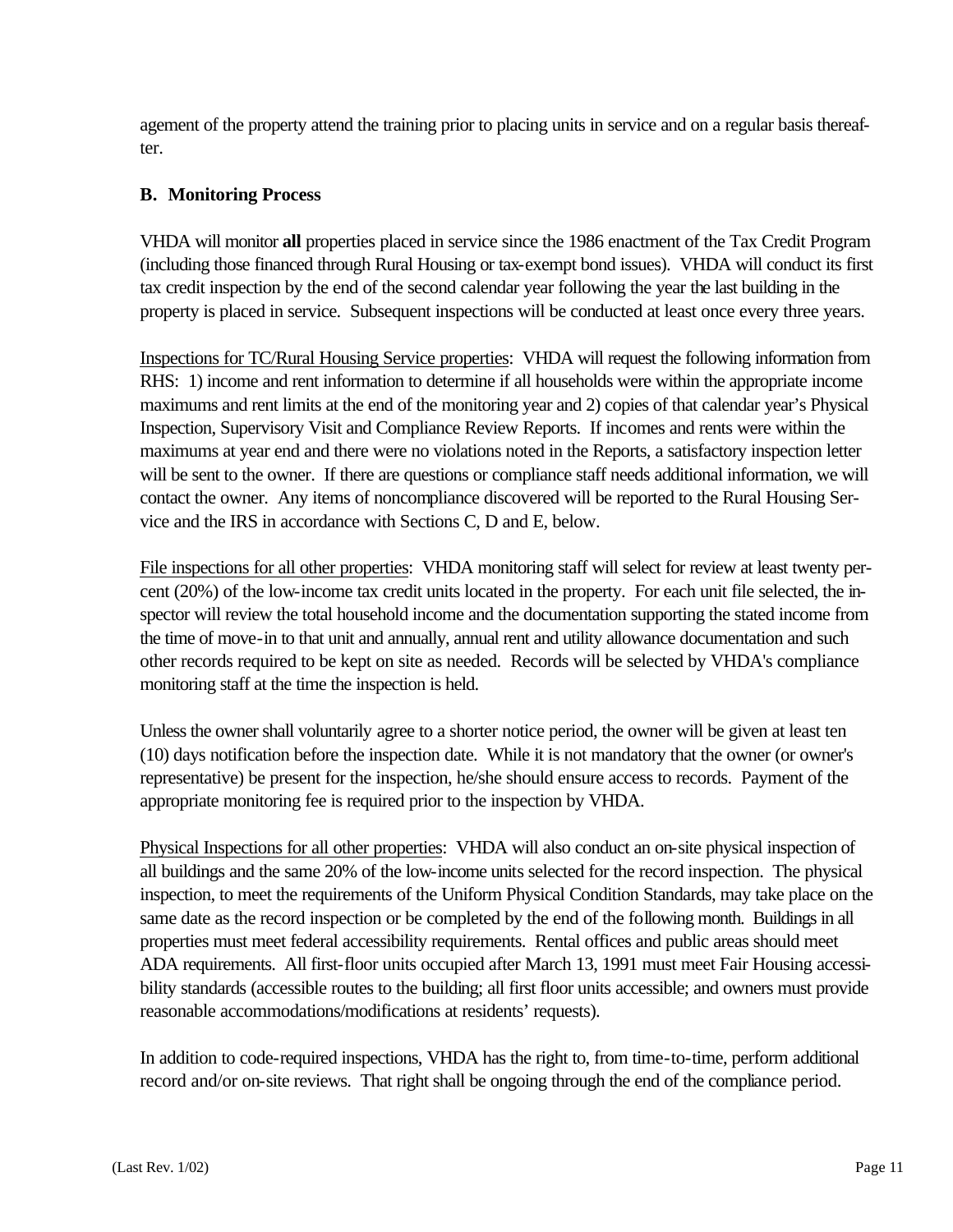#### **C. Inspection Report**

Following the record inspection, a written report of findings will be provided to the owner. In the report, VHDA will summarize any noncompliance (exs., if required certifications are not found on site or if not permitted to review resident income records, supporting documentation or other necessary documents, or if it discovers by inspection, review, or in some other manner, that the property may not be in compliance with the provisions of Section 42 or the Extended Use Agreement).

#### **D. Correction Period**

Following notice to the owner of possible noncompliance, the owner will be notified of a cure period not to exceed ninety (90) days from the date of VHDA's written report to correct the discrepancy and provide VHDA with proper documentation. The owner's response must address all items individually and indicate the manner in which corrections were made. VHDA may grant up to a six (6) month extension of the specified correction period based on a case-by-case review.

#### **E. Notice of Noncompliance to IRS**

VHDA is required to file Form 8823, "Low Income Housing Credit Agencies Report of Noncompliance" with the IRS no later than forty five (45) days after the end of the correction period (including any permitted extensions), and no earlier than the end of the correction period, *whether or not the noncompliance or failure to certify has been corrected*. VHDA will explain on Form 8823 the nature of the noncompliance or failure to certify and shall indicate whether or not the noncompliance was corrected. After Form 8823 has been filed noting uncorrected noncompliance, the owner may (within three years after the ending date of the correction period) provide documentation of correction. An amended, corrected Form 8823 will then be sent to the IRS.

Any change in either the applicable fraction or the eligible basis, defined at Sections  $1.42(c)(1)(ii)$  and (vii), which results in a decrease in qualified basis under Section  $42(c)(1)(A)$  from the preceding year is noncompliance and must be reported to the IRS. **Note:** a casualty loss is a temporary reduction in qualified basis and as such should be reported to VHDA. If the loss is restored within a reasonable period of time, there should be no recapture of credits previously claimed, however, credits may not be available during the time of repair.

Pledges made by the owner to the housing credit agency during the application process (ex: a split income/rent schedule of 80%@60% and the remaining 20%@50%) and mistakes regarding these covenants which are not met but which do not violate federal regulations may be reported to the IRS on Form 8823 as "other" noncompliance.

If VHDA reports on Form 8823 that a building is entirely out of compliance and will not be in compliance at any time in the future, the owner's ability to claim the credits is lost and VHDA need not file Form 8823 in subsequent years.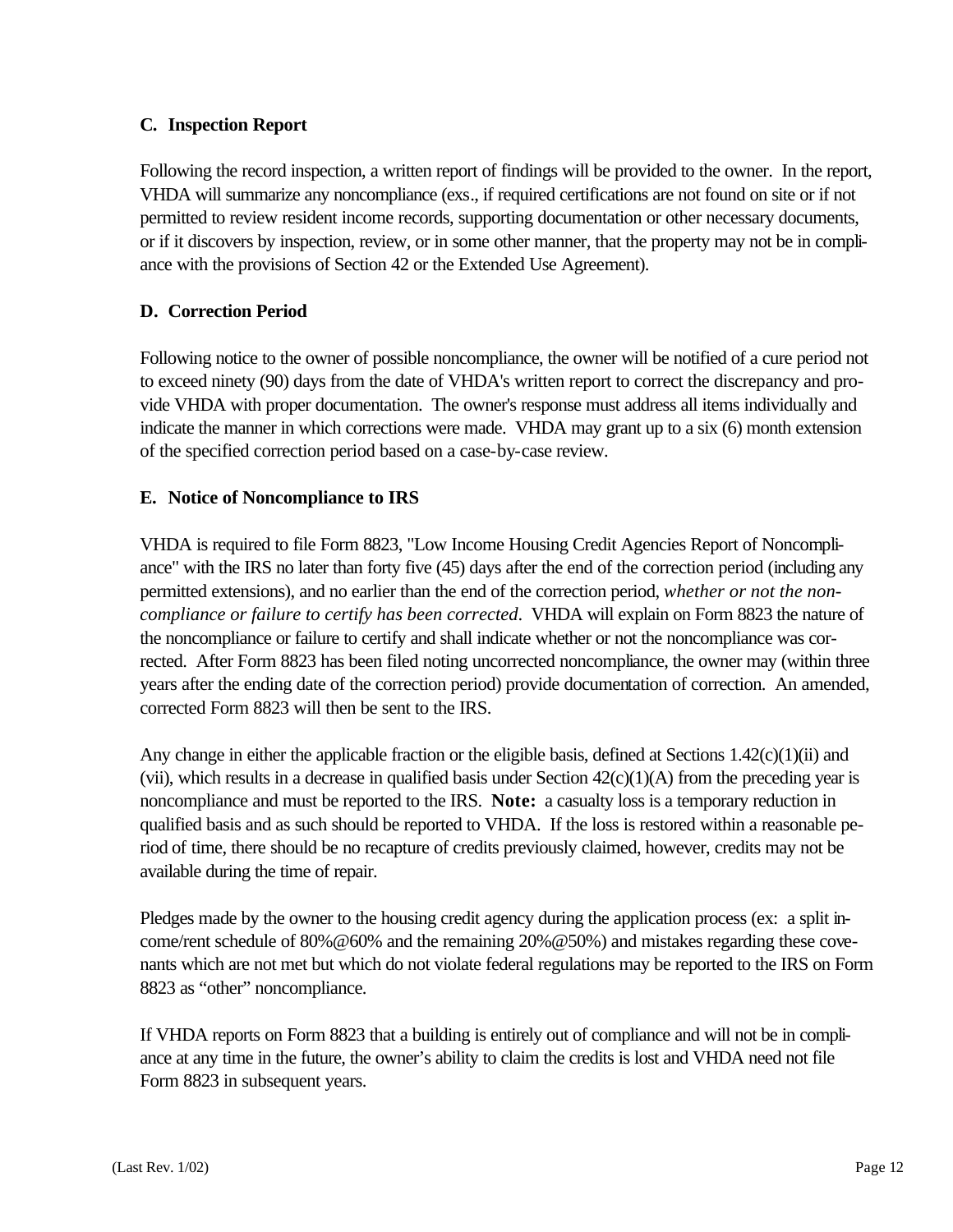Based on VHDA's inspections, its own audits and computer matching programs, the IRS is solely responsible for determining whether the building owner's credits are subject to disallowance or recapture.

#### **F. Record Keeping**

VHDA is required to keep records of noncompliance or failure to certify for a period of six (6) years beyond the date of filing of Form 8823. In all other cases VHDA is required to keep certifications, inspection reports and other records for a period of three (3) years from the end of the calendar year in which VHDA received or generated the certifications or reports.

#### **SECTION 3 - QUALIFICATION OF PROPERTIES/HOUSEHOLDS**

#### **BACKGROUND**

Management should explain to applicants that only qualified household may live in a tax credit unit. There are many qualified households, but it is management's responsibility to be sure that they are also "certified". Income restrictions apply to residency in the property and the anticipated gross income of all persons expecting to occupy the unit in the next 12 months must be third-party verified and included on an Income Certification before move-in. Applicants need to be educated that they will be expected to provide income information which will be reverified and recertified annually and that failure to cooperate is a material breach of the lease.

Rental units must be available to all members of the general public; however, preference to certain classes of applicants will not violate this rule if the preferences do not violate HUD policy governing nondiscrimination. HUD policies are set forth in HUD Handbook 4350.3. Preferences to the elderly and persons with disabilities will generally not violate the rules. Other allowable preferences are the homeless and transitional housing for the homeless (including women and/or women with children).

#### **PLACING A PROPERTY IN SERVICE**

The minimum set aside test (either the 20% @ 50% or 40% @ 60% election) must be met by the end of the first year of the credit period. This can be the year the building was actually placed in service – i.e., the units were available to be rented – or the next year, at the election of the owner.

New Construction Properties: Following the receipt of a certificate of occupancy, as the units are ready to be rented, they must be leased to households whose income is certified at or below the maximum income allowed.

Rehab Properties: Assuming there are households in residence, the initial certification of income showing the household is within the maximum may be dated up to 90 days before the acquisition date (and the verifications may be dated no more than 90 days before the certification is signed and dated by the residents and management). This change in policy takes effect January, 2002, and will allow an easier transition to a qualified tax credit property for those owners taking possession of a Section 8 project-based property or receiv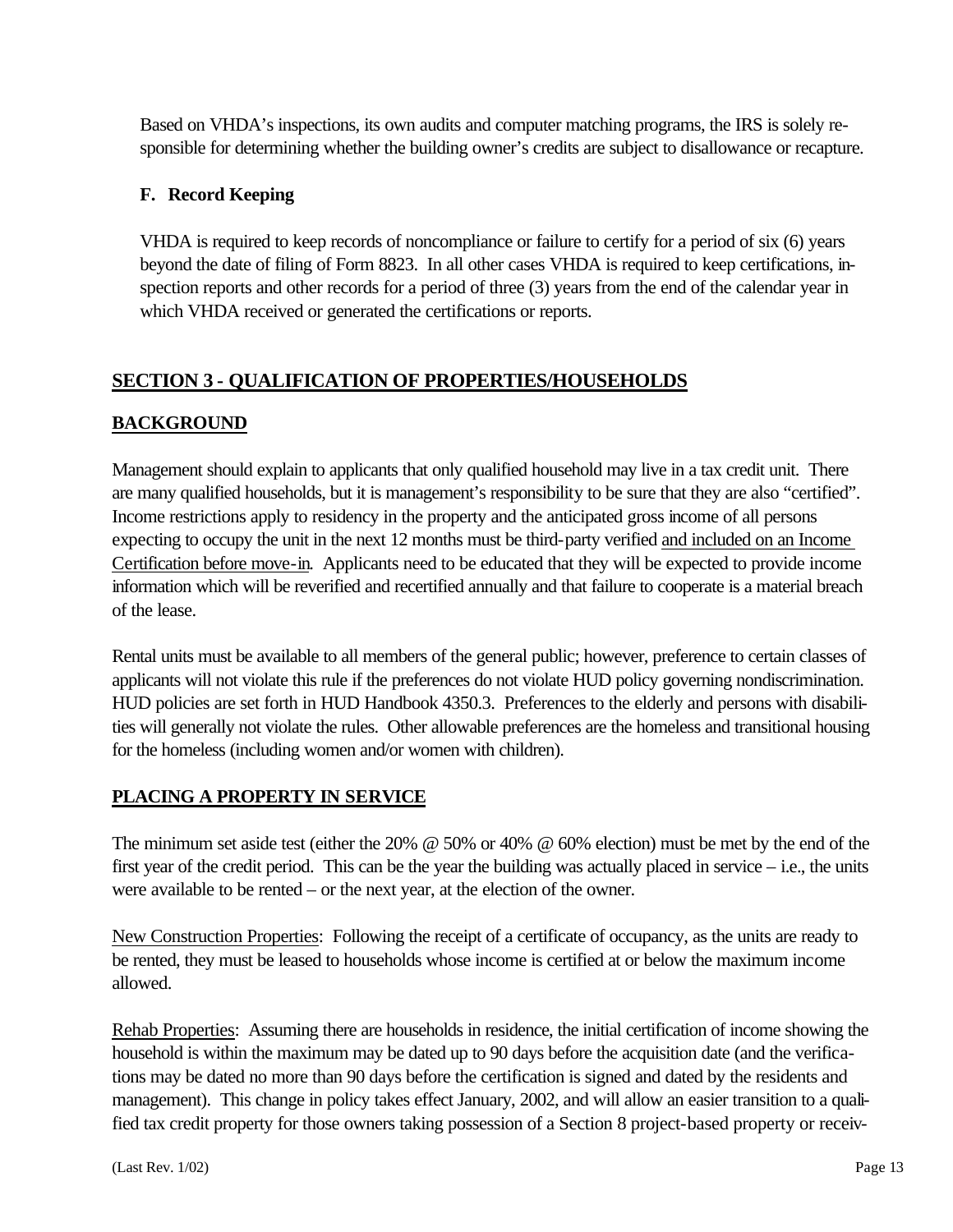ing tax-exempt bond funding. Previously, initial certifications were acceptable up to a year before the rehab placed in service date as long as the certification took place after acquisition.

After initial certification, the household will remain tax credit eligible even if household income increases before the placed in service date as long as the household continues to occupy a unit in the same building. If the household moves to a unit in a different building, it is considered a transfer, and income must be verified and certified within the then current maximum.

For both types of properties, the best way to approach an initial rent-up is to attempt to lease all the units in a building before renting units in other buildings and to try to qualify all never-occupied units before re-renting any previously qualified vacant units. This will allow flexibility in beginning the credit periods if some buildings will be placed in service before construction/occupancy is complete on other buildings.

#### **THE LEASE**

In general, occupancy must be provided on a non-transient basis to the general public. This means that residents should sign leases for an initial term of at least six (6) months. After the initial term the lease may convert to a month-to-month term.

There are, however, provisions for housing for the homeless and Single Room Occupancy (SRO) properties contained in 26 U.S.C. Sec.  $42(i)(3)(B)(iii)$  & (iv). If your property falls under these rules, a thirty (30) day lease may be signed by residents of the low-income portion of the property and the property will still qualify for tax credits.

Suggested lease provisions are:

- Persons who intentionally misstate household size or income or otherwise attempt to mislead the owner as to their qualifications to occupy a low income unit will be evicted.
- Any change in a unit's household composition must be reported to the property management staff and reflected in the resident's file.
- Failure by the resident to provide required certifications or documentation is a substantial violation of the lease and is cause for eviction.
- The owner, the owner's representative, and staff of VHDA, accompanied by the owner's representative, reserve the right to enter the unit to inspect the physical condition of such unit.
- If all members of the household become full-time students not meeting any of the allowable exceptions, the household agrees to move out of the unit within \_\_\_\_\_\_ days (ex. 30, 60 etc.).
- Subletting/assignment is not allowed all households must be qualified for occupancy and sign a lease.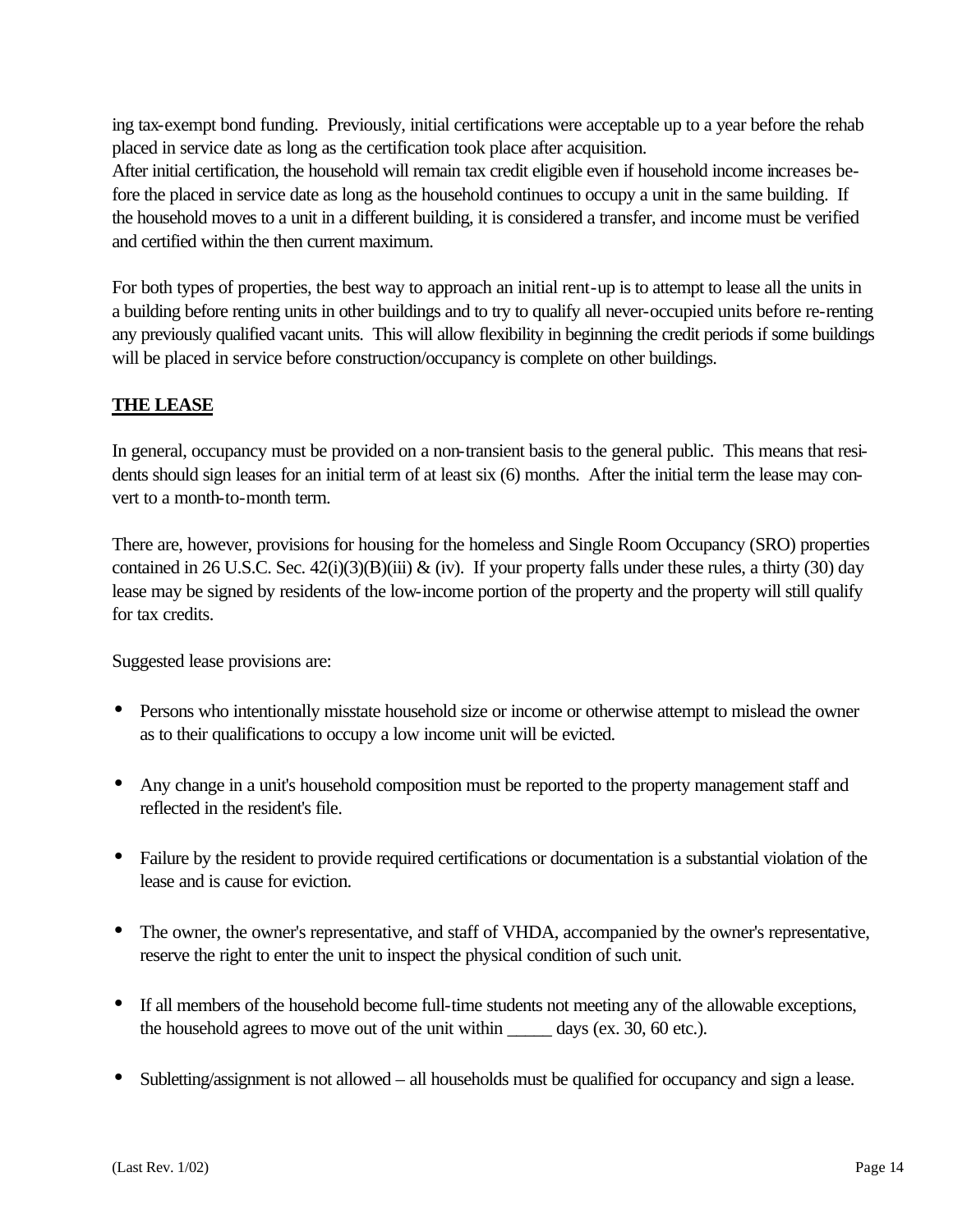If there are optional, extra charges for washer/dryer rental or pet fees, etc., they should not be included in the rent listed in the body of the lease. Use an addendum or separate agreement to ensure that those charges are completely separated from unit rent. An extra charge is optional as long as the household has a practical alternative to the option and as long as taking the option is not a requirement to live in the unit. Month to month fees may be charged but the regular rental rate plus the monthly fee must be below the maximum tax credit rent.

In situations where additional security is required to satisfy management's minimum credit requirements, guarantors are allowed; however, the guarantor has no right to the unit and should not sign the lease. In this instance also, use an addendum or separate agreement to ensure there is no question that the guarantor is not part of the household.

#### **DEFINITION OF HOUSEHOLD**

When determining the correct **unit size** (# of bedrooms) for a household, take into consideration the following persons who may be living in the unit:

- All full-time members of the household
- Unborn children of family members
- Children who are subject to a joint custody agreement regardless of the percentage of custody
- Foster children and foster adults
- Dependent children at school who live with parents during school recesses
- Live-in medical attendants

Note that there is not a tax credit standard for the minimum/maximum number of residents who may reside in a unit. For more specific information, consult your local zoning administrators or a knowledgeable attorney.

When comparing the number of persons in the household with the *income limits* do not consider the following persons or their income:

- Unborn children (a single pregnant woman, or an individual in the process of adopting a child under 18, must have an *income* at or below the income limit for *one person*)
- Live-in medical attendants
- Children residing with parents having *less* than 50% custody
- Children who live at school the majority of the year who are not claimed as a dependent of the household
- Foster children and foster adults

(Last Rev. 1/02) Page 15 Note: Depending upon the length of time an enlisted person is stationed elsewhere, the household may not want to reserve living space in the unit for military personnel; however, you must count the absent person as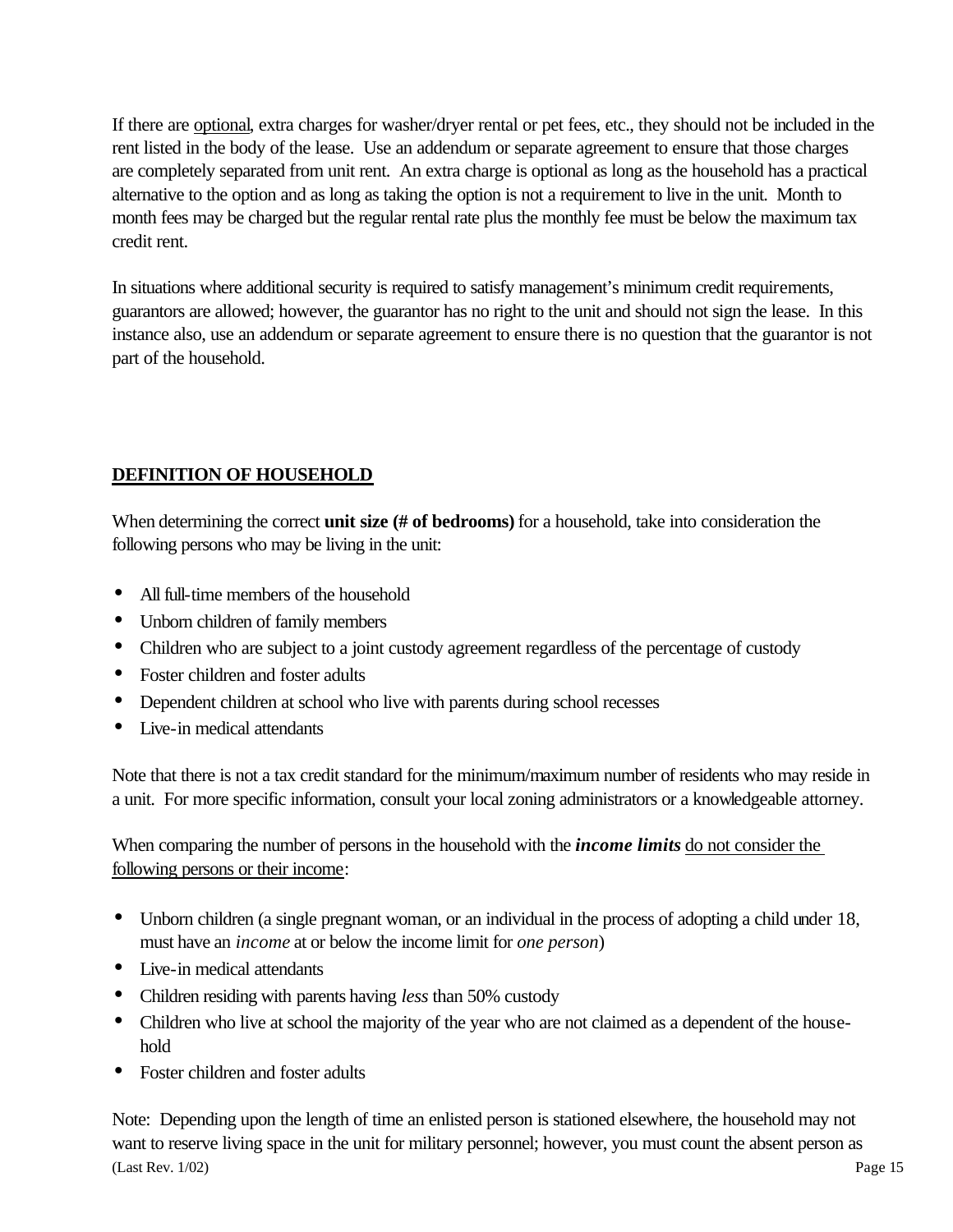a household member and include his or her total income in the maximum income calculations. This is necessary because although he/she is physically absent, the unit is the person's permanent residence, he/she is leaving dependents and is probably contributing monetarily to the household.

#### **PROCEDURES FOR MOVE-IN**

- 1. Interview applicant(s) to obtain information on anticipated income, assets, family composition and student status for the future 12 months, and have applicant(s) sign an Application reflecting their information and sign any necessary verification request forms giving permission for release of information.
- 2. Verify the applicant(s) income (and assets, if necessary) using either the forms provided as Exhibits to this Manual or the property's specific forms.
- 3. After all verifications are returned and before allowing the household to move in, calculate and compare the total verified income to the maximum income limit for that household size. The total anticipated income must be below the limit. Complete and have the management agent and each adult resident sign and date the Income Certification within five (5) days before move-in. File the Certification with the supporting income verification forms. It is extremely helpful to attach a calculator tape to the Certification to show how management arrived at the total income.

Note: it is helpful to file papers by unit number and then within that file by date, oldest items first and newer items next. Keep the Income Certification together with the verification forms that support it. A colored sheet of paper between yearly information may make articles easier to locate.

#### **FULL-TIME STUDENTS**

A full-time student is defined as any individual, regardless of age, who has been or will be a full-time student (as determined by the school attended) at an educational institution with regular facilities and students during five (5) months of the certification year, other than correspondence school. Keep in mind that employment status has nothing to do with student status (i.e., a student may work 50 hours a week at three jobs and still be counted as a full-time student). Do not rent a tax credit unit to a household made up completely of fulltime students unless:

- The student occupants are married (not necessarily to each other) and each occupant files a joint return for federal income tax purposes. In this case, be sure to get a copy of the past year's jointly filed income tax return. If a joint return has not yet been filed and the owner still wishes to allow the household occupancy, an option is to ask the applicants to sign a statement that they intend to file jointly and will provide a copy of the return after filing. Note that if a joint return is never filed, the owner may risk that the unit is non compliant for the period of time occupied by a household that did not actually meet this exception.
- The household receives Aid For Dependent Children benefits (under Title IV of the Social Security Act) or Temporary Aid to Needy Families (TANF).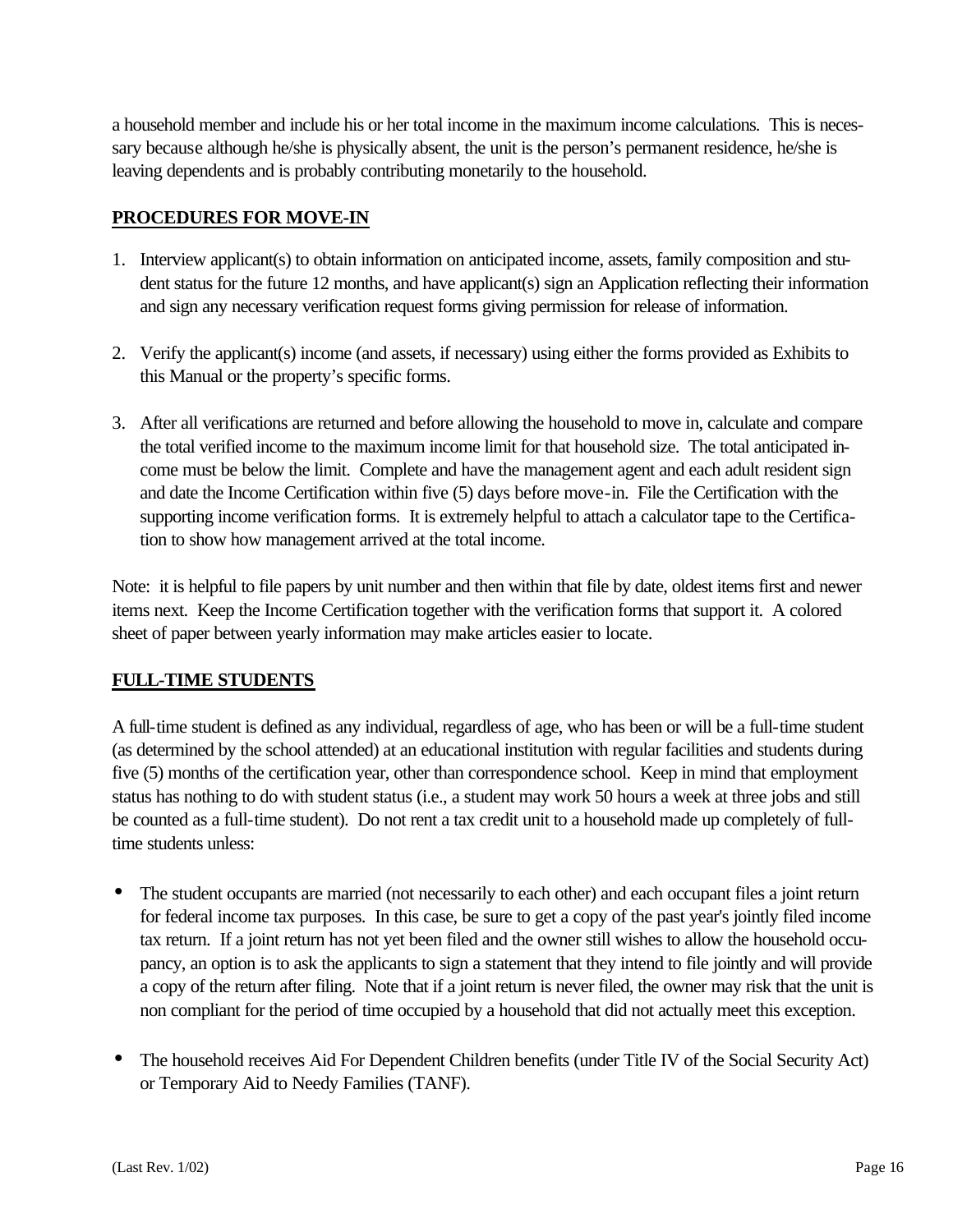- The student is enrolled in a job training program receiving assistance under the Job Training Partnership Act (employment and training programs for native Americans, migrant or seasonal farm workers, Job Corps, veterans employment programs, State job training programs, career intern programs, etc.) or other similar Federal, State or local laws. It may help to compare a questionable program's "mission statement" to the JTPA's to see if it has a comparable purpose.
- The student is a single parent and his or her child(ren) and no one in the household is a dependent of a third party. Dependency may be determined by obtaining a copy of last year's tax return for the household and supplementing it with a statement from the resident that the dependent status will not be changing.

There is no "grandfather" provision relating to students. If at **any time** the household is composed entirely of full-time students not meeting any of the above exceptions, the unit is no longer a qualified tax credit unit and steps should be taken to modify the situation (exs. abide by a previous agreement that the household should move out; have one person reduce hours to part-time status; do not claim credits for the unit). To document full or part-time student status, use the Verification of Student Status form (Exhibit R). Remember, management is not required to verify every person's student status just the person that will qualify the unit by one of the exceptions above.

#### **CHANGES IN HOUSEHOLD COMPOSITION**

Occasionally residents will request that an additional person be added to their lease. Following move-in an increase (or decrease) in the number of people in a household is acceptable and the unit will remain tax credit qualified provided that the change was **not anticipated** at the time of move-in. If the change was in any manner anticipated (i.e., a new roommate or a marriage a week after move-in), then the change must be viewed as a way to avoid the income limitations. In this event, the addition of another member to the household should not be approved. The key factor is **intent**; properties should not routinely allow changes. Use common sense to detect misuse of this provision (ex. estranged couples "making up", single people applying for 2 or 3 bedroom units, repeat applications after initial disqualification).

Assuming that the change in composition was not anticipated, document the file to reflect the modification including completing an application, income verification and certification and adding the person to the lease. The combined income of the original resident and the additional resident may be above the tax credit income maximum only when at least one original member of the income qualifying household is still living in the unit. (Ex. Mary and Jane income qualify together and move into a unit. A year later Jane moves out. Mary still needs help with the rent so Carol moves in. Their income does not need to qualify under the limit. After a few months Mary, the last original income qualifying resident, is transferred to another state by her employer. At this point, Carol is the sole remaining resident. She was not a member of the original income qualifying household so must now income qualify for the unit to remain tax credit qualified.)

Although an unanticipated change in the income of a household does not need to meet the tax credit income guidelines, remember to rent the next available unit in the building to an eligible household if the newly combined income is greater than 140% of the current maximum. (See the section on "Increases in Income" for more detail.)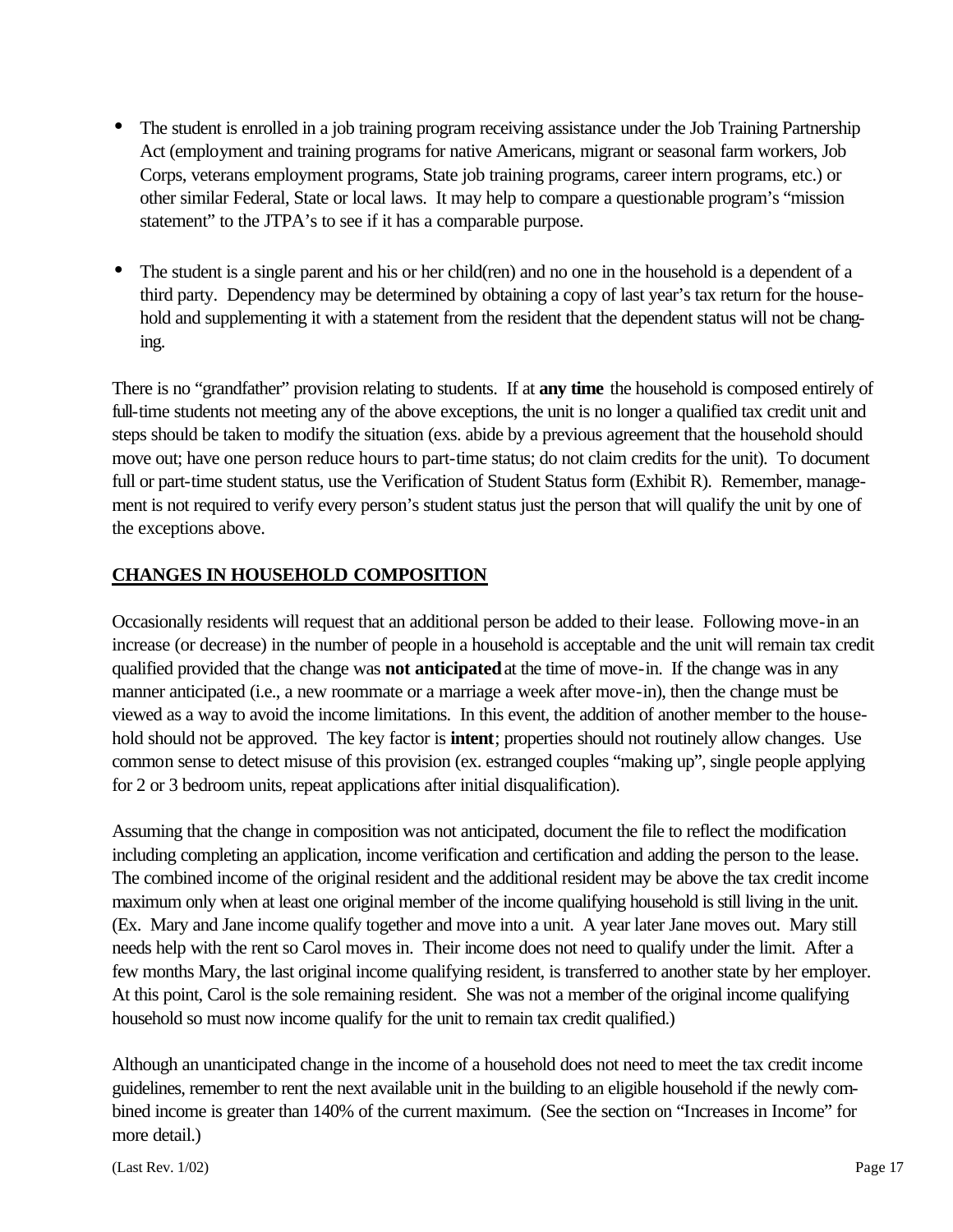#### **INCREASES IN INCOME (I.E., THE 140%/NEXT AVAILABLE UNIT RULE)**

After a household moves into a unit and the income initially qualifies, that unit continues to be tax credit eligible until the household's income increases to a level that is **more** than 140% of the then current income limit. At that point, the residents do not need to move out. They may still live in the unit *and* the unit will remain a low-income unit as long as the next available vacant unit of comparable or smaller size in the same building is rented to a qualified low-income household. If at recertification the household's income does *not* exceed 140% of the limit no further action is necessary.

In properties that are 100% tax credit, the unit which exceeded the 140% income limit must **continue** to be rent restricted, and it will count as a tax credit eligible unit.

In mixed-use properties (those that have some tax credit units and some market rate units), after the next available unit of comparable or smaller size is rented or legally committed to be rented to a qualified household, the rent of the over-income unit may then be increased to market rate in accordance with any lease restrictions. At that time, the newly rented comparable size unit then becomes the tax credit qualified unit in place of the original unit that went over income. Comparable size is measured by the same method used to determine qualified basis for the credit year in which the comparable unit became available (i.e., either number of bedrooms or square footage in the units).

To calculate 140% of income:

multiply the *current* applicable income limit adjusted to family size by 1.4.

**Example**: At recertification the verified income for this 1-person household was \$25,000. The 1-person income limit at recertification is \$17,250. \$17,250 \* 1.4 = \$24,150. **Result**: this household is above 140% of the then current income limit. **Response**: rent the next available unit of comparable or smaller size in the building to a qualifying household. Keep a record of to whom and the date the new unit is rented.

If the household's income is above 140% and the next unit is **not** rented to a qualified household, **all** units in the building having income above 140%, as well as the unit rented that did not qualify, will be in noncompliance. The rule is that if one mistake is made (i.e., one time the next unit rented is to a market household instead of a tax credit qualified household), then all units that are above 140% in that building are in noncompliance. The trade-off is not one unit for one unit, it is one unit for ALL over income units.

#### **PROCEDURES FOR ANNUAL RECERTIFICATION**

Within 12 months after the initial (or previous year's) income verification and certification, a recertification must be completed. Recertification takes place each year that a household is in residence in a tax credit property.

1. Notify the resident(s) in writing 30-90 days before the lease expiration (or, if the lease expiration and the recertification dates are not the same, the date the annual recertification is due) and schedule an appointment for an interview.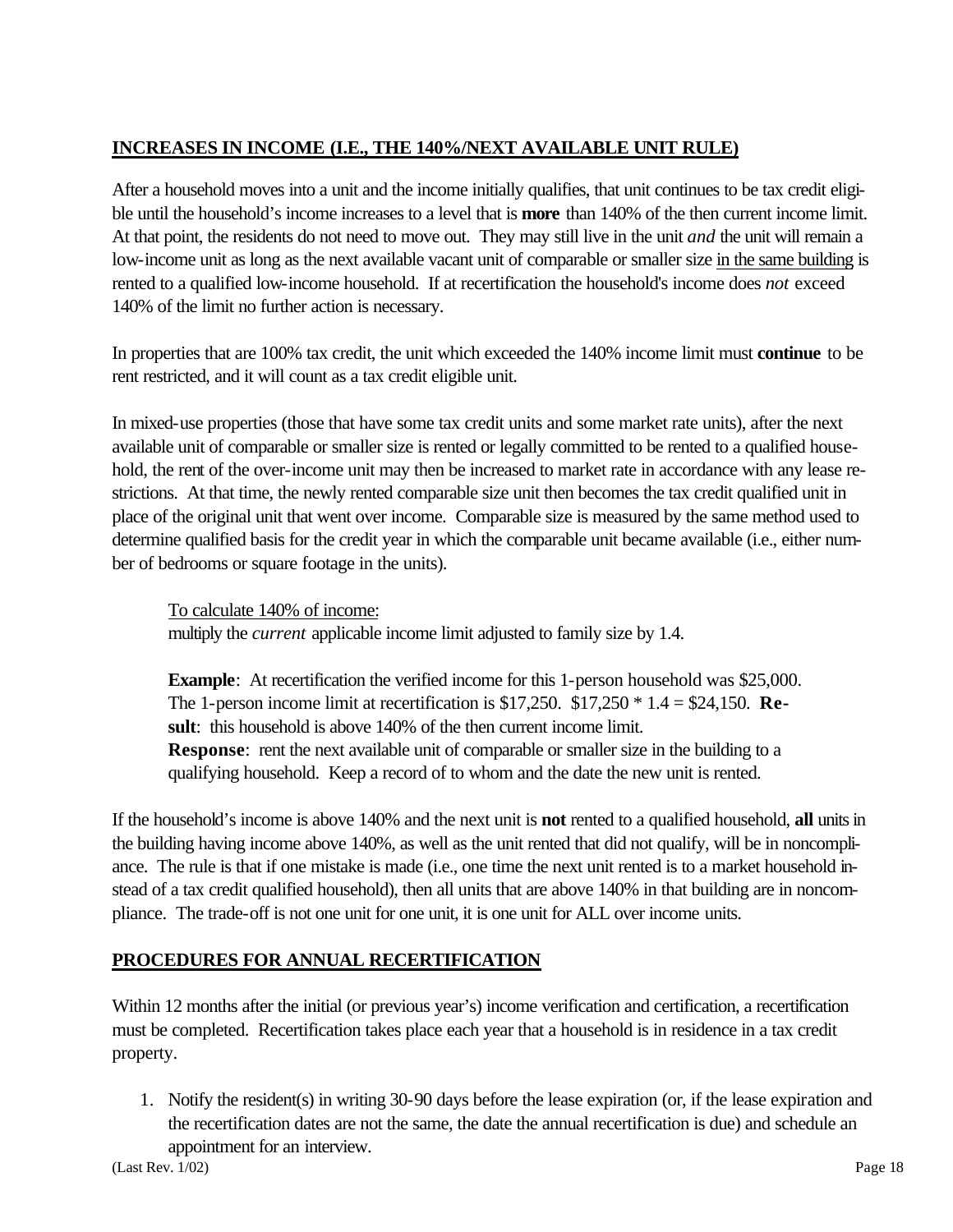2. If the property has received IRS approval of the waiver of annual income recertification, simply have the residents complete the Alternate Certification (Exhibit F).

If the property is still required to obtain third-party verifications of income, interview resident(s), have them complete the Application Addendum obtaining information on anticipated income, asset value, family composition and student status for the upcoming certification year and have them sign verification forms permitting third parties to release information.

- 3. Verify all household income (and assets, if necessary) using either the forms provided as Exhibits to this Manual or the property's specific forms. Remember that it is helpful to attach a calculator tape to the Certification to show how management arrived at the total income.
- 4. After all verifications are returned, calculate to see if the 140% rule comes into play. Complete and have the management agent and each adult resident sign and date the Income Certification. File the Certification with the supporting income verification forms. If annual recertification is due June 15 but verifications are received and the Certification signed in May, the next year's certification will still be due the next June. Reminder: verifications may be no more than 90 days before, and the signatures of the household members and management representative should be obtained on or before, the recertification due date (ex. if verifications are dated 5/25/99, instead of signing and dating the Certification 5/25/99, the Certification may be signed and dated anytime on or after 5/25/99 but before the due date, and noting on the Certification the recertification due date of June 15, 1999).

If a recertification is completed late but management was able to obtain verification documentation "as of" the past due date and the Income Certification is signed using the current date with a declaration dated and initialed by the residents that "the information herein is true and complete as of [the past due date]", then the Certification will be considered timely; however the due date of the next recertification will remain due in the same month.

If a recertification is completed late and the information does not relate back to the time it was due, it is an issue of noncompliance; however, the due date of the next recertification will remain the same (i.e., due date is March, but recertification not done until September and none of the information relates to March, then the next recertification will still be due in March – the recertification date will not change).

A recertification completed more than 13 months after the prior certification that does not "relate back to the due date" will be considered noncompliance and will be reported to the IRS on Form 8823.

(Last Rev. 1/02) Page 19 If during an annual recertification management discovers that a household moved in with income above the maximum there are several questions to consider. Did the residents give incorrect information on the application? If so, that should be a breach of their lease. Did management incorrectly calculate the income? If so, the household is not tax credit qualified. However, did that household's income drop below the applicable limit at any time after move-in? If so, the household may be considered tax credit qualified beginning at the time they were recertified below the then current income maximum. If that has not occurred, the unit still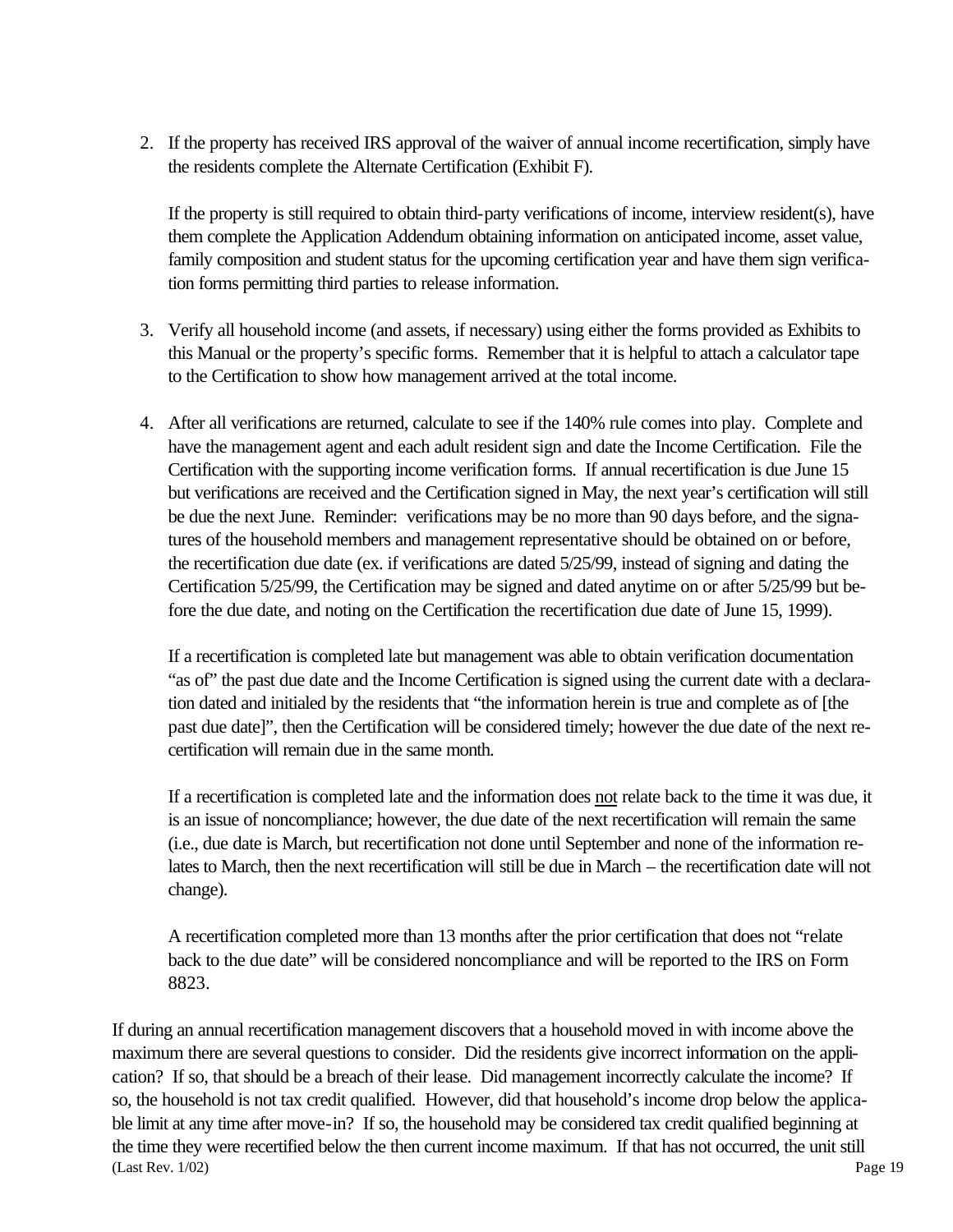does not qualify and management should decide how to proceed (i.e., buy the residents out of the lease, not claim the credits for that unit).

#### **WAIVER OF ANNUAL INCOME REVERIFICATION**

Compliance monitoring regulations require that income for each tax credit qualified household be third-party verified and certified on an annual basis. This rule is in place to ensure that properties containing a mix of tax credit and market-rate units maintain from year to year the proper percentage of tax credit qualified units. (See the section discussing Increases in Income - the 140%/Next Available Unit Rule).

The next available unit rule applies to all tax credit properties, however, practically, it has the most impact on mixed-use properties. Properties that are 100% tax credit will always rent the next available unit to qualified households no matter what the situation and households with increasing incomes are not required to move out. Recognizing that 100% tax credit properties were completing paperwork having no "real" use, in 1994 the IRS issued Revenue Procedure 94-64 establishing a process for those owners to follow to request a waiver from the annual income verification requirement. In 1996, Virginia began allowing owners to apply for the IRS waiver.

Eligible properties: Properties that are 100% tax credit that have been placed in service, completed one year of annual compliance monitoring reports, are in good standing with VHDA and have no outstanding items of noncompliance are eligible to apply for this waiver. This includes 100% tax credit qualified properties with funding from HOME, VHDA taxable and tax-exempt bonds, VHDA housing funds and VHPRF funds may apply for the waiver.

Ineligible properties: Properties participating in other programs requiring annual reverifications of income (i.e., Rural Housing, Project Based Section 8).

The process: After contacting VHDA's compliance monitoring staff, the owner will be referred to the approved independent contractor to set up an income and eligibility review of 100% of the units in the property. Because the inspection agreement and any payments made are between the owner and contractor, noncompliance discovered as a result of the review is not reported to VHDA or the IRS. File corrections are worked out between the owner and the contractor. After the contractor determines that 100% of the units are tax credit qualified, he will issue a certificate to that effect. After VHDA receives the certificate, the monitoring staff will forward its certification letter to the owner who will deliver the request for the waiver to the IRS in the approved format (provided by VHDA).

Until the IRS issues its written approval of a property's waiver request and that approval has been received by VHDA, management must continue to complete annual income reverifications and an income certification. IRS approval of a property's waiver request relieves the property only from the burden of annual third-party reverifications of income. Still required are: verification and certification of income at move-in to a unit (or at transfer from building to building), annual *certification* (not verification) of household composition, income and student status, annual compliance monitoring reporting, payment of the appropriate compliance monitoring fee and cooperation during record inspections as required by monitoring regulations. Any properties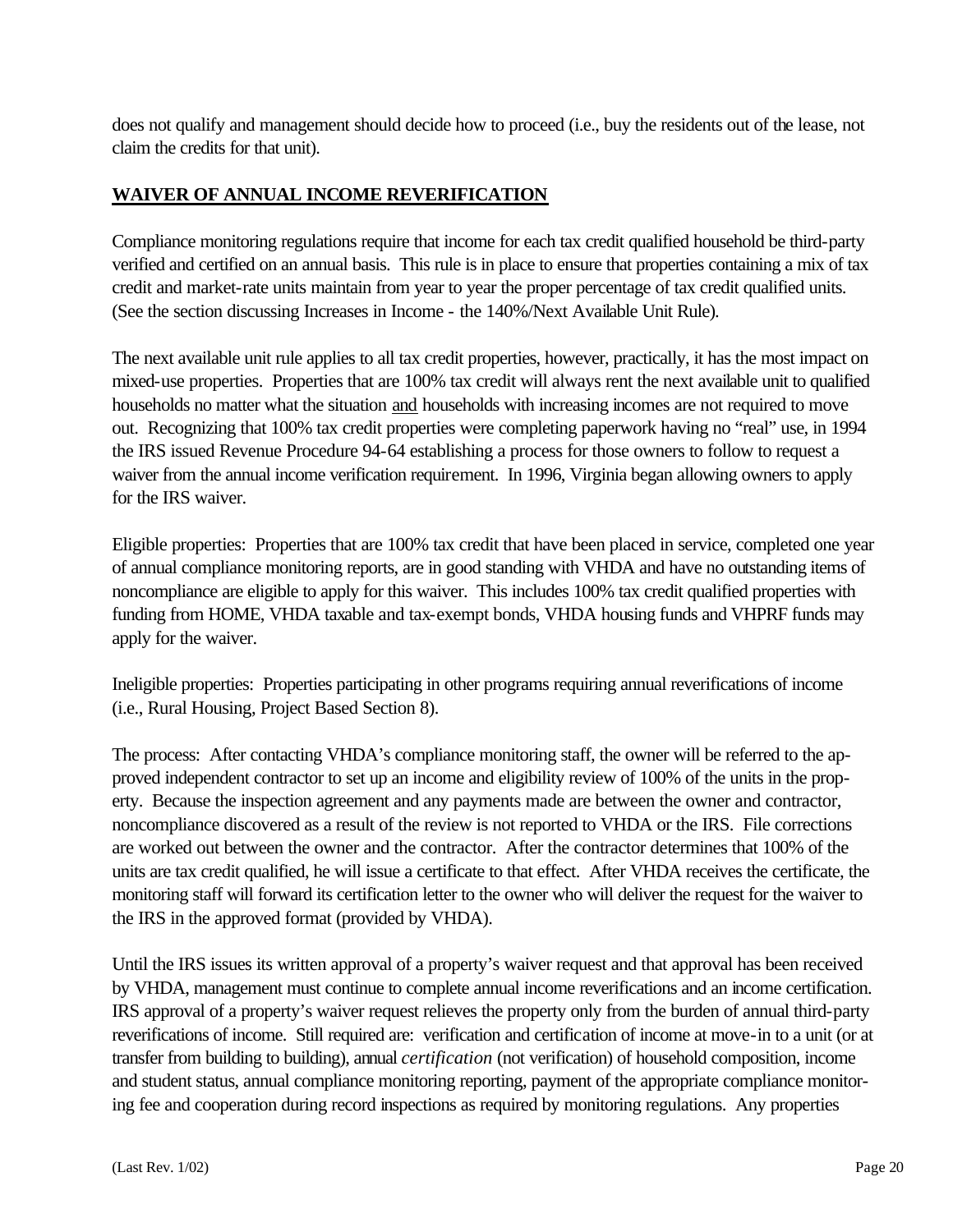funded by tax-exempt bonds that receive the waiver must continue to satisfy the documentation requirements for bond purposes.

If the IRS determines at any time following the grant of the waiver that substantial noncompliance has occurred, it may revoke the waiver and again require the owner to complete annual income reverifications.

#### **SPECIAL OCCUPANCY RULES**

#### **Employee Units**

Often an owner finds it necessary to have management, maintenance or security staff live on a site. According to Revenue Ruling 92-61 (available from VHDA compliance staff on request) the cost of such a unit is included in the eligible basis of a building, but the unit is not included in the number of units used in either the numerator or denominator to determine the applicable fraction.

This means that a staff person (regardless of whether their income is below the tax credit maximum) could live in the unit which would then be treated as common area like the management office or laundry area. No rent should be charged, and the employee should sign an employment agreement that terminates occupancy when employment is terminated. On the compliance reports, a 200 unit property would be shown as a 200 unit property with 1 unit being used as a staff unit. If there is no need for a management unit in the future, the unit would once again be rented to a tax credit qualified household, and the compliance report would list all 200 units as qualified. Generally, VHDA will accept that one unit per 100 units on a property may be "offline" and used for staff.

Of course, employees could apply and be *income qualified* just as any other resident (any reduction in rent would then be added to the qualifying income).

In properties that are not 100% tax credit (i.e., there are market units in the property), the management, maintenance or security unit may not be counted as a tax credit unit unless the employee occupying the unit is qualified exactly as any other tax credit household.

#### **Model Units**

A model unit is a residential rental unit, is included in the number of units used to determine the applicable fraction when calculating the amount of the credit, and as such must be rented to a qualified household. At the time a household moves out, a property could temporarily convert a vacant unit to a model. Because of the vacant unit rule, if tax credits are claimed on the unit, continuing efforts must be made to market that unit to qualified households and the next available vacant unit in the property must be rented to a tax credit qualified household. An easier solution that allows a property to show a model would be to have an employee unit available to present to prospective residents.

#### **Households Receiving Section 8 Assistance**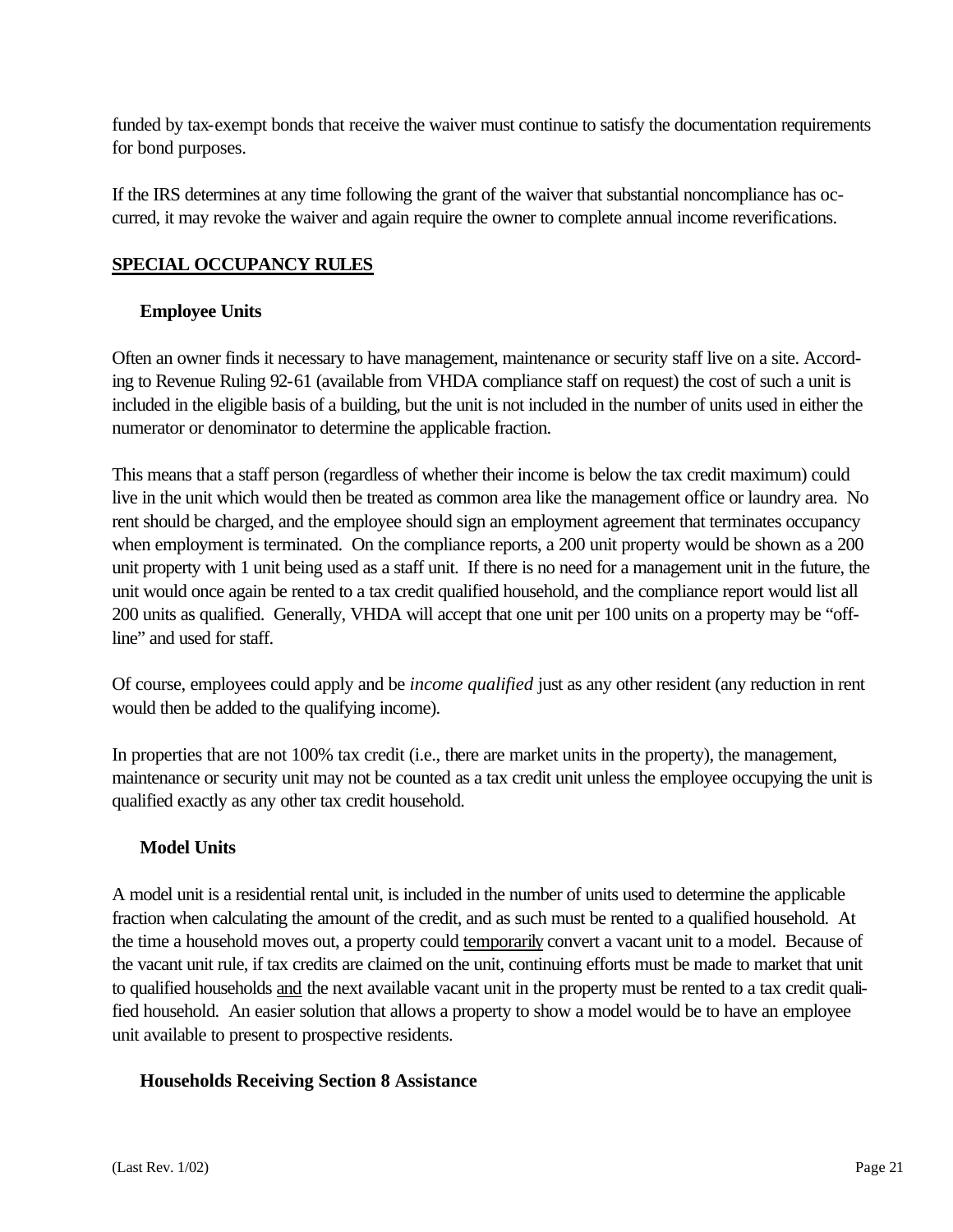Properties participating in the Tax Credit program may not refuse to house an applicant based solely on the fact that the household participates in the Section 8 Program. The household may, of course, be denied if it does not meet other normal selection criteria such as satisfactory landlord references or credit history or if the PHA payment standard plus any family contribution is below the normally required unit rent.

If the property enforces a minimum income, that minimum must not unfairly exclude those on assistance. Following are a couple of examples of how properties could choose to calculate the minimum income. There may also be other acceptable methods as determined by the owner. If the minimum for a 2-person household is \$15,000, include the Section 8 payment of \$300 per month (\$3,600 per year) with the employment income of \$12,000 to meet the minimum. Or, if the minimum is two times the unit rent, then because the PHA-paid rent is guaranteed, calculate a Section 8 household's minimum income based on the family's portion of rent payable (ex. PHA pays \$300; family pays \$100 per month. Minimum income would be \$2,400 (\$100\*2\*12.)

#### **Unit Transfers**

Effective September 26, 1997, an existing tax credit qualified household may transfer to a different tax credit unit *in the same building* within the property (a building is as defined on Form 8609). The transfer may take place without the household requalifying below the income maximum. Although the income of the household need not be below the maximum at the time of the transfer, management should continue to require a new application to be sure that  $(1)$  all household members are not full-time students and  $(2)$  the household is not above 140% of the then-current income maximum thus triggering the next available unit rule previously described.

If a household wishes to transfer to a unit in a *different building*, it must be treated exactly as a prospective resident in a new move-in and qualify within the income maximum. Therefore, all application, verification and certification procedures must be completed for the transferring household. Income verifications already completed may be used if the transfer occurs within ninety (90) days of a previously completed verification and certification of income although a new Certification would need to be signed.

Medical Transfers - If an existing tax credit qualified household needs to transfer to a different unit (whether or not in the same building) to accommodate a medical condition it may do so according to normal transfer rules. Management should obtain written verification of the medical necessity of the transfer from a thirdparty source.

Emergency Transfers - If a unit is damaged and is uninhabitable, existing tax credit qualified households may be relocated according to normal transfer rules. Also, place a memorandum of explanation in the damaged unit's file as well as the new unit's file to answer potential questions during future record inspections. A "temporary" move to another building may be allowed as long as the household returns to the original unit. If the household decides not to return, a full application and qualification of income must take place.

#### **Vacant Low-Income Units**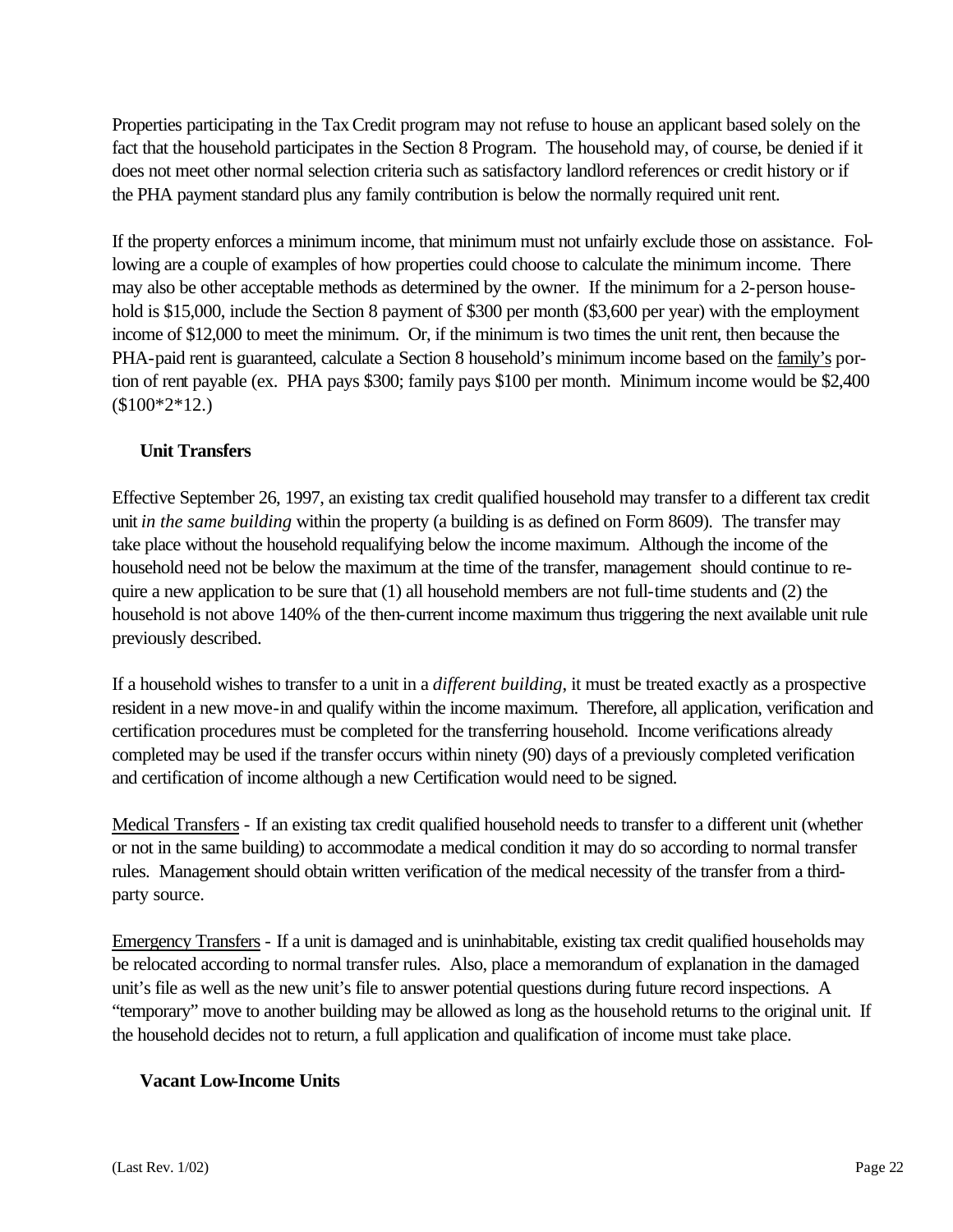If a low-income household moves out of a unit, such unit may continue to be counted as a tax credit vacant unit as long as reasonable attempts are being made to rent that unit to a qualified low-income household and as long as the next available unit of equal or smaller size **in the property** is occupied by a qualified low income household.

This becomes particularly important to properties that do not have 100% tax credit qualified units. If a tax credit unit becomes vacant and a market unit is also vacant, the tax credit unit must be rented (or contracted to be rented) before the market unit or the vacant unit rule is violated regardless of whether the units are in the same or different buildings.

#### **SECTION 4 - INCOME AND ASSETS (DEFINITION AND VERIFICATION)**

#### **WHAT IS INCOME**

Annual income is the total **gross** income from all sources received by each adult member of the household, including all income from assets, anticipated to be received for the twelve (12) month period following the date of certification of income. The goal in qualifying applicants to live in a tax credit property is to use a reasonable method to determine and verify through outside sources (third parties) total income for the household.

The tax credit definition of income is not necessarily identical to income included for Federal income tax purposes (ex. pre-tax contributions to a 401K plan must be included in the maximum income calculation for occupancy even though it is exempt from federal income tax until withdrawn).

#### **A. Annual income includes, but is not limited to:**

- 1. The full (gross) amount (including any special pay and allowances for a member of the Armed Forces), before any payroll deductions, of wages and salaries, overtime pay, commissions, fees, tips and bonuses, and other compensation for personal services, as well as salaries from a family-owned business;
- 2. Net income, salaries and other amounts distributed from operation of a business or profession;
- 3. The full (gross) amount (before deductions for Medicare, etc.) of periodic payments received from Social Security (including payments received by adults on behalf of minors or by minors for their own support as well as spousal survivor benefits), annuities, insurance policies, retirement funds, pensions, disability or death benefits and other similar types of periodic receipts. If a Social Security payment is being reduced for a prior overpayment count only the actual amount being paid after the adjustment;
- 4. Payments in lieu of earnings, such as unemployment and disability compensation, workmen's compensation and severance pay (include amount of any monthly payments to begin during the upcoming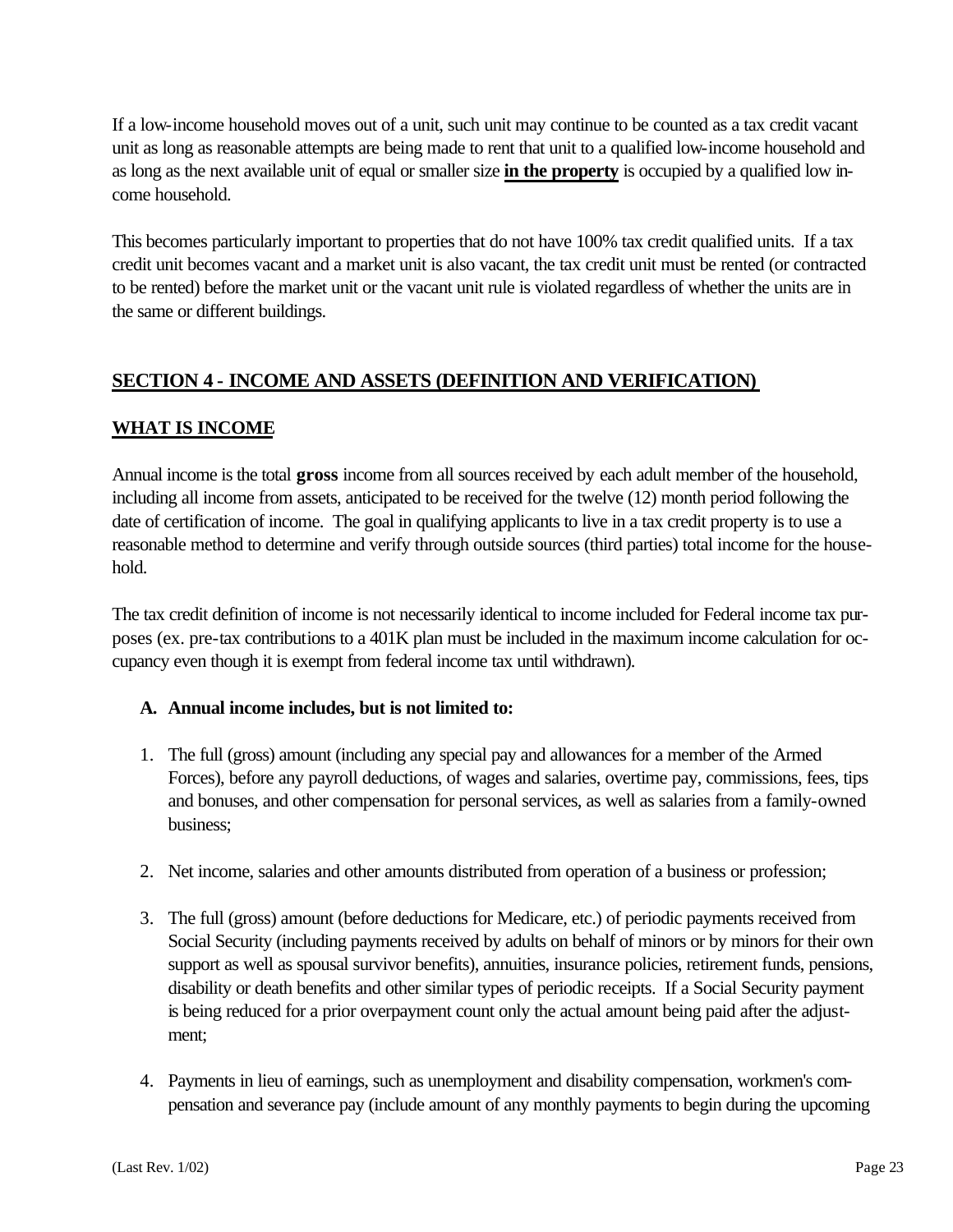12 months). A lump sum of unemployment compensation is income unless the payment is shown to be for a period of time during which the recipient was not living in assisted housing;

- 5. Interest, dividends and other income from net family assets (including income distributed from trust funds). On deeds of trust or mortgages, only the interest portion of the monthly payments received by the applicant is included;
- 6. Lottery winnings paid in periodic payments (lump-sum winnings are included in family assets);
- 7. Welfare assistance including AFDC/TANF;
- 8. Periodic and determinable allowances, such as alimony and child support payments, and regular contributions or gifts received from persons not residing in the dwelling. Note that if a third party is regularly paying bills on behalf of the resident, even if paid directly to a third party, the amounts should be included in income. An exception is payments made directly to a third-party child care provider by someone not living in the unit;
- 9. Long-term care payments above \$180 per day.

Certain earnings statements (ex., the military leave and earning statement or some employer's pay stubs) may show only taxable income. Be sure to inquire whether the applicant receives income that is deferred to any type of non-taxable account (ex., to a 401K or retirement account) and, if so, add that amount to regular income.

#### **B. Annual income excludes certain sources of income such as:**

- 1. Employment income of members of the household under 18 years of age, including foster children under 18. Earned income (over the first \$480) from full-time students 18 or over, who are dependent on the resident household, is also not counted. However, the head of household and spouse (or co-head) may never be considered dependent minors and all income must be included. If a spouse is 16 years of age and working, income is included;
- 2. Food stamps, meals on wheels or any other program that provides goods for the needy;
- 3. Grants or other amounts received specifically for:
	- a. Auxiliary apparatus for a handicapped person;
	- b. Expenses for attendant care provided by other than a family member living in the household;
	- c. Medical expenses;
	- d. Use under a Plan to Attain Self Sufficiency (PASS) and excluded for purposes of Supplemental Security Income (SSI) eligibility;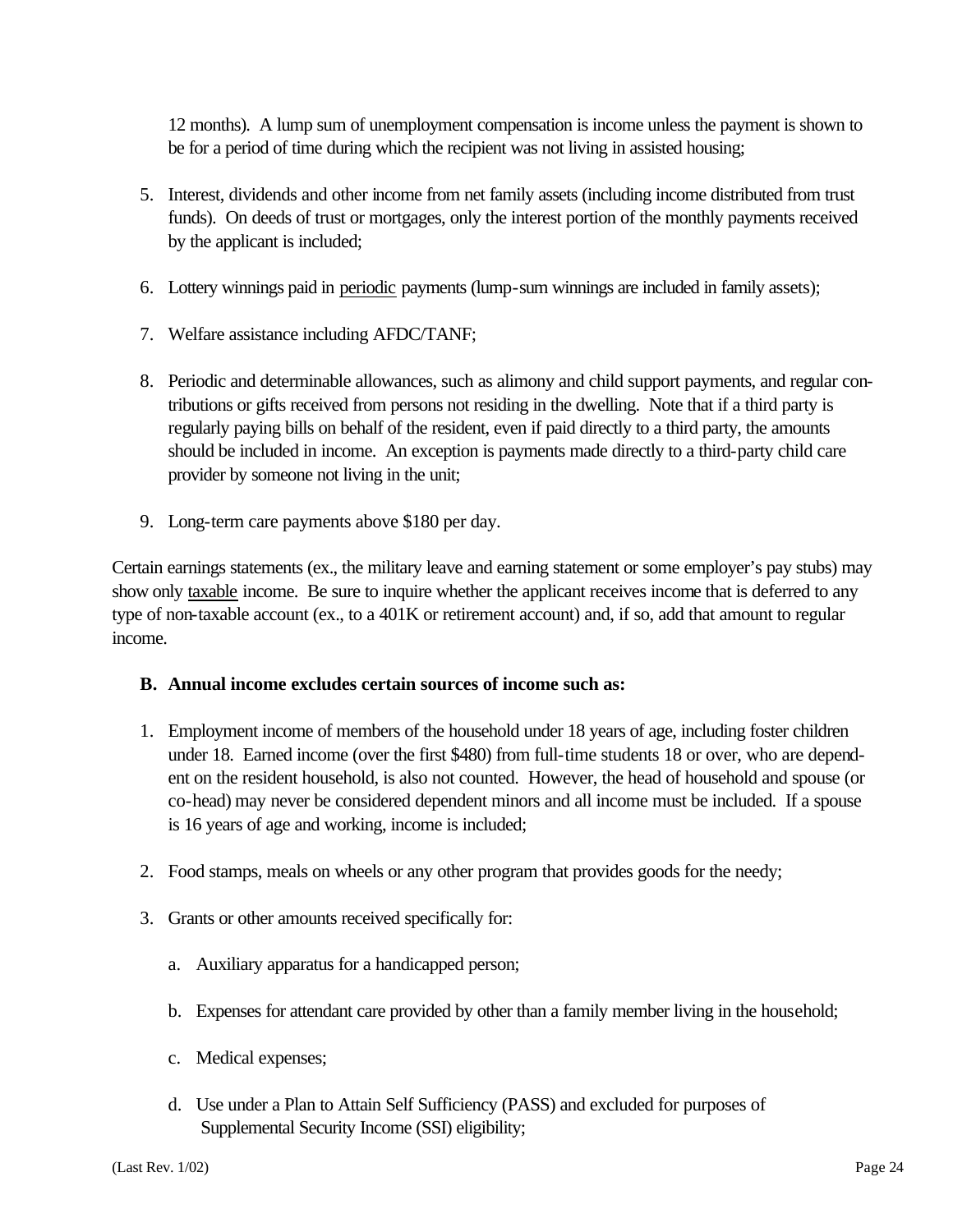- e. Out-of-pocket expenses to allow participation in publicly assisted programs (including special equipment, clothing, transportation, child care, etc.)
- 4. Income associated with persons that live in the unit but are not household members. For example:
	- a. Payments received for care of foster children or foster adults; and,
	- b. Income of medically necessary live-in attendants;
- 5. The principal portion of the payments received on mortgages or deeds of trust;
- 6. Educational scholarships and grants, veteran's educational benefits or student loans (regardless of how the loans are actually spent);
- 7. Hostile fire pay to a family member in the military (otherwise, include all types of income: BAQ, VHA, Com Rats, Sep Rats, Clothing Allowance, Career Sea Pay, Hazardous Duty Pay, etc.);
- 8. Lump-sum additions to family assets such as delayed payments of Social Security or supplemental security, inheritances, cash from sale of assets, one-time lottery winnings, settlement under health and accident insurance and workmen's compensation, and settlement for personal or property losses;
- 9. Temporary, nonrecurring or sporadic income (including gifts and income from such employment as census taking, delivering phone books, etc.);
- 10. Annual rent credits or rebates paid by government agencies;
- 11. Payments received under training programs funded by HUD (Comprehensive Improvement Assistance Program);
- 12. Rent rebates made by the property;
- 13. Other forms of income excluded by federal statutes:
	- a. Value of the allotment made under the Food Stamp Act of 1977;
	- b. Payment under any state or local employment training programs, income from training of resident management staff as well as any monies received under the Job Training Partnership Act. Effective 7/1/2000, references to Job Training Partnership Act shall be deemed to refer to the Workforce Investment Act of 1998 (29 U.S.C. 2931). Not included is income are any allowances, earnings and payments to individuals participating in programs under the Workforce Investment Act through employment and training programs for native Americans and migrant and seasonal farm workers, Job Corps, veterans' employment programs, state job training programs, and career intern programs;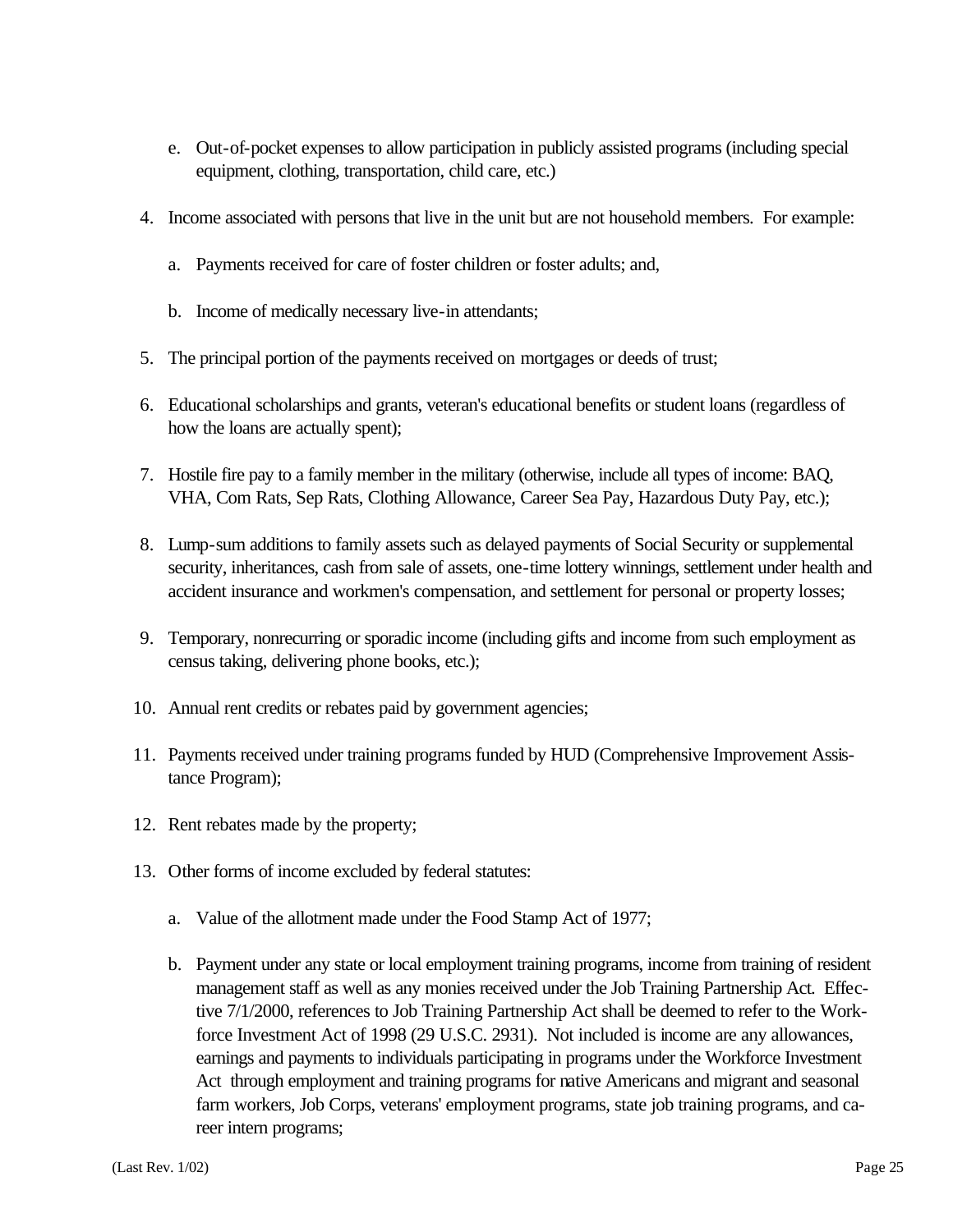- c. Payment received under Domestic Volunteer Service Act of 1973 (employment through VISTA, Retired Senior Volunteer Program, Foster Grandparents Program, youthful offender incarceration alternatives, and senior companions);
- d. Payments received under Alaskan Native Claims Settlement Act;
- e. The first \$2,000 of per capita shares received from judgments awarded by the Indian Claims Commission or the Court of Claims or from funds the Secretary of Interior holds in trust for an Indian Tribe;
- f. Payment received under Title V of the Older Americans Act (Green Thumb, Senior Aides, and Older American Community Service Employment Program);
- g. Payments from certain submarginal U.S. land held in trust for certain Indian tribes;
- h. Payments, rebates, or credits received under federal Low-Income Home Energy Assistance Programs (including any winter differentials given to elderly);
- i. Payments from disposal of funds of Grand River Band of Ottawa Indians;
- j. Scholarships funded under Title IV of the Higher Education Act of 1965, including awards under the Federal work-study program or Bureau of Indian Affairs student assistance programs (ex. Pell Grants, Supplemental Opportunity Grants, State Student Incentive Grants, College-Work Study and Byrd Scholarships);
- k. Payments received after January 1, 1989, from the Agent Orange Settlement Fund or any other fund established pursuant to the settlement in the In Re Agent Orange product liability litigation;
- l. Payments received under the Maine Indian Claims Settlement Act of 1980;
- m. The value of child care provided or arranged for under the Child Care and Development Block Grant Act of 1990;
- n. Resident service stipends;
- o. Adoption assistance payments;
- p. Homecare payments made by a state agency for families with developmentally disabled children or adults;
- q. Earned income tax credit refund payments received on or after January 1, 1991;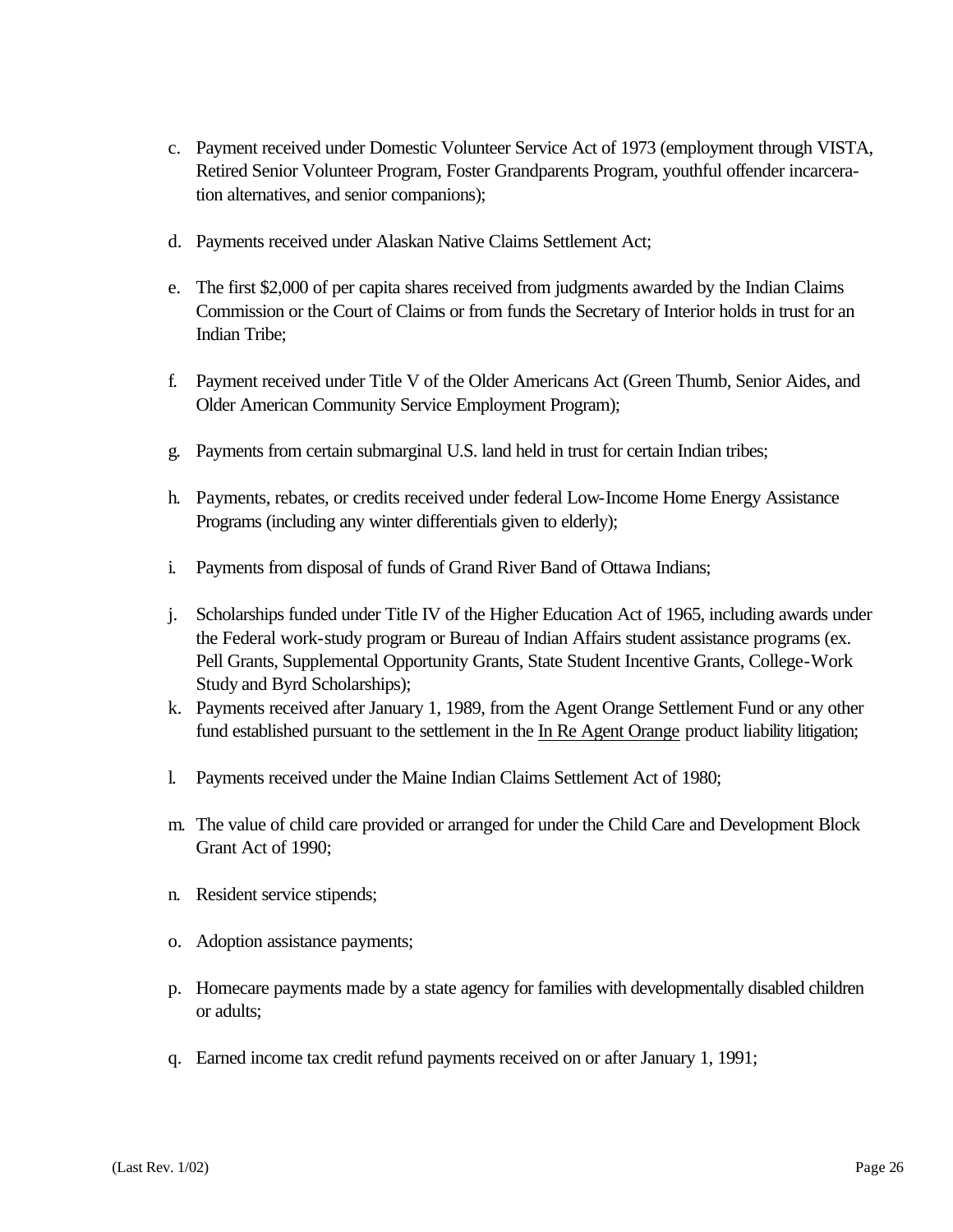- r. Payments by the Indian Claims Commission to the Confederated Tribes and Bands of Yakima Indian Nation or the Apache Tribe of Mescalero Reservation;
- s. Allowances, earnings and payments to AmeriCorps participants under the National and Community Service Act of 1990;
- t. Any allowance paid under the provisions of 38 U.S.C. 1805 to a child suffering from spina bifida who is the child of a Vietnam veteran;
- u. Any amount of crime victim compensation (under the Victims of Crime Act) received through crime victim assistance (or payment or reimbursement of the cost of such assistance) because of the commission of a crime against the applicant (42 U.S.C. 10602);

Although not specifically noted as excluded, it is generally accepted that the dollar value of Section 8 or other housing certificates is not required to be included in household income.

*Note: This information is current at the distribution date of this manual; however, from time-to-time HUD may change what is included or excluded from the definition of income.*

#### **C. How to Annualize Income**

Verified income must be converted to annual amounts by using the following calculations:

- 1. To annualize full-time employment, multiply;
	- hourly wages by 2080
	- weekly wages by 52
	- bi-weekly amounts by 26
	- semi-monthly amounts by 24
	- monthly amounts by 12
- 2. To annualize income from anything other than full-time employment, multiply:
	- hourly wages by the number of hours the family member expects to work annually
	- weekly amounts by the number of weeks the family member expects to work
	- other periodic amounts (monthly, bi-weekly, etc.) by the number of periods the family member expects to work
- 3. Annual wages must reflect a full twelve (12) month period, regardless of the pay schedule. Example: if a teacher earns a gross annual salary of \$25,000, the \$25,000 should be used as annual salary whether the teacher is paid over only nine months or throughout the year.

Because the tax credit program carries heavy penalties for moving an over-income household into a unit, always calculate income using the highest number of hours/weeks/periods.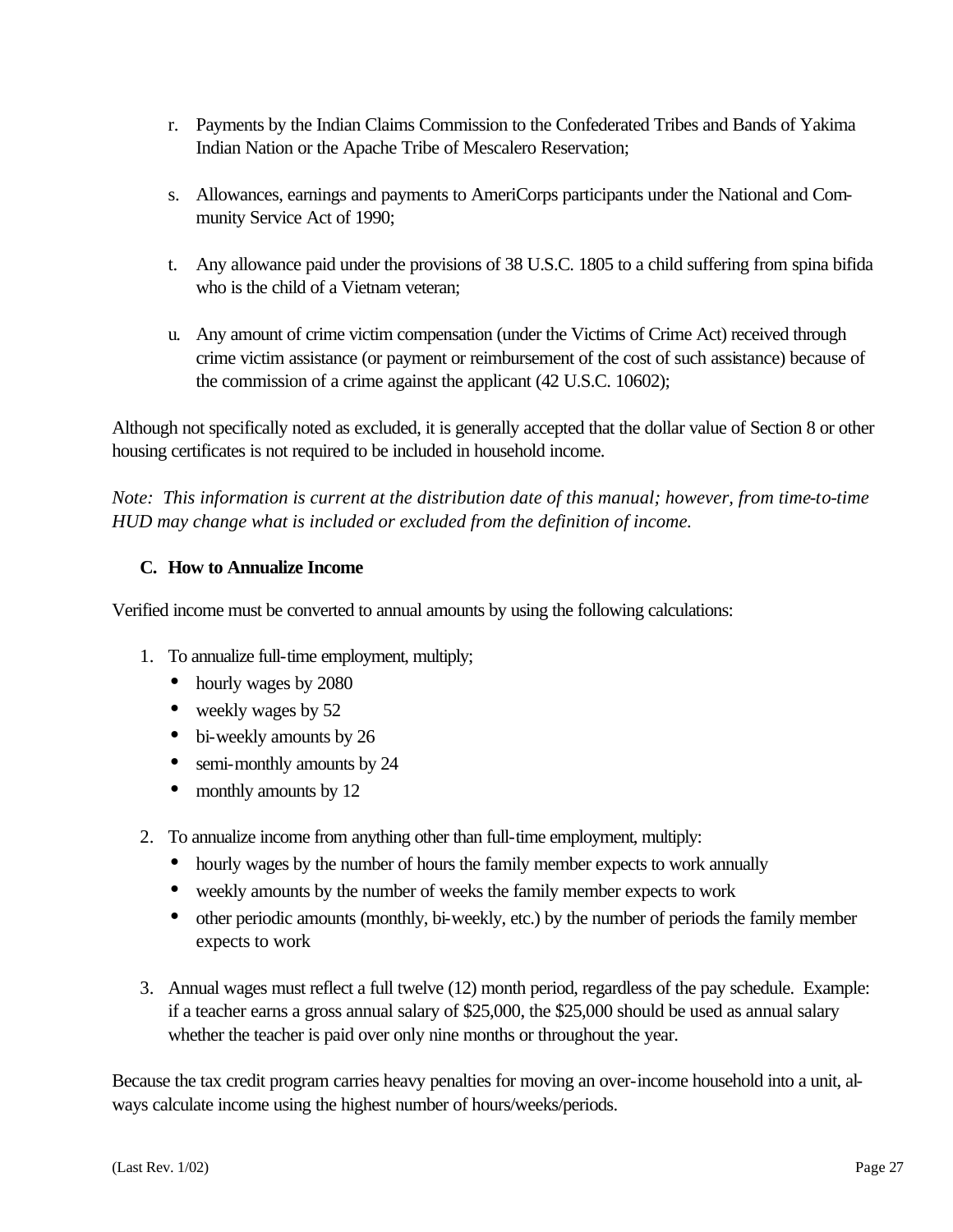#### **WHAT IS AN ASSET**

Assets are items of value, other than necessary personal items. Income from assets is added to regular income to determine the eligibility of a household. Asset information (total value and any income) must be obtained from the applicant before move-in. The applicant should declare that asset information is correct by executing the Income Certification.

If an applicant declares a combined total asset value of \$5,000 or less, third-party verification is not necessary; however any *actual* income the applicant receives and declares (ex., interest on a savings account) must be added to regular income.

If an applicant declares a combined total asset value of more than \$5,000, third-party verification of each individual asset must be obtained, and the greater of the total actual income from the asset(s) or the imputed income based on the total asset value must be added to regular income.

**Note:** Internal Revenue Procedure 94-65 which allows properties to waive verification of assets when the household's total cash value is \$5,000 or less is a tax credit rule only. If your property participates in any other type of funding with different rules, management must comply with the stricter rule and verify assets. Examples of housing programs that require asset verification are: Section 8 and Rural Housing funding. Note that as of 2000, VHDA loan requirements regarding assets are now the same as tax credit requirements.

#### **A. Assets include:**

- 1. Cash held in savings and checking accounts, safety deposit boxes, homes (mattresses, pants pockets and purses, too!). For savings accounts, use the most current balance and for checking accounts, use the average balance for the last six (6) months.
- 2. The principal value of any trust available to the household. Do not include trusts to which no family member has access. An example is an irrevocable trust (i.e. a trust fund established for a son or daughter prior to the parent's death. The parent receives only the interest from the trust during his/her lifetime – the interested is counted as income - and cannot withdraw the principal – so the principal is not an asset.)
- 3. Equity in real estate, rental property and other capital investments. Include the current market value less any unpaid balance on loans secured by real property and less any reasonable costs that would be incurred in selling the asset (prepayment penalties or broker fees). In Virginia, it is permissible to use 10% of the value as an estimate of the costs of disposal. Absent third-party verification of no control or ownership, if an applicant is separated or in the process of obtaining a divorce but is still the owner of record for a home, verify the value and include interest on the individual's pro rata ownership portion of the property.
- 4. Stocks, bonds, treasury bills, certificates of deposit, money market funds, etc.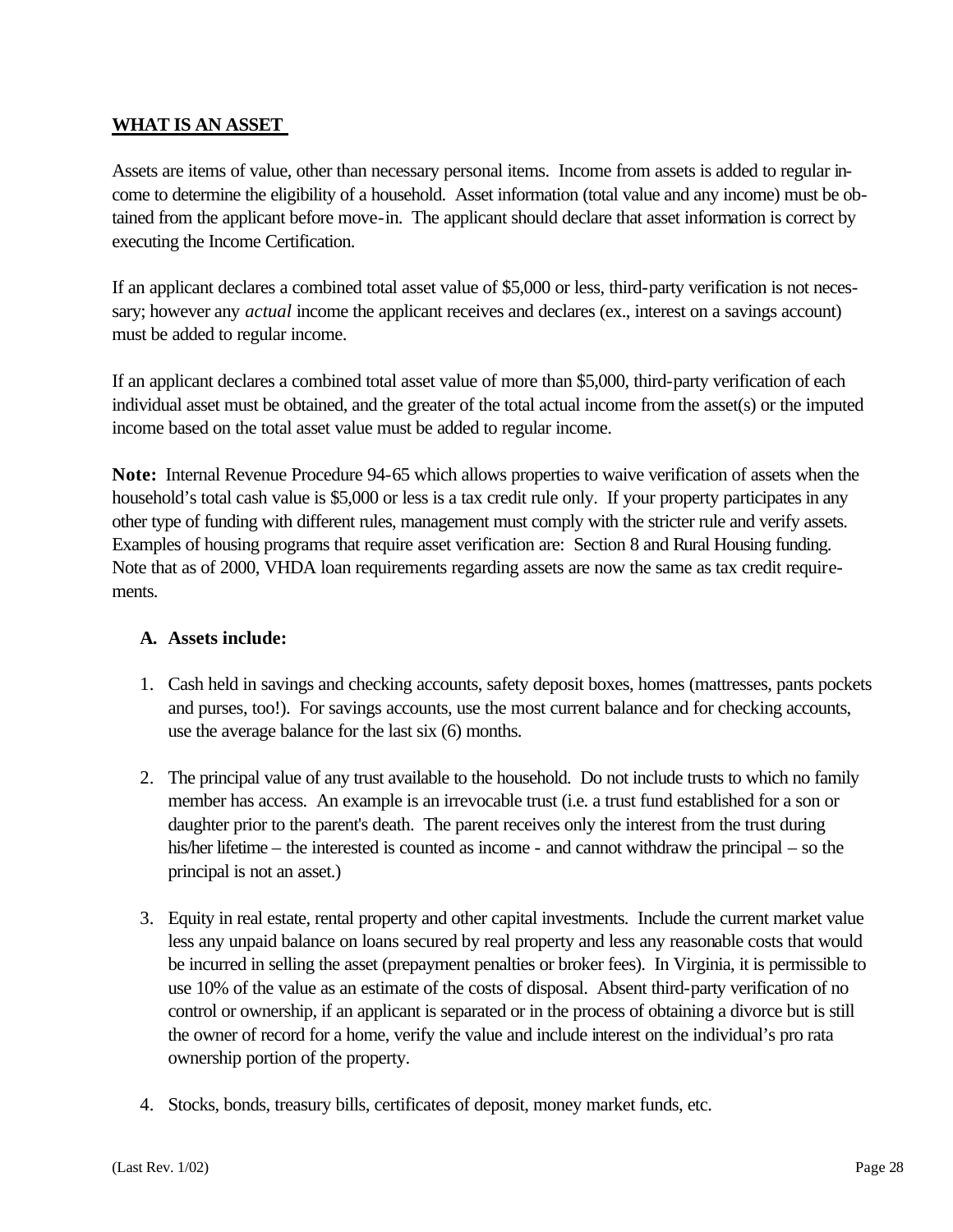- 5. Individual Retirement (IRA) and Keogh Accounts as well as any 401(k) tax-deferred savings accounts. If the individual is withdrawing from an IRA or Keogh account, determine the amount of the asset by using the average balance of the account for the previous six months. Do not count the withdrawals as income.
- 6. Retirement and pension funds (and annuities);
	- a. While the person is employed, include only amounts the individual can withdraw without retiring or terminating employment; and,
	- b. At retirement or termination of employment, if benefits will be received in a lump sum, include the benefits in net family assets. If benefits are paid in periodic payments, include the benefits in annual income. Do not count any remaining amounts in the account as an asset.
- 7. Lump-sum receipts including inheritances, capital gains, one-time lottery winnings, insurance settlements or other claims and the delayed receipt of Social Security or SSI benefits.
- 8. Personal property held as an investment such as gems, jewelry, coin collections, antique cars, paintings, etc. (wedding rings and jewelry for personal use are not considered assets).
- 9. Cash value of life insurance policies available to the individual before death (ex. the surrender value of a whole life or universal life policy). Term life insurance is not included as an asset because it has no cash value to the individual before death.
- 10. A mortgage or deed of trust held by an applicant. Payments are usually received as one combined figure of principle and interest. Separate the principle and interest portions (by using an amortization schedule) and include only the interest for the future 12 months as income. Determine the amount of the loan outstanding at the end of the 12-month period following the certification and include that amount as the asset value.

**Note**: Assets owned by more than one person should be prorated according to the percentage of ownership.

#### **B. Assets do not include:**

- 1. Necessary personal property (i.e., clothing, furniture, automobiles, wedding rings and personal jewelry, etc.)
- 2. Vehicles specially equipped for the handicapped.
- 3. Interest in Indian Trust Land.
- 4. Value of term life insurance policies.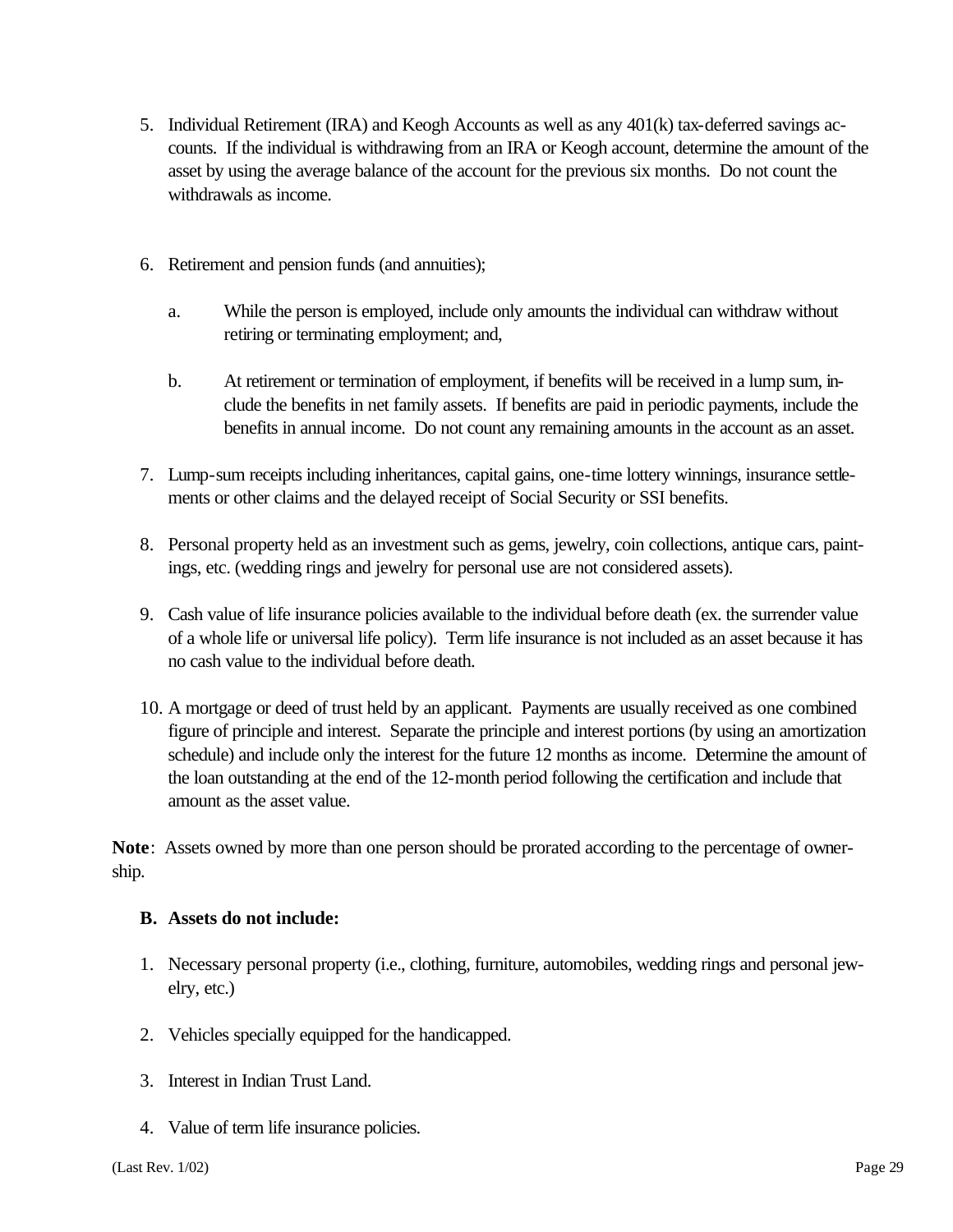- 5. Equity in the cooperative unit in which the family lives.
- 6. Assets that are part of an active business. ("Business" does not include rental of properties that are held as investments and not a main occupation.)
- 7. Assets held in the applicant's name, but which are actually owned by someone else; such as:
	- a. Assets and any earned income that is accrued or paid to the benefit of someone else; or,
	- b. A situation wherein another person is responsible for income taxes incurred on income generated by the assets; or,
	- c. An applicant responsible for disbursing someone else's money, such as in the case of having Power of Attorney, but the money is not his/hers and no benefit is received.
- 8. Assets that are not accessible to and provide no income to the applicant (ex: a battered spouse owns a house with her husband. Because of the domestic situation, she receives no income from the asset and cannot convert the asset to cash. In situations such as this, write an explanation for the file and have the individual and management staff sign and date it).
- 9. Mobile homes unless the unit has been situated on a foundation and is taxed as real property.

#### **C. Sale or Disposition of Assets (2-year rule)**

At the time of application, ask if anyone in the household has disposed of any assets for less than fair market value at any time within two years before the effective date of the Income Certification.

If there is more than \$1,000 difference between the amount received for the asset and the fair market value of the disposed asset, then include in asset value that entire difference. If the difference is less than \$1,000, do not count it.

Example: Mr. Smith sold his home to his nephew for \$5,000. The home could have been sold to any other buyer for \$60,000. \$60,000 minus \$5,000 = \$55,000. This difference between the value and the price received is greater than \$1,000. Include \$55,000 in total household asset value.

**Note:** Income from assets disposed of for less than fair market value as a result of a foreclosure, bankruptcy or a final divorce decree are not to be included in the fair market value determination. However, if an individual is still the owner of record of property (ex. the sale has not yet taken place or the divorce is not yet final), include as an asset the value of the individual's share of the property.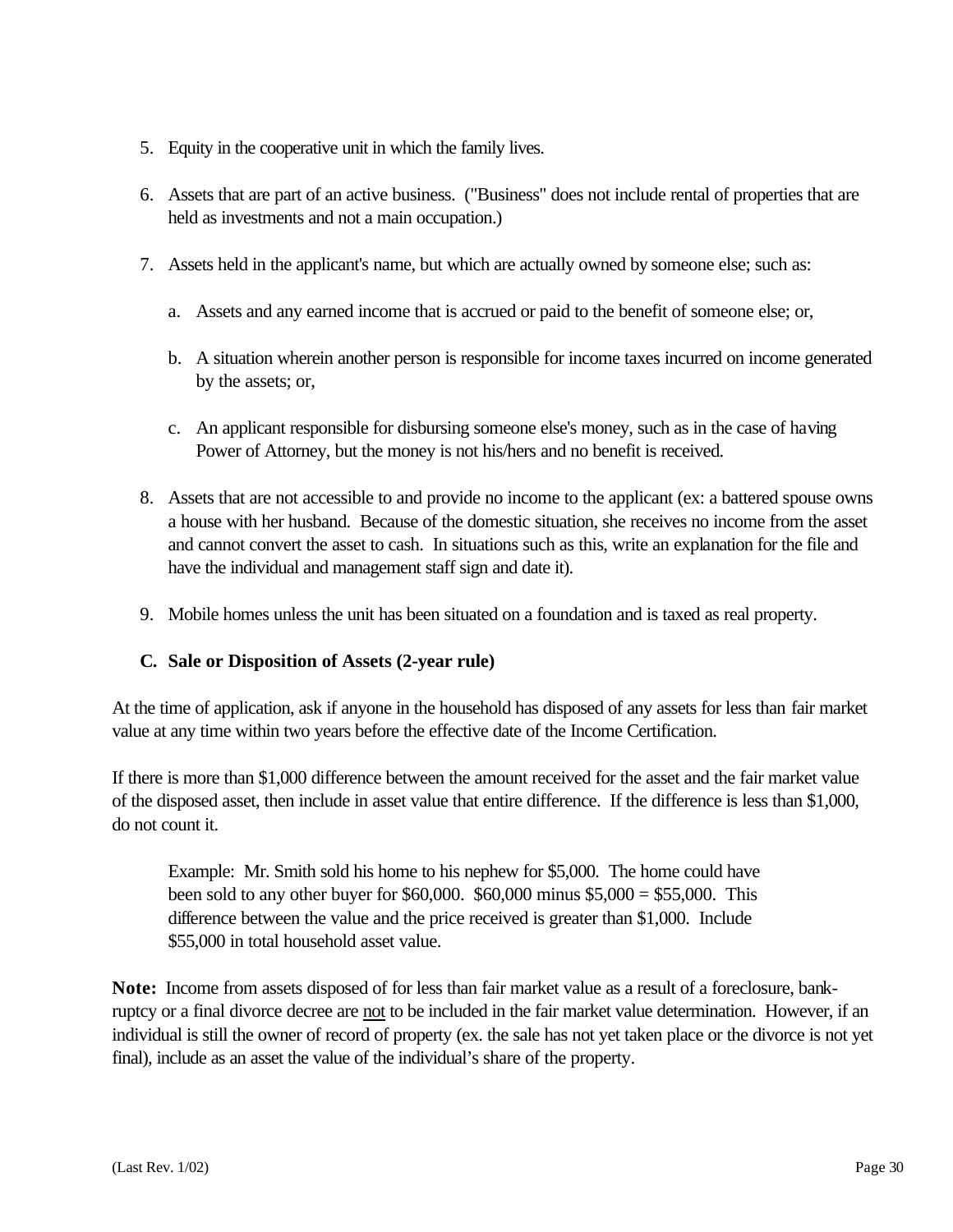**Note:** Impute income from (i) assets put into trust in the past two years (even if the trust is irrevocable) and (ii) business assets disposed of for less than fair market value. Business assets are excluded from net family assets only while they are part of an active business.

#### **D. Determining the Value of Assets**

When computing asset value, use the cash value of the assets. This is the amount the individual would receive if the assets were converted to cash. Expenses which may be deducted include:

- penalties for withdrawing funds before maturity (for 401(k), IRA or retirement accounts do not use taxes as part of the "costs" or "penalties" of withdrawing funds);
- broker/legal fees assessed to sell or convert the asset to cash; and,
- settlement costs for real estate transactions (if actual fees are unknown, you may deduct 10%).

#### **E. Determining Asset Income**

If the combined total net asset value for the household is \$5,000 or less, add to regular income the amount of actual income the applicant declares he receives from each of the assets.

If the combined total net asset value for the household is more than \$5,000, verify each individual asset and add to regular income the **greater** of

- 1) the combined total actual annual income from all the assets, or
- 2) 2% of the value of the total combined assets (i.e., "imputed" annual income).

*NOTE - 2% is the current HUD passbook savings rate. However, this rate is subject to change at any time based on current passbook savings rates in Virginia.* 

Include interest even if it is reinvested. Calculate the amount by using an annual percentage rate or multiply interest received in one month by 12 to get an annual amount.

#### **Example 1 (showing home not rented):**

| Asset | Value | <b>Imputed Income</b> | <b>Actual Income</b> |
|-------|-------|-----------------------|----------------------|
|       |       | (value $x 2\%$ )      |                      |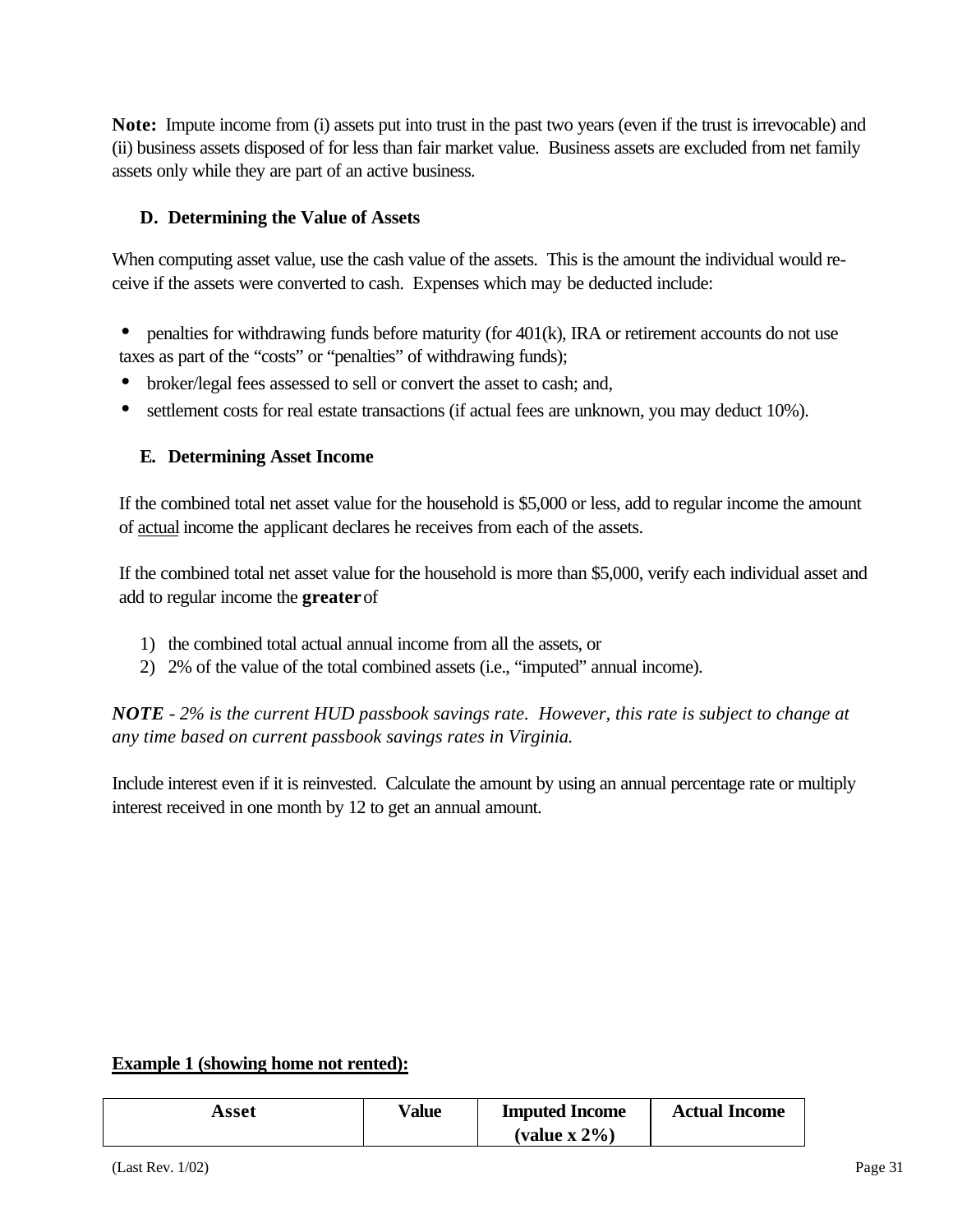| Checking Acct                  | \$225    | \$4.50   | \$0   |
|--------------------------------|----------|----------|-------|
| (verify avg. last 6 mos.)      |          |          |       |
| Savings Acct w/5% interest     | \$2,500  | \$50     | \$125 |
| (verify last mo.)              |          |          |       |
| House (not rented)             | \$38,500 | \$770    | \$0   |
| (subtract loan balance from    |          |          |       |
| Tax assess. value of property, |          |          |       |
| then subtract 10% of value     |          |          |       |
| To convert to cash value       |          |          |       |
| ex. $$65,000 - $20,000 =$      |          |          |       |
| $$45,000 - $6,500 = $38,500$   |          |          |       |
| (verify ALL figures)           |          |          |       |
| <b>(TOTAL)</b>                 | \$41,225 | \$824.50 | \$125 |
| Add higher total to income)    |          |          |       |

#### **Example 2 (showing home with rental income):**

| Asset                                    | <b>Value</b> | <b>Imputed Income</b>         | <b>Actual Income</b> |
|------------------------------------------|--------------|-------------------------------|----------------------|
|                                          |              | $\mathbf{(value \times 2\%)}$ |                      |
| Checking Acct                            | \$225        | \$4.50                        | \$0                  |
| (verify avg. last 6 mos.)                |              |                               |                      |
| Savings Acct w/5% interest               | \$2,500      | \$50                          | \$125                |
| (verify last mo.)                        |              |                               |                      |
| House (rented)                           | \$38,500     | \$770                         | \$1,500              |
| (subtract annual overhead                | (calculated) | (calculated)                  |                      |
| from annual income - ex.                 | and verified | same as above)                |                      |
| $(\$550 p/mol$ . rent) $§6,600 - (mort.$ | same as      |                               |                      |
| interest & taxes $$375 + $50$ p/mo       | above)       |                               |                      |
| $*$ 12) \$5,100 = \$1,500                |              |                               |                      |
| (verify ALL figures)                     |              |                               |                      |
| <b>TOTAL</b>                             | \$41,225     | \$824.50                      | \$1,625              |
| (Add higher total to income)             |              |                               |                      |

#### *The combined total of regular income and asset income should not exceed the applicable maximum low-income limits.*

#### **HOW TO VERIFY INCOME AND ASSETS**

All regular sources of income (except income from total assets with a cash value of \$5,000 or less), must be verified prior to move-in and reverified annually (preferably during the month the resident originally moved into the unit). Verifications of income are valid for ninety (90) days before the move-in income certification or annual recertification (i.e., a verification is good for up to 90 days from the date of the employer's signature). Virginia does not accept verbal updates to a verification that is more than 90 days old.

One of the most common errors made when processing applications is the failure to catch amounts reported on the application that are either not verified or are in conflict with what is reported on the Income Certification. Management staff is obligated to investigate any verbal or written discrepancies in reported household income and to use reasonable diligence in explaining the differences.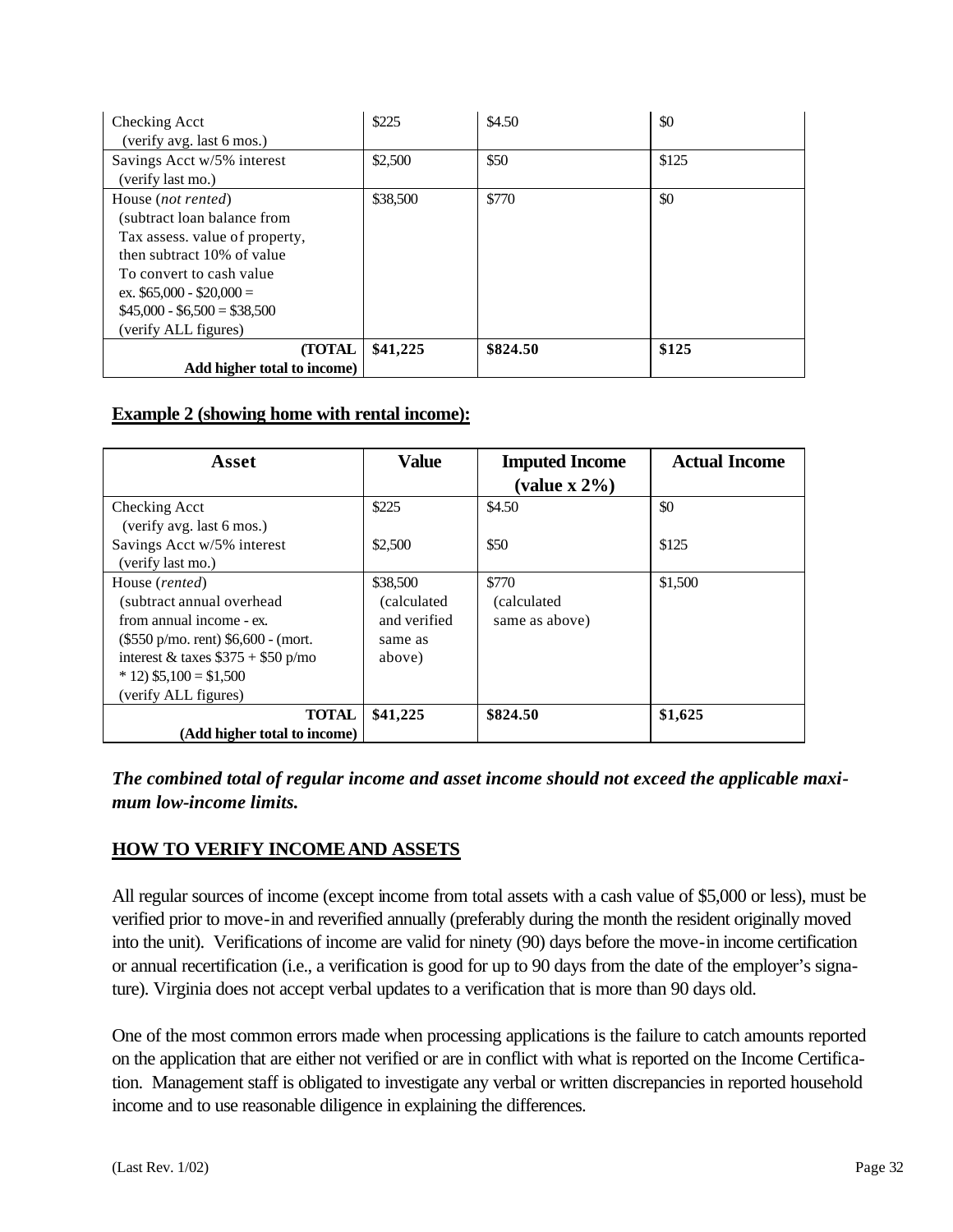The need for proper documentation cannot be too highly stressed. Although many applicants will clearly qualify below the income maximum, it is imperative that the resident's file contain adequate documentation to support that decision. An inadequately documented file may result in the loss of tax credits even if the household is actually qualified. The burden of proof is on the property owner; however, too much paper is almost as bad as too little. Be sure that you have what you need and don't confuse the issues with too many types of back-up verification. You may use a cover letter to explain forms sent to employers.

NOTE: a unit may not be counted as a qualified tax credit unit unless the household income has been properly verified *and* certified.

#### **A. Methods of Verification of Income**

- 1. Written Verification
	- a. Written independent third-party verification of income is required. Assets need only be verified when the total value is greater than \$5,000 (unless there is another program in which the property participates that requires verification). Managers may use the verification forms provided in this Manual, but if not used, any request for verification must:
		- 1. State the reason for the request;
		- 2. Include a release statement signed and dated by the applicant; and
		- 3. Provide a section for the employer or other third-party source to state the applicant's current anticipated gross annual income (or the rate of pay, number of hours worked and frequency of pay). Bonuses, tips, and commissions must be included. Spaces should also be available for a signature, job title and date by the verifying party.
	- b. Verification Transmittal and Receipt
		- 1. A recommended good practice is to ask applicants to sign two copies of each verification form. The second copy may be used if the first request is not returned in a timely manner.
		- 2. Income verification requests should be sent directly to and from the source, *not routed through the applicant*. It may help if a self-addressed, stamped envelope is included with the request for verification. **Faxed verifications are acceptable**. A good practice is to call back to the provider to confirm the amounts on the fax and to be sure that the header information reflects the same employer/company from which you requested information.
		- 3. A verification may be hand-delivered by the applicant only if it is returned by the employer on the letterhead of the source or is a notarized affidavit.
		- 4. It is helpful to keep the canceled stamped envelope in the file and/or to call the employer and make a note that you received verbal confirmation of the income reflected.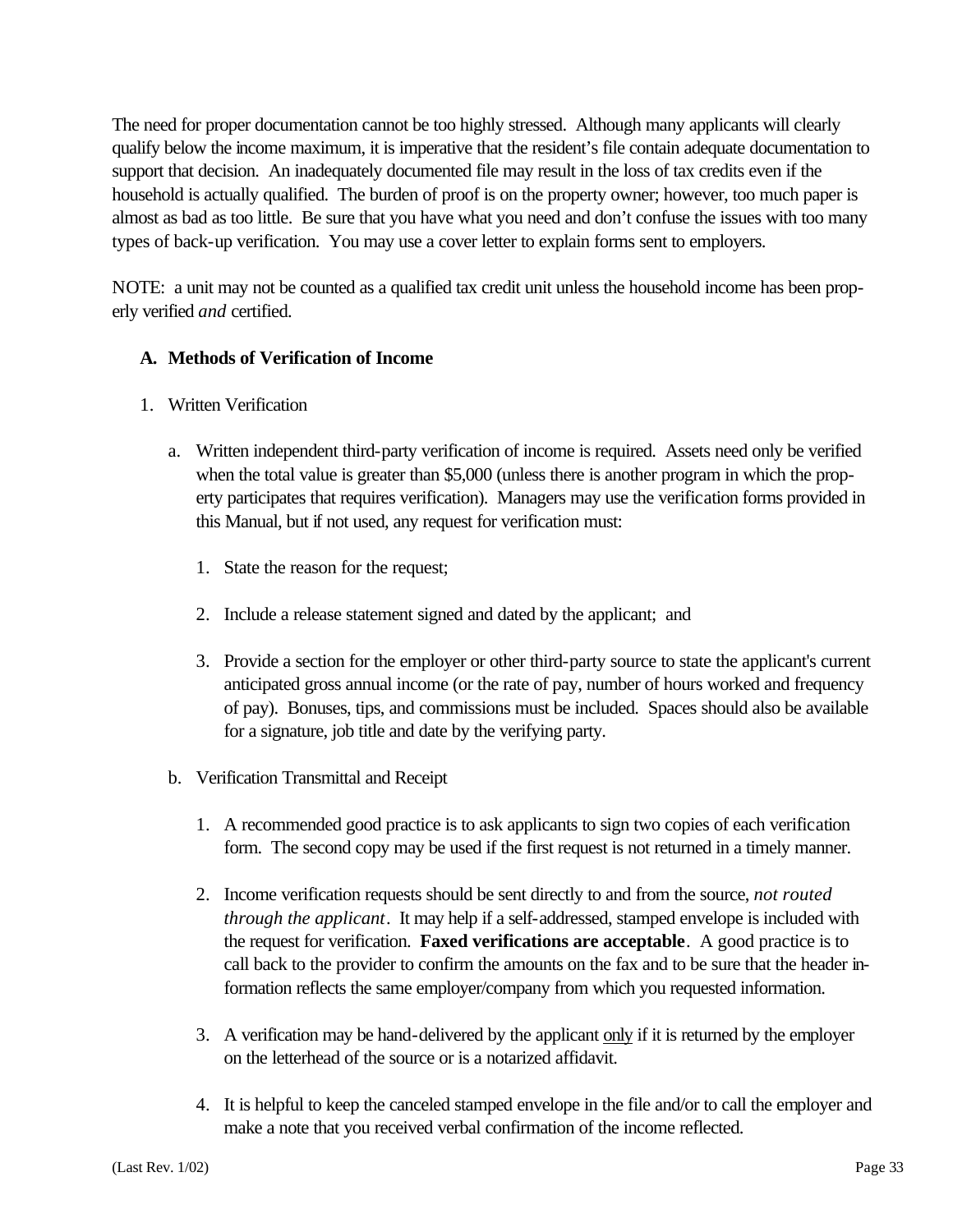Do not accept a verification that has information that is "whited-out" or one that does not clearly address all questions (all blanks should be filled in - with 0's if not applicable).

2. Verbal Verification

As a normal practice, verbal verification is not acceptable; however, when written verification has been attempted but is absolutely not possible prior to move-in, direct contact with the source will be acceptable only as a last resort and must be followed by written verification. The conversation should be documented by noting the income amount, name and title of the contact person providing the information, name of the on-site management representative accepting the information and the date, as well as an *explanation* of why written verification was not possible. Remember to follow up with written verification. Be aware that there are very few situations when this procedure is acceptable and that verbal verification will bring up questions during an inspection.

#### **B. Sources of Income Verification**

Following are examples for sources of verification for each type of income listed in order of acceptability. If the preferred documentation is unavailable and an alternate is used, management should make a note of their attempts to obtain the preferred method and the reason it is not available and file it with the verification received.

- 1. Employment Income
	- a. Employment verification forms (see Exhibit G  $&$  H for suggested formats) completed by the employer or a statement from the employer on company letterhead (which must state that income is anticipated for the next 12 months);
	- b. Several consecutive current check stubs from the employer showing gross income per pay period and frequency of pay or a printout of pay history (this is especially helpful with seasonal or shift workers);
	- c. If the applicant still works with the same employer, confirmation of that fact, along with a copy of the most recent income tax returns signed by the applicant or copies of Form(s) W-2 providing the amount of income, including income from tips and other gratuities supported by a statement from the applicant.
	- d. If third-party written verification is unavailable, document the file to that effect. Other methods of receiving verification are: through the internet at www.TheWorkNumber.com with a customer service number of 1-800-996-7566; Verifacts, a fax verification service at 314-983-3001; Everyone For Work at 1-800-660-3399.
- 2. Self-Employment Income any salary being paid is counted as income as well as any net income from the business itself (see Exhibit O for suggested format).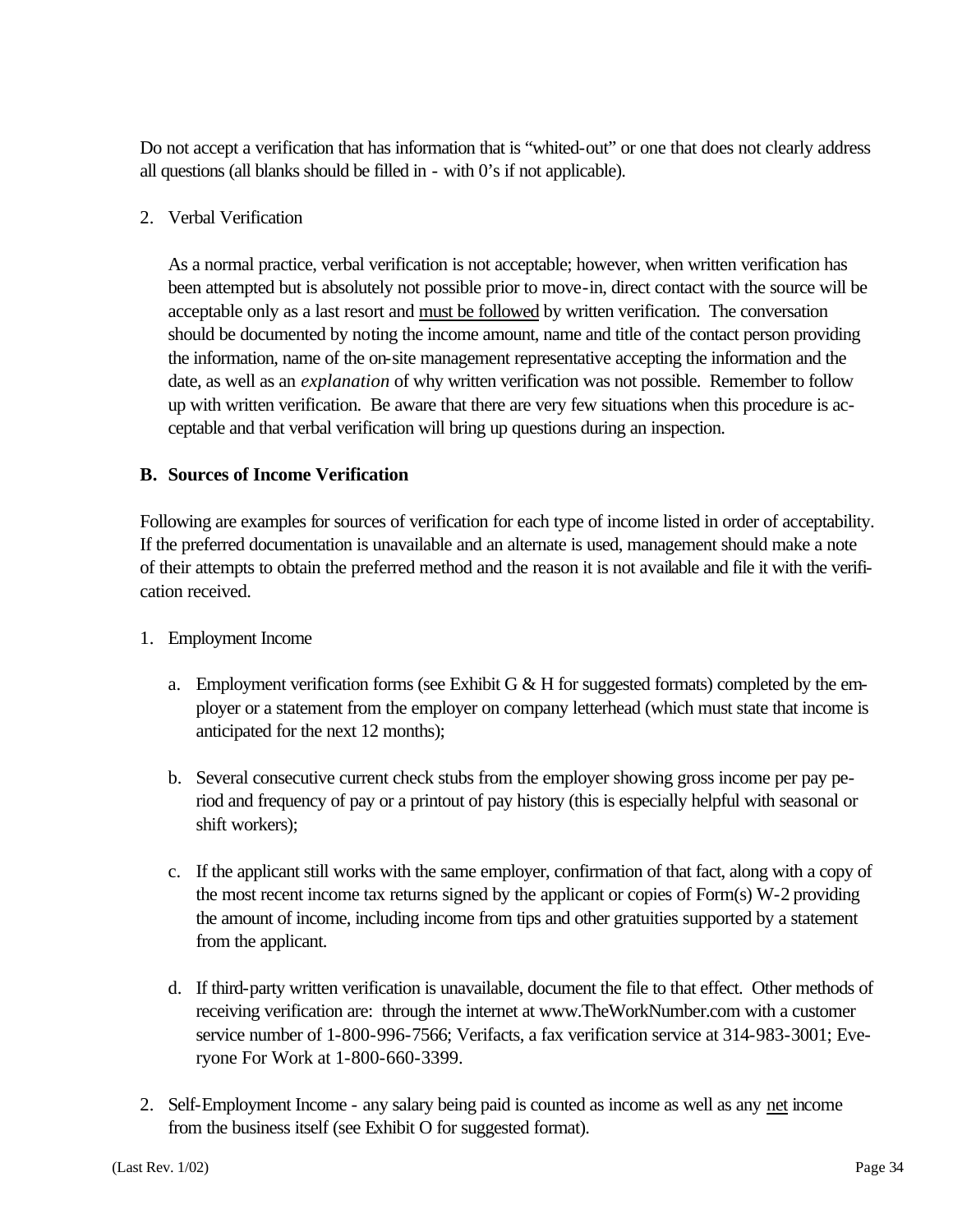- a. Accountant's or bookkeeper's statement of net income and a notarized statement from the business owner on anticipated income; or,
- b Financial statement(s) of the business along with an affidavit or notarized statement from the applicant forecasting the anticipated income for the twelve (12) months following certification; or,
- c. The prior year's income tax return (Schedule C, the 1040 or K-1) along with a notarized statement from the applicant forecasting the anticipated income for the twelve (12) months following certification. This form of income verification alone may not be acceptable as it reflects the prior year's situation rather than that of the future 12 months. Year-to-date income verification, as well as projections, etc., can be used to supplement other methods of certification.
- 3. Social Security, Pensions, Supplemental Security Income (SSI), Disability Income
	- a. A benefit verification form completed by the agency providing the benefits (see Exhibits J  $&$  K for suggested formats); or,
	- b. An award or benefit notification letter prepared by the authorizing agency. Since checks or bank deposit slips show only net amount remaining after deducting SSI, Medicare or state health insurance, they should be used only as a last resort accompanied by an explanation of why they are being used. Any withholdings must be verified and included in annual income. To receive a Social Security or SSI printout, you may also try calling 1-800-772-1213 and supplying the applicant's social security number and birthdate; the printout will be mailed to the person.

Because income is based on what is to be received for the future 12 months, if the Social Security Administration or other plan provider has published a cost of living adjustment, include the increased amount as necessary (ex. for a December move-in, use the verified monthly amount for December, then add in the cost of living adjustment for the remaining eleven months).

- 4. Unemployment Compensation
	- a. A verification form completed by the unemployment compensation agency (see Exhibit L for suggested format); or,
	- b. Records from the unemployment office stating payment dates and amounts. Also, remember to ask the applicant to sign a statement reflecting his anticipated work status after the benefit is discontinued.

5. Alimony or Child Support Payments – if the payments are court ordered the full amount must be included in qualifying income unless the applicant certifies the income is not being provided and gives information showing reasonable efforts have been made to collect the amounts due (this would include filing with courts or agencies responsible for enforcing payments, consulting an attorney or Legal Aid, etc.).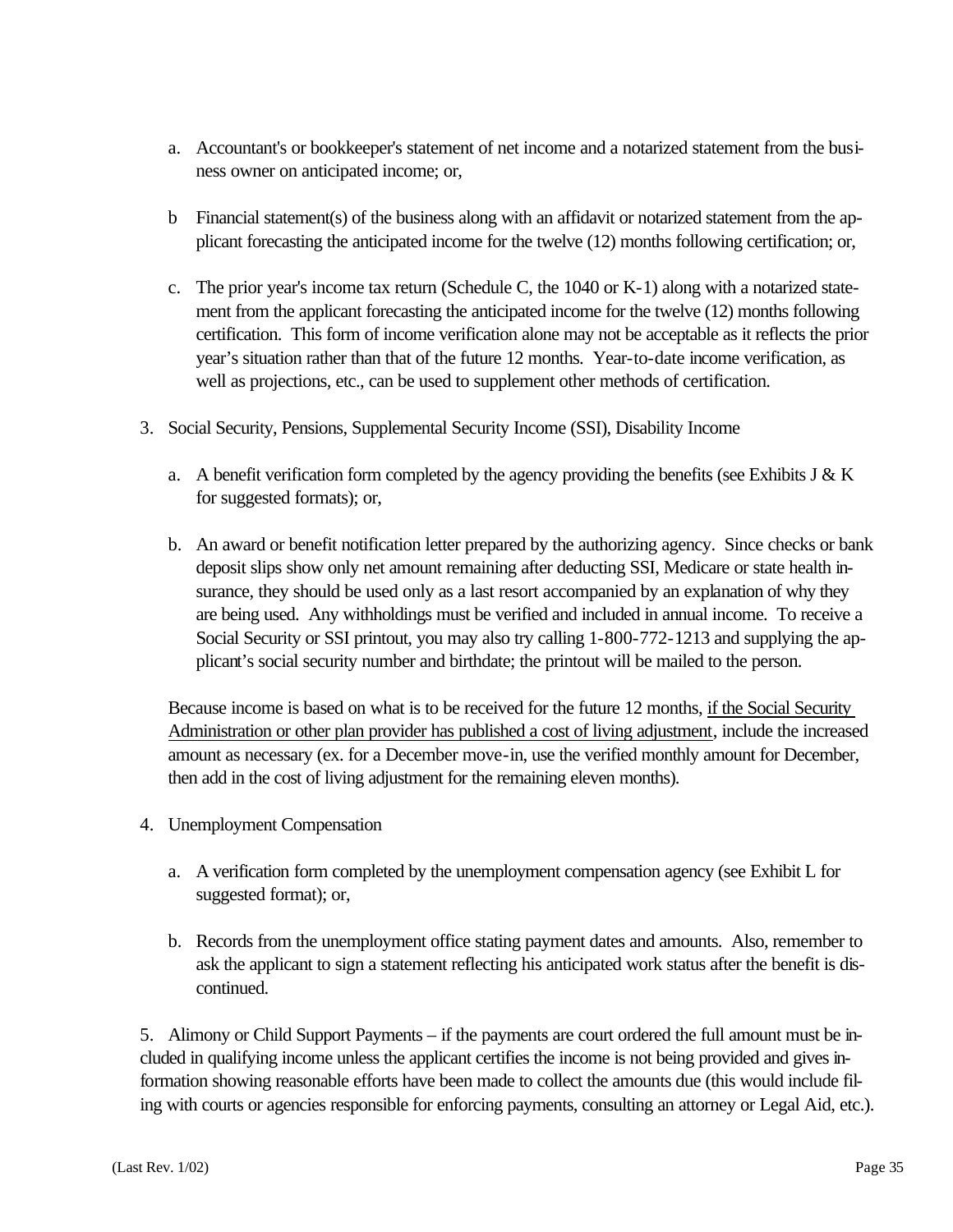- a. A copy of a separation or settlement agreement, a divorce decree or verification from the clerk of the court (see Exhibit M for suggested format) stating the amount and type of support payment schedule. If those documents are not dated within the 90-day time frame, include a written statement from the applicant reflecting current income; or,
- b. An affidavit from the person paying support (see Exhibit M for suggested format); or,
- c. A copy of the latest check and documentation of how often the check is received; or,
- d. As a last alternative, the applicant's statement of the amount being received, including a written explanation detailing why a, b, or c above cannot be provided.
- 6. Recurring Contributions and Gifts
	- a. A statement signed by the person providing the assistance giving the purpose, dates, and value of the gifts; or,
	- b. A letter from a bank, attorney or a trustee providing required verification; or,
	- c. As a last alternative, the applicant's statement giving the same information, including a written explanation detailing why a or b above cannot be provided.
- 7. Unemployed Applicants
	- a. The income of unemployed applicants with regular income from any source, such as Social Security, pension, recurring gifts, etc., must be verified as described previously. It is also a recommended practice to ask the applicant to also sign a Non-Employment Affidavit. This is especially important for persons who are receiving Social Security icnome. Many people do still work but consider themselves retired, so it is to the owner's benefit to be sure employment income is not being received.
	- b. If the applicant is currently unemployed and claiming zero (0) income or is unemployed but has an offer to begin working within the next 12 months, he/she should provide evidence of current anticipated income for the certification year by executing a Non-employment Affidavit (see Exhibit N for suggested format). If an offer of employment is outstanding third-party verification from the place of employment is required.
- 8. Other income--in the case of a household participating in the Section 8 program, the local public housing authority's Certification of Income as set forth in Exhibit P to this manual or HUD Form 50058 or 50059 may be used in place of the property's own third-party verifications. The 50058/50059 may also be used in place of the Certification if it is properly completed and signed by all adults in the household.

#### **C. Sources of Asset Verification**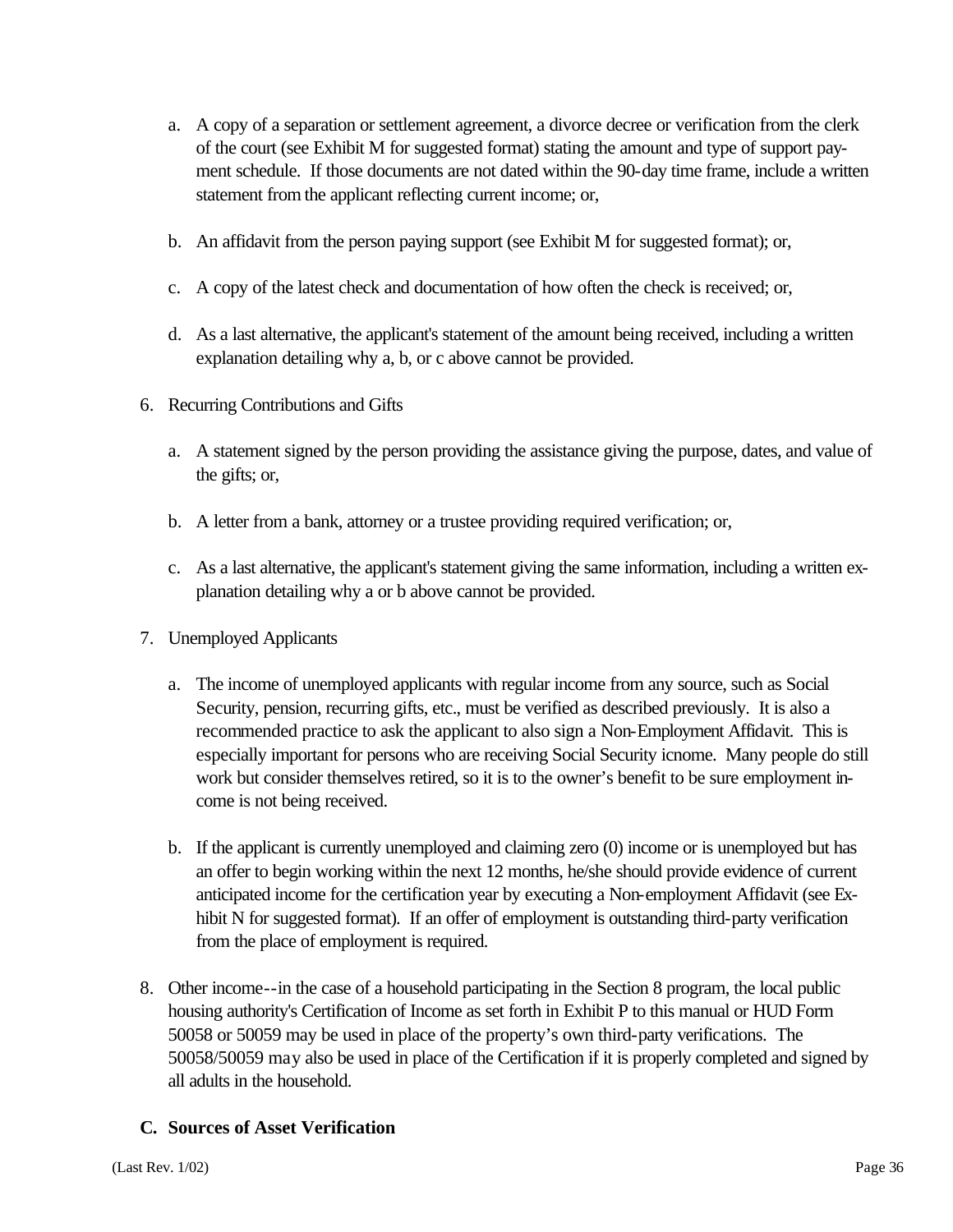- 1. Checking and Savings Accounts or other types of accounts held by a bank
	- a. Request for Verification of Assets (of all types) attached to this Manual as Exhibit Q; or

b. For a checking account, copies of the account statement for the last six months to get a sixmonth average balance.

c. For a savings account, a copy of the most current account statement.

#### 2. Trust Funds

- a. Copy of the most current fund statement showing value and any interest earned.
- b. Letter from the trust administrator or representative of trustee.

#### 3. Real Estate

a. Copy of most current tax assessment (as long as assessment is for 100% of value) or statement from real estate broker.

- b. If under contract of sale, a copy of the contract.
- c. For the outstanding loan balance, a payoff statement from the mortgage holder.
- 4. Stocks, Bonds, Treasury Bills, Money Market Accounts, Certificates of Deposit

a. Copy of the most current account statement (remember to determine if there is a penalty for early withdrawal).

b. A statement from a brokerage account or bank representative.

c. For stocks/if publicly traded, a copy of newspaper showing current share value. Multiply the number of shares by price per share for total value, then multiply the number of shares by the dividend for actual asset income (if dividends paid quarterly, multiply by 4); for savings bonds determine the type of bond and face value, then check the internet (www.publicdebt. ustreas.gov/sav/savwizar.htm) and use their calculation feature for value and interest.

5. Retirement and Pension Funds

a. Copy of the most current account statement showing the ownership (vesting) percentage showing value and any interest earned (remember to determine if there is a penalty for early withdrawal).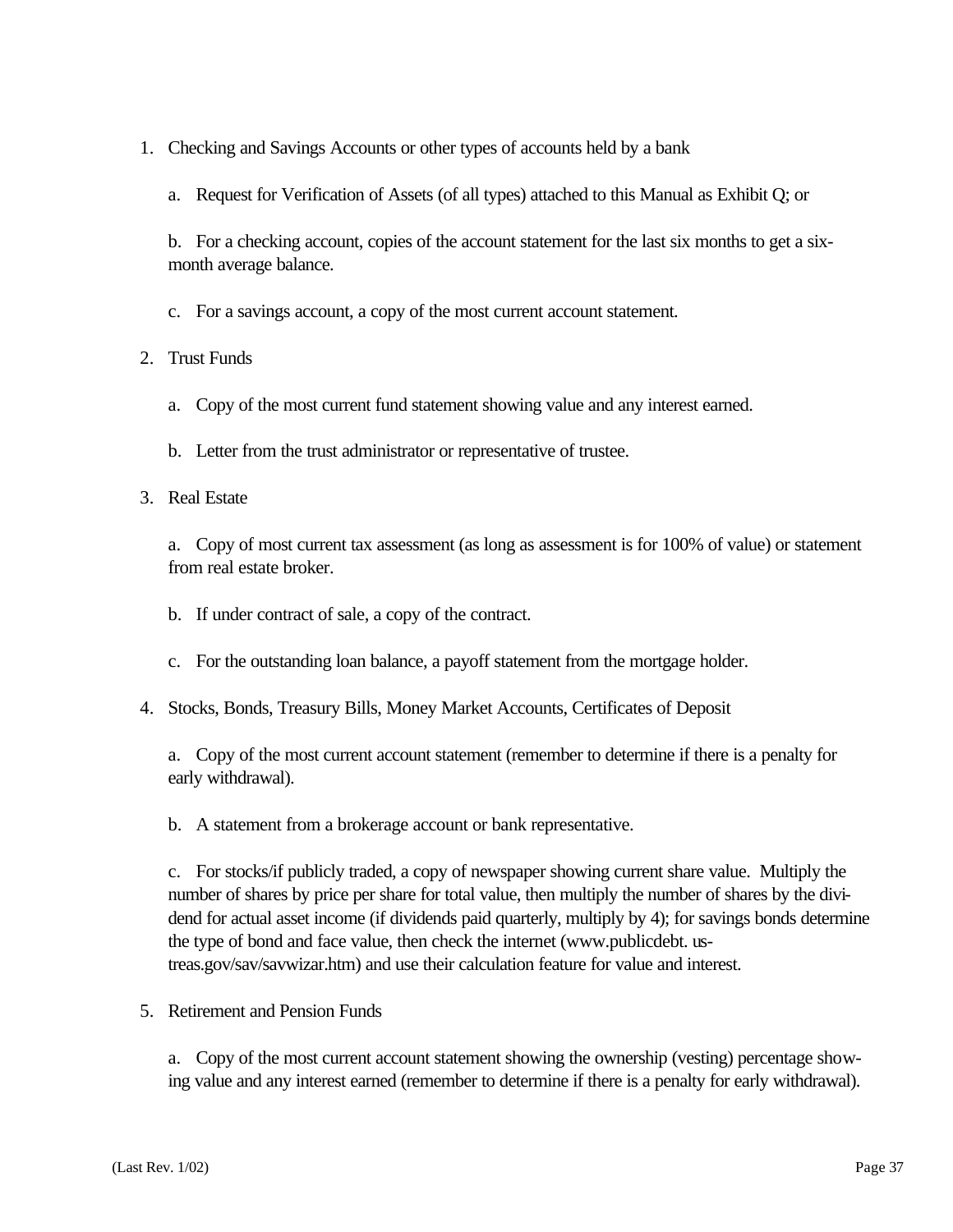- b. Copy of the most current benefit statement.
- 6. Whole Life or Universal Life Insurance Policy

a. Copy of the most current statement showing cash value and any interest earned (remember to determine if there is a penalty for early withdrawal).

- b. Statement from the insurance company as to value of policy.
- 7. Personal Property Held as an Investment (i.e., paintings, jewelry, coin or stamp collections)—copy of a 90-day current appraisal of value.
- 8. Mortgage or Deed of Trust Held by an Individual--copy of an amortization schedule relating to the specific term and interest rate of the mortgage.

#### **SECTION 5 - HOW TO CALCULATE MAXIMUM INCOME LIMITS**

HUD annually publishes median income information for Virginia by county or metropolitan statistical area (MSA) of the state. An amendment in the 1987 Housing and Community Development Act established a minimum income limit based on the state's nonmetro median family income level. This increases income limits in a number of counties which had lower income limits than the State's Nonmetro median family income. HUD may also adjust income limits for a small number of counties with unusually high or low housing costs in relation to income. To obtain a copy of the HUD Section 8 Existing Income Limits contact 1) VHDA's compliance monitoring staff, 2) visit VHDA's website at www.vhda.com (select HUD Income Limits, then search for your geographic location), 3) contact the Department of Housing and Urban Development, State Coordinators Office, 3600 West Broad Street, Richmond, VA 23230 or 4) visit HUD's website at www.huduser.com (select data sets then income limits).

If you should ever see income on any HUD chart titled "Low Income" know that this level is adjusted to 80% of the median income based on family size and, if used, will result in households above the tax credit income maximums. **Do not ever use the Low Income line!** Always begin calculating income using the *Very Low Income* level because it is adjusted to **50%** of the median income based on family size.

If your property is qualifying applicants using the 20% @ 50% minimum set aside election, use the "Very Low Income" line for your area for the appropriate family size. That is the maximum income for that family size.

If your property is qualifying applicants using the 40% @ 60% minimum set aside election, use the "Very Low Income" line for your area for the appropriate family size and multiply each number by 1.2 (example: very low income for a family of three is \$26,800; to calculate the 60% limit, multiply \$26,800 x 1.2; the 60% limit for a family of three in that particular area equals \$32,160). **Do not round to the nearest \$50.**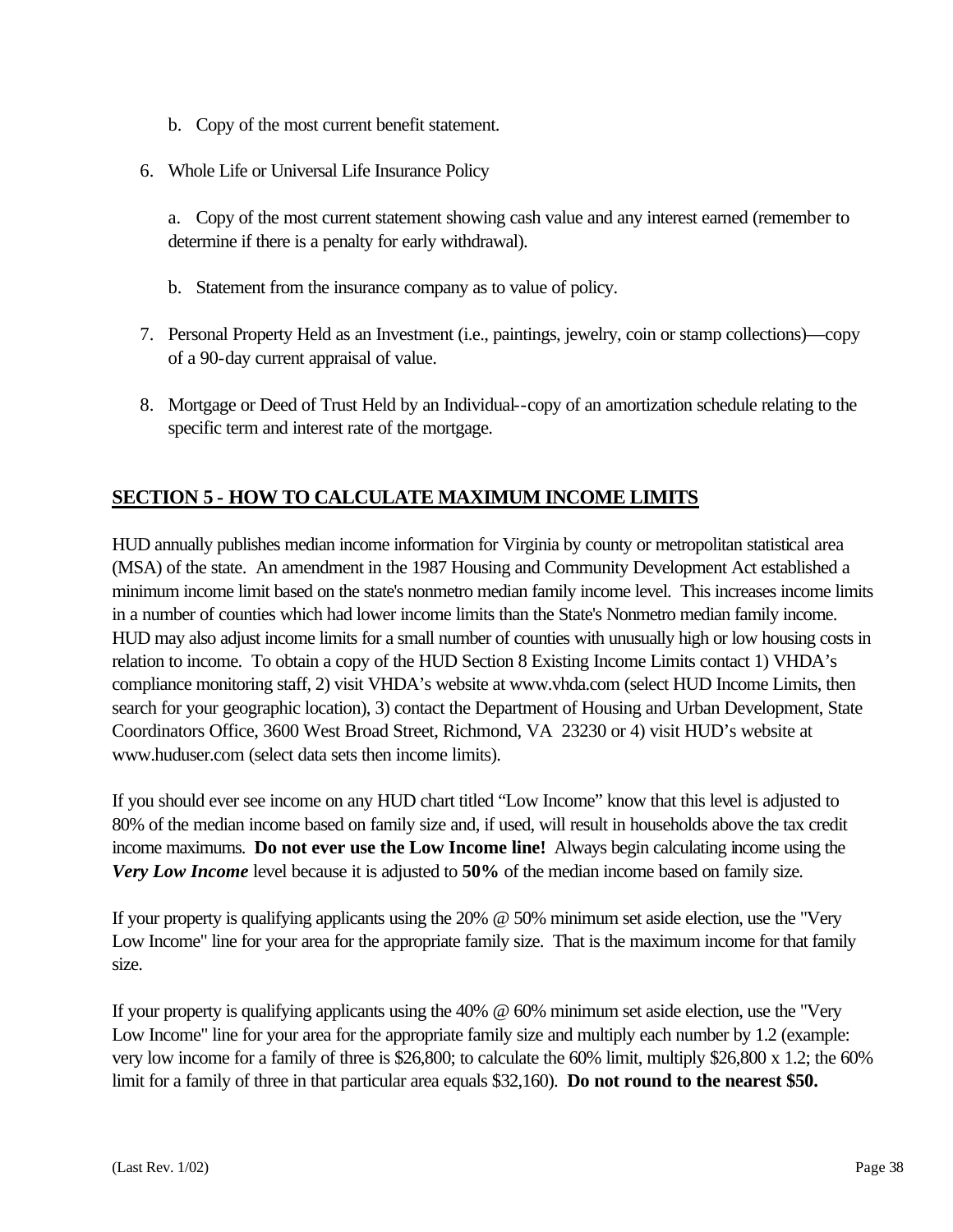If your property is qualifying applicants at no more than 40% of area median income, use the "Very Low Income" line for your area for the appropriate family size and multiply each number by .8 (example: very low income for a family of three is \$26,800; to calculate the 40% limit, multiply \$26,800 x .8; the 40% limit for a family of three in that particular area equals \$21,440). **Do not round to the nearest \$50.**

The following is an example of how to compute 60% income limits using HUD's 2000 Income Schedule and the Richmond MSA.

| Number of                   |          |          |          |          |          |          |          |          |
|-----------------------------|----------|----------|----------|----------|----------|----------|----------|----------|
| Persons                     |          | 2        | 3        | 4        | 5        | 6        |          | 8        |
| Very Low<br>Income $(50\%)$ | \$20,850 | \$23,800 | \$26,800 | \$29,750 | \$32,150 | \$34,500 | \$36,900 | \$39,250 |
| Multiplied x                | 1.2      | 1.2      | 1.2      | 1.2      | 1.2      | 1.2      | 1.2      | 1.2      |
| Income $(60\%)$             | \$25,020 | \$28,560 | \$32,160 | \$35,700 | \$38,580 | \$41,400 | \$44,280 | \$47,100 |

*NOTE: HUD rounds to the nearest \$50.00 when computing the 50% income limits. Section 42 does NOT allow owners to round when computing other income limits.*

#### **SECTION 6 - HOW TO CALCULATE MAXIMUM RENT**

As a basic principle, the rent (including all utilities) should not exceed 30% of the maximum allowable income limit for the household as adjusted for family size. Contrary to methods used by HUD-assisted or Rural Housing assisted properties, maximum allowable rent is *not* based on the household's *actual* income at move-in or recertification, rather, it is based on 30% of the *maximum allowable* income. Management staff should begin the rent calculation by finding the property's geographic area on the HUD income limit chart.

One exception to the rule that ties the rent limit to the allowable income limit is if during the allocation process the owner contracts to allow the household incomes to go up to the 60% limit while restricting the rents to no more than the 50% level. Please review your Extended Use Agreement to determine if this applies to your property or contact VHDA.

There are two approved methods of calculating rents for tax credit properties. Section 42 does not allow an owner to charge rent in excess of the exact amount calculated through the processes described in this manual. Do not round the rent calculation up to the nearest \$.50 if rounding pushes the rent over the calculated maximum. VHDA publishes a chart showing maximum rents according to Method 2. Please visit www.vhda.com and click on the quick links drop down box under Multifamily Housing programs. Click on Income and Rent Limits and then go to the Maximum LIHTC Gross Rents chart and search for your geographic area.

Following are explanations of both calculation methods.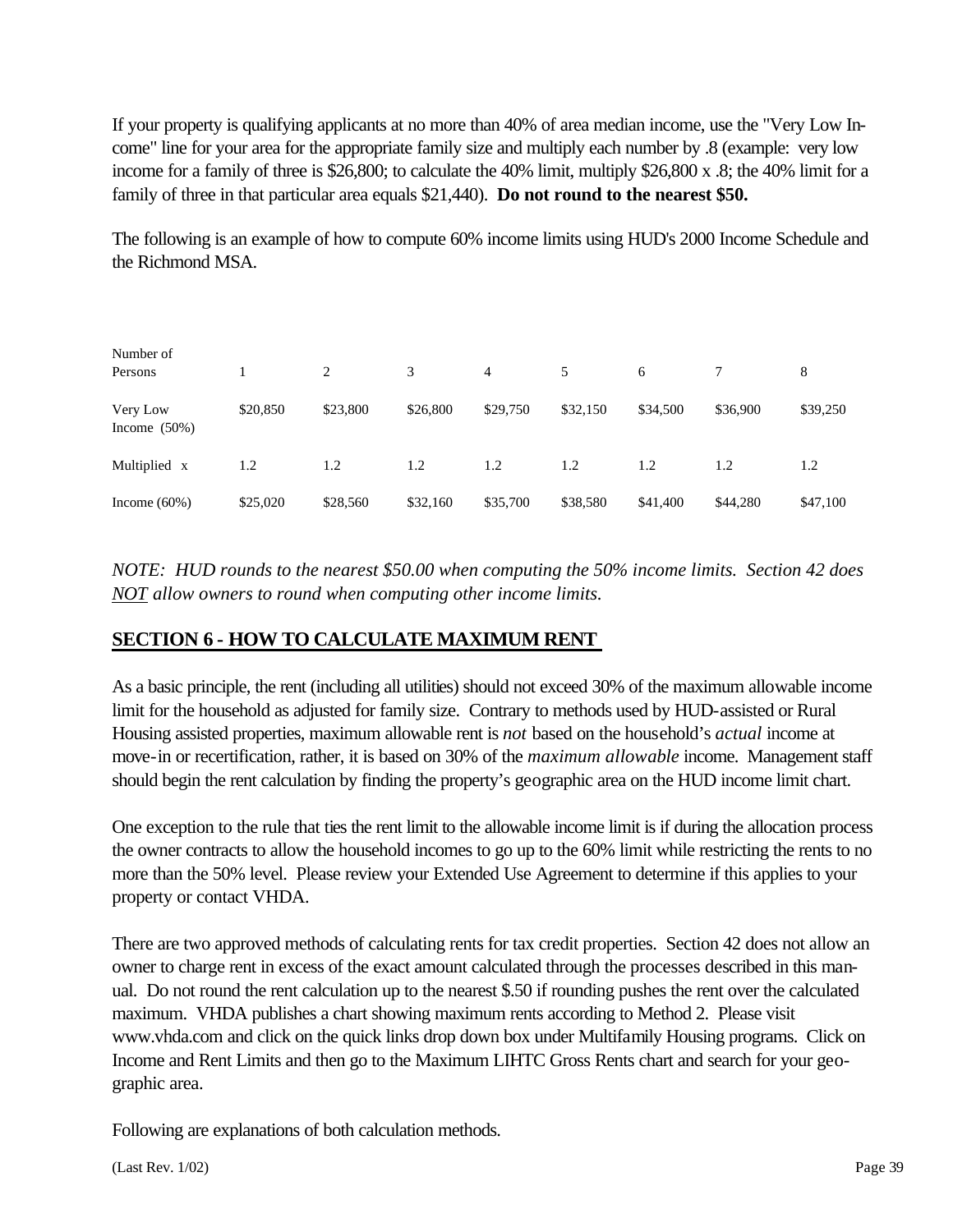#### **METHOD 1 - BASED ON NUMBER OF HOUSEHOLD MEMBERS**

For properties receiving tax credit allocations from January 1, 1987 through December 31, 1989 (which did **not** make the election to determine rents based on number of bedrooms), the household's gross rent may not exceed thirty percent (30%) of the HUD-determined median income limit adjusted for the **actual** number of people in the household for the area in which the property is located.

**Formula:** Income Limit for family size x 30% divided by 12 (months) = Max. Gross Monthly Rent

|                      | Example: 50% limits for the Richmond MSA (as shown on HUD's 2000 income chart): |                      |                       |
|----------------------|---------------------------------------------------------------------------------|----------------------|-----------------------|
| 1-person = $$20,850$ | $3$ people = \$26,800                                                           | 5 people = $$32,150$ | 7 people = $$36,900$  |
| 2 people = $$23,800$ | 4 people = $$29,750$                                                            | 6 people = $$34,500$ | $8$ people = \$39,250 |

#### **20% @ 50% Set-Aside Election**

Rent calculation for Very Low Income level (50%) by number of household members:

| Number of Persons                                                                                 |          | 2        | 3        | 4        | 5        | 6        | 7        | 8        |
|---------------------------------------------------------------------------------------------------|----------|----------|----------|----------|----------|----------|----------|----------|
| Very Low<br>Income $(50\%)$                                                                       | \$20,850 | \$23,800 | \$26,800 | \$29,750 | \$32,150 | \$34,500 | \$36,900 | \$39,250 |
| Multiplied x 30%                                                                                  | .30      | .30      | .30      | .30      | .30      | .30      | .30      | .30      |
| Equals Gross Annual Rent                                                                          | \$6,255  | \$7,140  | \$8,040  | \$8,925  | \$9,645  | \$10,350 | \$11,070 | \$11,775 |
| Divided by 12 Months                                                                              | 12       | 12       | 12       | 12       | 12       | 12       | 12       | 12       |
| <b>Maximum Gross</b>                                                                              |          |          |          |          |          |          |          |          |
| Monthly Rent (no rounding)                                                                        | \$521.25 | \$595.00 | \$670.00 | \$743.75 | \$803.75 | \$862.50 | \$922.50 | \$981.25 |
| Reminder: subtract utility allowance from the gross rent to calculate net rent charge to resident |          |          |          |          |          |          |          |          |

#### **40% @ 60% Set-Aside Election**

Rent Calculation for 60% Income level by number of household members:

| Number of Persons           |          | 2        | 3        | $\overline{4}$ | 5        | 6        |          | 8        |
|-----------------------------|----------|----------|----------|----------------|----------|----------|----------|----------|
| Very Low<br>Income $(50\%)$ | \$20,850 | \$23,800 | \$26,800 | \$29,750       | \$32,150 | \$34,500 | \$36,900 | \$39,250 |
| Multiplied x                | 1.2      | 1.2      | 1.2      | 1.2            | 1.2      | 1.2      | 1.2      | 1.2      |
| Annual Income (60%)         | \$25,020 | \$28,560 | \$32,160 | \$35,700       | \$38,580 | \$41,400 | \$44,280 | \$47,100 |
| Multiplied x 30%            | .30      | .30      | .30      | .30            | .30      | .30      | .30      | .30      |
| (Last Rev. 1/02)            |          |          |          |                |          |          |          | Page 40  |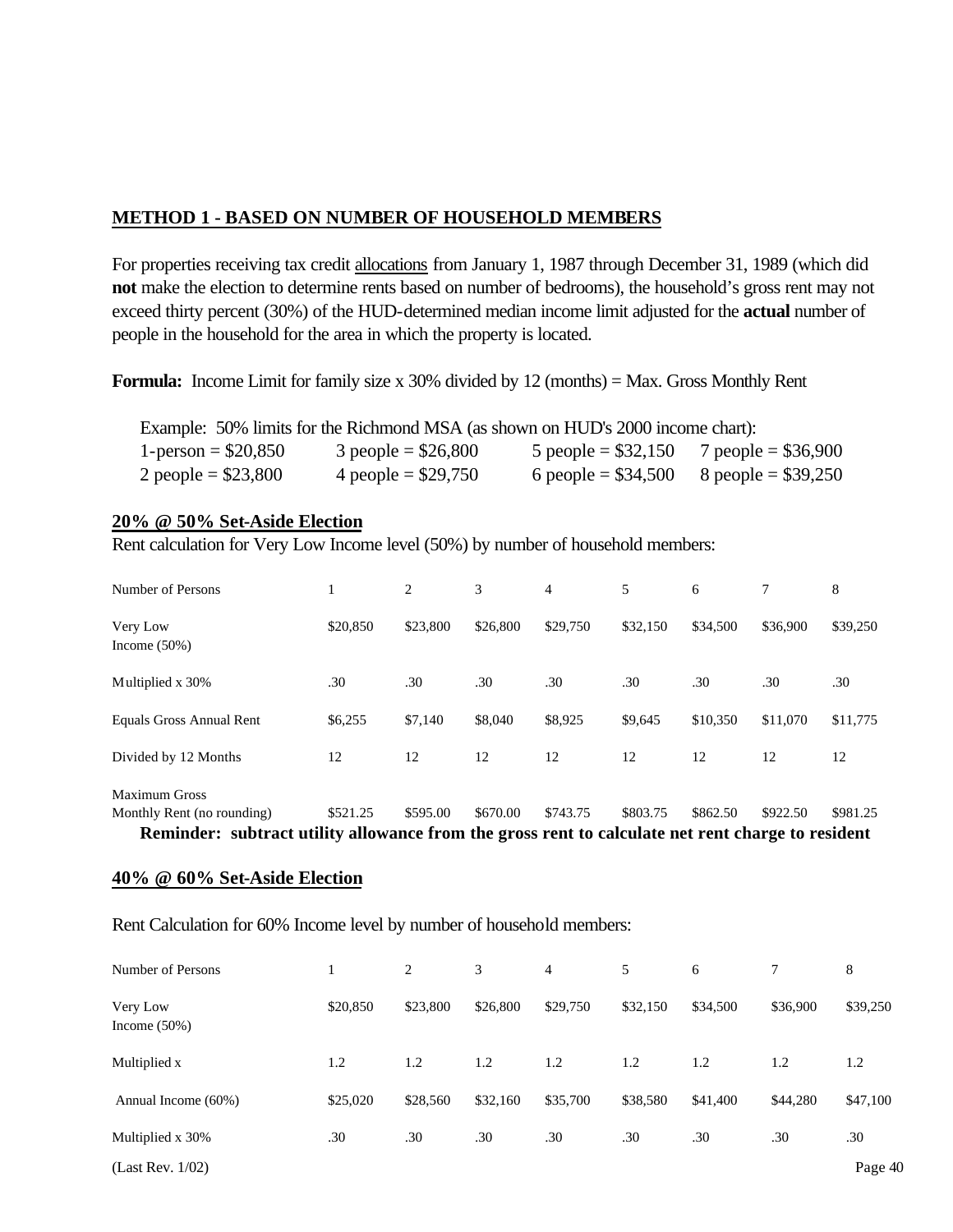| Equals Gross Annual Rent                                                                          | \$7,506  | \$8,568  | \$9.648  | \$10.710 | \$11.574 | \$12.420   | \$13.284   | \$14,130   |
|---------------------------------------------------------------------------------------------------|----------|----------|----------|----------|----------|------------|------------|------------|
| Divided by 12 Months                                                                              |          | 12       | 12       | 12       |          |            |            |            |
| <b>Maximum Gross</b>                                                                              |          |          |          |          |          |            |            |            |
| Monthly Rent (no rounding)                                                                        | \$625.50 | \$714.00 | \$804.00 | \$892.50 | \$964.50 | \$1,035.00 | \$1,107.00 | \$1,177.50 |
| Reminder: subtract utility allowance from the gross rent to calculate net rent charge to resident |          |          |          |          |          |            |            |            |

#### **METHOD 2 - BASED ON NUMBER OF BEDROOMS IN UNIT**

For properties receiving tax credit allocations after January 1, 1990 and for pre-1990 allocation properties which made the bedroom-size rent calculation election by February 7, 1994, maximum gross rents are computed based on the number of bedrooms in the unit. Units with no separate bedroom are treated as being occupied by one (1) person and larger units are treated as being occupied by 1.5 persons per each separate bedroom.

(Note: for the pre-1990 properties, only apply the per bedroom calculation for households moving into units after the date the bedroom election was made. Units with households living in the property before the date of the election will continue to calculate rents based on the number of family members actually living in the unit until such time as a change in occupancy occurs.)

**Formula:** # of bedrooms x 1.5 [persons]; multiply the HUD income limit for your area for the no. of household members x  $30\%$ ; divide by 12 (months) = Max Gross Monthly Rent

|                                                                      | Example: 50% limits for the Richmond MSA (as shown on HUD's 2000 income chart):         |  |
|----------------------------------------------------------------------|-----------------------------------------------------------------------------------------|--|
|                                                                      | $1\text{-person} = $20,850$ 3 people = \$26,800 5 people = \$32,150 7 people = \$36,900 |  |
|                                                                      | 2 people = $$23,800$ 4 people = $$29,750$ 6 people = $$34,500$ 8 people = $$39,250$     |  |
|                                                                      | 0 Bedroom Unit = use 1.0 person income (shown above)                                    |  |
| $1$ Bedroom Unit = use 1.5 person income                             |                                                                                         |  |
|                                                                      | (calculate by adding 1 and 2 person limits [shown above]; divide by 2.                  |  |
|                                                                      | Example: $$20,850 + $23,800 = $44,650$ .                                                |  |
|                                                                      | \$44,650 divided by $2 = \text{midpoint}$ between 1 and 2 person                        |  |
|                                                                      | incomes of \$22,325. Use \$22,325 to calculate 1 Bedroom Unit rent                      |  |
|                                                                      | by method shown in charts below)                                                        |  |
|                                                                      |                                                                                         |  |
|                                                                      | 2 Bedroom Unit = use $3.0$ person income (shown above)                                  |  |
|                                                                      |                                                                                         |  |
| $\frac{3 \text{ Bedroom Unit}}{2 \text{ m}}$ = use 4.5 person income |                                                                                         |  |
|                                                                      | (calculate by adding 4 and 5 person limits [shown above]; divide by 2.                  |  |
|                                                                      | Example: $$29,750 + $32,150 = $61,900$ .                                                |  |
|                                                                      | \$61,900 divided by $2 = \text{midpoint}$ between 4 and 5 person                        |  |
|                                                                      | incomes of \$30,950. Use \$30,950 to calculate 3 Bedroom Unit rent                      |  |
|                                                                      |                                                                                         |  |

by method shown in charts below)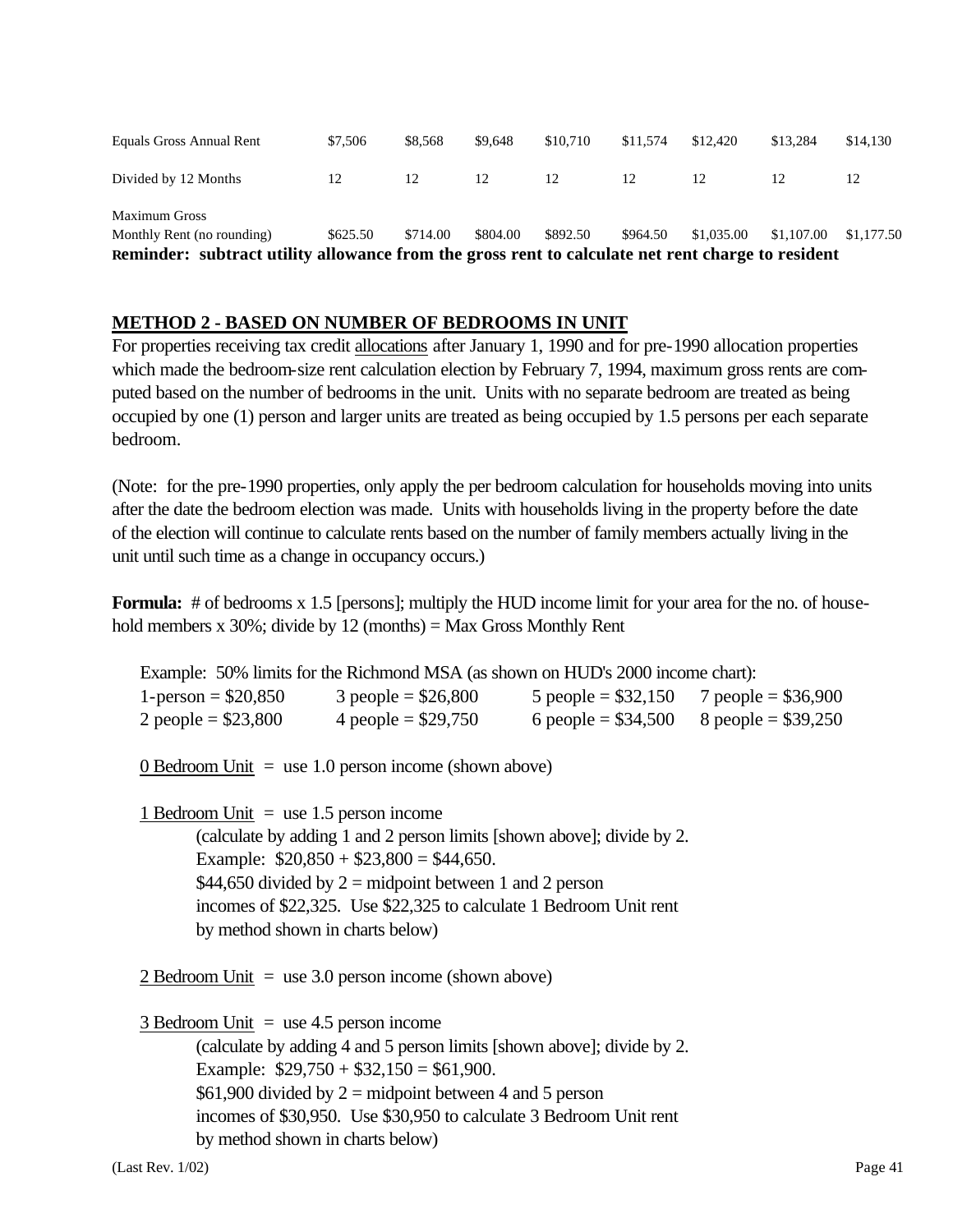| 5 Bedroom Unit $=$ use 7.5 person income                                         |
|----------------------------------------------------------------------------------|
| (calculate by adding 7 and 8 person limits [shown above]; divide by 2.           |
| Example: $$36,900 + $39,250 = $76,150$ .                                         |
| \$76,150 divided by 2 = midpoint between 7 and 8 person incomes of \$38,075. Use |
| \$38,075 to calculate 5 Bedroom Unit rent by method shown in charts below)       |

#### **20% @ 50% Set-Aside Election**

Rent calculation for Very Low Income (50%) by number of bedrooms in unit:

 $4$  Bedroom Unit = use 6.0 person income (shown above)

| Number of Bedrooms                                           | $\mathbf{0}$     | 1          | $\overline{2}$ | 3         | $\overline{4}$ | 5                                  |
|--------------------------------------------------------------|------------------|------------|----------------|-----------|----------------|------------------------------------|
| Multiply by 1.5<br>to get family size                        | $\boldsymbol{0}$ | 1.5        | 3              | 4.5       | 6              | 7.5                                |
| Income $(50\%)$<br>(for rent calculations only)              | \$20,850         | \$22,325*  | \$26,800       | \$30,950* | \$34,500       | \$38,075*                          |
| Multiply x 30%                                               | .30              | .30        | .30            | .30       | .30            | .30                                |
| Equals Gross Annual Rent                                     | \$6,255          | \$6,697.50 | \$8,040        | \$9,285   | \$10,350       | \$11,422.50                        |
| Divide by 12 Months                                          | 12               | 12         | 12             | 12        | 12             | 12                                 |
| <b>Maximum Gross</b><br><b>Monthly Rent</b><br>(no rounding) | \$521.25         | \$558.12   | \$670.00       | \$773.75  | \$862.50       | \$951.87<br>*#'s from calculations |

on page 41

**Reminder: subtract utility allowance from the gross rent to calculate net rent charge to resident**

#### **40% @ 60% Set-Aside Election**

Rent calculation for 60% Income level by number of bedrooms in unit:

| Number of Bedrooms                              | $\mathbf{0}$ |            | $\overline{c}$ | 3         | 4        | 5         |
|-------------------------------------------------|--------------|------------|----------------|-----------|----------|-----------|
| Multiply by 1.5<br>to get family size           | $\mathbf{0}$ | 1.5        | 3              | 4.5       | 6        | 7.5       |
| Income $(50\%)$<br>(for rent calculations only) | \$20,850     | $$22,325*$ | \$26,800       | \$30,950* | \$34,500 | \$38,075* |
| Multiply by                                     | 1.2          | 1.2        | 1.2            | 1.2       | 1.2      | 1.2       |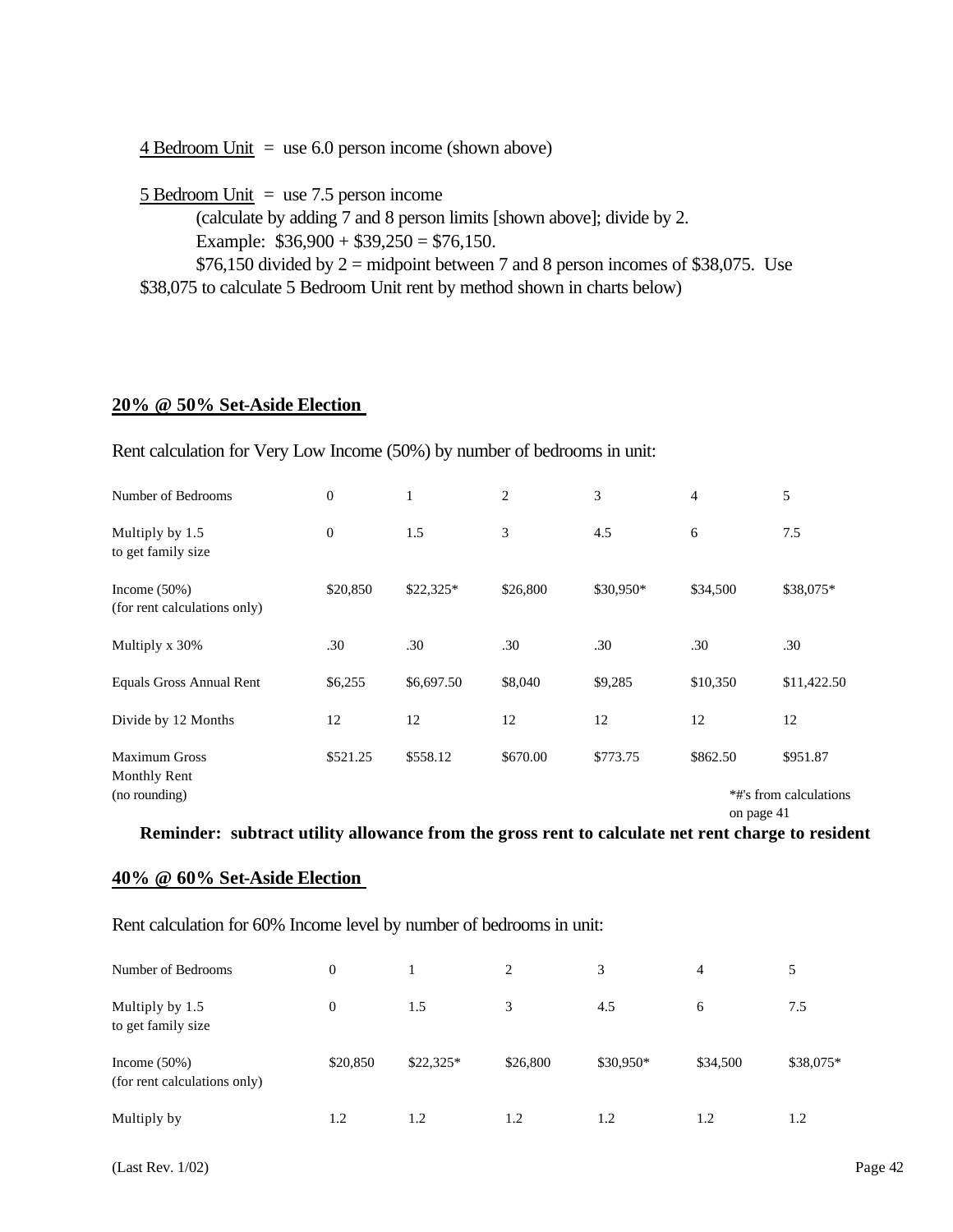| Equals 60% Annual Income<br>(for rent calculations only) | \$25,020 | \$26,790 | \$32,160 | \$37,140 | \$41,400   | \$45,690                                |
|----------------------------------------------------------|----------|----------|----------|----------|------------|-----------------------------------------|
| Multiply by 30%                                          | .30      | .30      | .30      | .30      | .30        | .30                                     |
| Equals Gross Annual Rent                                 | \$7,506  | \$8,037  | \$9,648  | \$11,142 | \$12,420   | \$13,707                                |
| Divide by 12 Months                                      | 12       | 12       | 12       | 12       | 12         | 12                                      |
| <b>Maximum Gross</b><br>Monthly Rent                     | \$625.50 | \$669.75 | \$804.00 | \$928.50 | \$1,035.00 | \$1,142.25                              |
| (no rounding)                                            |          |          |          |          |            | *#'s from<br>calculations on<br>page 41 |

#### **Reminder: subtract utility allowance from the gross rent to calculate net rent charge to resident**

Gross rent **does not include** any fee for a supportive service which is paid to the owner of the unit (on the basis of the low-income status of the tenant of the unit) by any governmental program of assistance (or by an organization described in Section 501(c)(3) of the Code and exempt from tax under Section 501(a) of the Code) if such program or organization provides assistance for rent and the amount of assistance provided for rent is not separable from the amount of assistance provided for supportive services. All other fees for supportive services must be included in the gross rent.

Gross rent **does not include** any payment under Section 8 of the U.S. Housing Act of 1937 or any comparable rental assistance program with respect to such unit or the occupants. This means that only the familypaid portion of rent is compared to the maximum rent limits to determine whether or not too much rent is being paid for the unit.

#### **UTILITY ALLOWANCE**

**Gross rent includes an allowance for utilities that are paid by the resident**. The utility allowance is the estimated monthly expense for all utilities (excluding telephone) which are not included in the rent and are paid by the resident. The rent collected from the resident must be reduced by the amount of the utility allowance estimate. Follow the rules below to find the utility allowance to use for your property:

- All rent restricted units in (i) buildings which are assisted by Rural Housing (formerly FmHA) or (ii) buildings with units receiving rental assistance from FmHA must use FmHA-approved utility allowance estimates.
- If a building receives no Rural Housing assistance, but is reviewed annually by HUD, all rent restricted units in the building must use the HUD-approved utility allowance estimates.
- If a building is not regulated by HUD or Rural Housing and there are no residents in the building receiving Rural Housing rental assistance, then:

 (i) if there are any residents receiving HUD rental assistance, use the Public Housing Authority ("PHA") utility allowance estimates established for the Section 8 Program for those units; and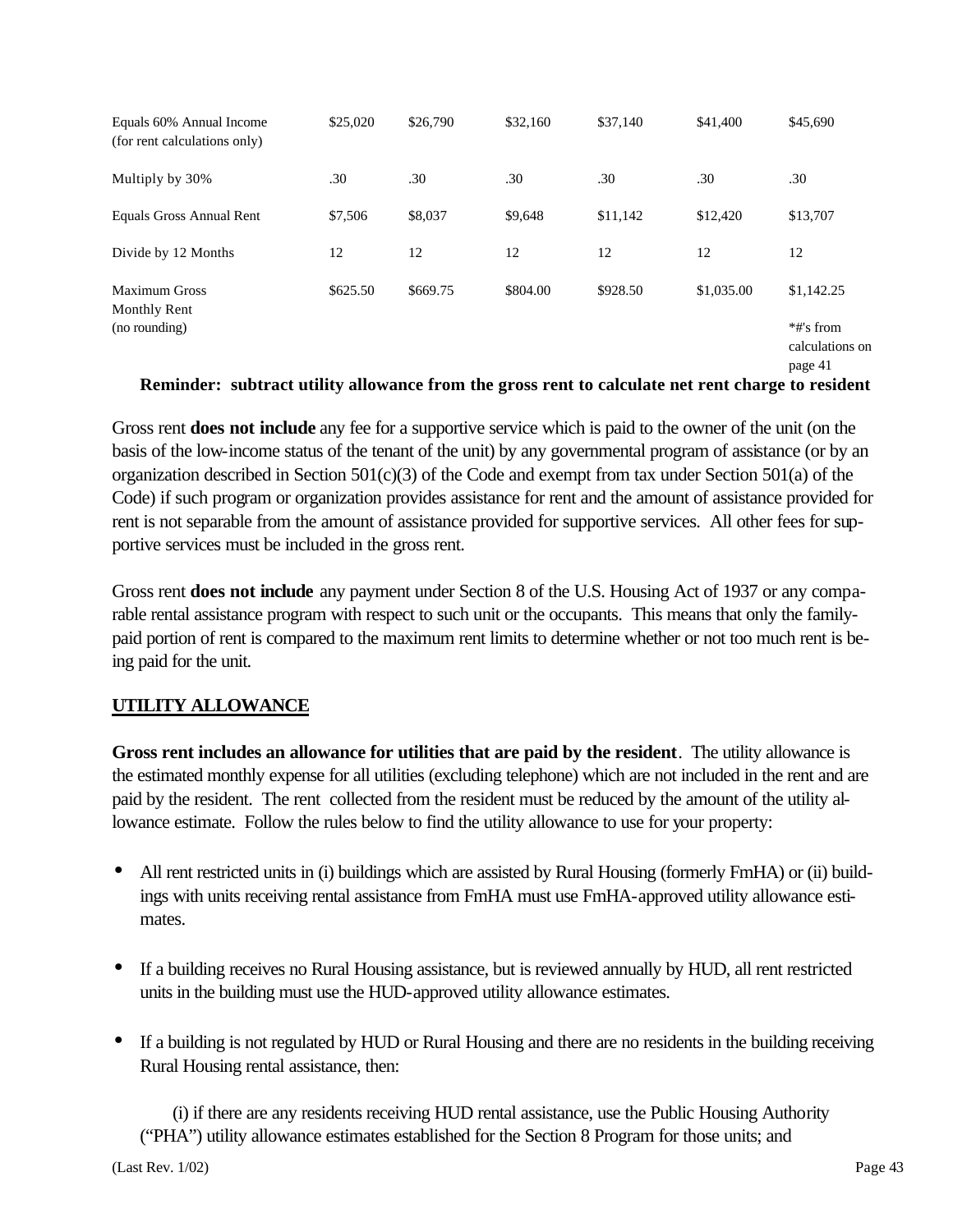(ii) for any other residents in the building, if none of the above rules apply, you may use the local PHA's utility allowance estimate chart **unless** you wish to contact the local utility providers. If a local utility company estimate is obtained for any unit in the building, that estimate becomes the appropriate utility allowance for all rent restricted units (not governed by other rules above) of similar size and construction whether or not it is higher than the PHA estimate.

Any change in the utility allowance estimate must be used to compute gross rents in all rent restricted units due ninety (90) days after the change.

**Utility allowance estimates must be updated annually and received in writing from either the local Public Housing Authority or the utility provider(s).** This documentation is necessary to calculate maximum allowable rents and must be available for review during any compliance monitoring record inspection (See Exhibit S, Utility Allowance Regulation). It may expedite requests if owners specify in the utility estimate request letters that they need (1) the usage estimate - \_\_\_\_\_ kilowatt hours are needed to service each type of unit and (2) the current rate schedule - \$\_\_\_\_\_\_ per kilowatt hour and \$\_\_\_\_\_\_ for the individual meter charge. This way the companies may find the letter easier to update each year. Once they have calculated the kilowatt hours necessary for the unit sizes, they will only need to update their rate schedule to apply to the property.

A property that first uses the PHA estimate may continue to use that estimate indefinitely. However, after a property requests and receives a written allowance from any utility provider, that estimate source must be used for all future rent calculations. Properties may in the same year use an electric estimate from one source and a natural gas estimate from another. A property may not, however, split estimate sources for one type of service (ex: use a PHA electric estimate for overall electrical usage and also rely on an estimate for electric heating and cooling from a utility provider).

If utility providers will no longer supply estimates, owners must receive the refusal in writing before reverting to the PHA estimate.

#### **SECTION 7 - FORMS AND DOCUMENTATION**

Compliance monitoring forms are divided into two major TYPES:

- Type 1: consists of reports that are to be completed and **turned in to VHDA's offices.** Note that **the due date may change and the forms are modified frequently** – instructions are sent with the notice letter and we encourage you to ask questions before completing forms.
- Type 2: consists of forms that will be completed and **kept in the possession of the owner on site or in a central location** where they may be inspected by VHDA's compliance staff.

The Type 2 forms attached to this Manual are provided for your convenience. If you are currently using forms that are comparable in nature, you may continue to use them. The Type 1 forms must be used as provided to you by VHDA.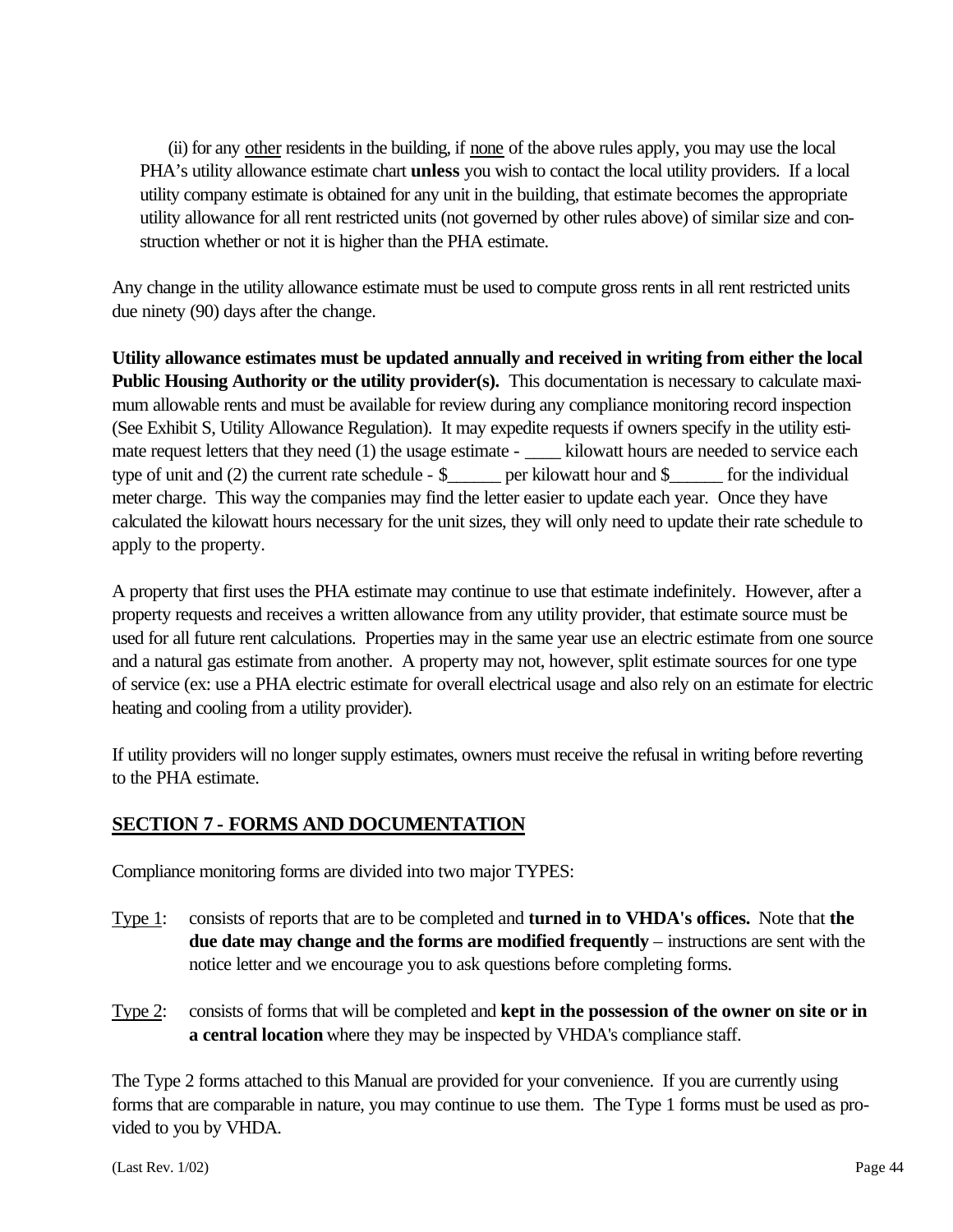#### **TYPE 1 – TO BE TURNED IN TO VHDA**

#### A. OWNER'S CERTIFICATE OF CONTINUING PROGRAM COMPLIANCE *(Exhibit A)*

IRS regulations require that owners must submit an annual Owner's Certification. Failure to provide this document to VHDA annually in a timely manner is an act of noncompliance which will be reported to the IRS. For every property for which the owner certifies information, the lowest building identification number must be listed at the top of page one.

#### B. PROJECT INFORMATION REPORT *(Exhibit B)*

This form provides basic property-wide information and serves as a cover sheet showing information for up to five properties.

#### C. OCCUPANCY STATUS REPORT *(Exhibit C)*

Information regarding unit size, household composition, annual income and amount of rent paid for each household in each unit in the property is provided on this form which is submitted annually using the prior calendar year end as the information update cut-off. This form may be completed electronically and sent by email to TCCompliance@vhda.com or returned on hard copy. Properties participating in Rural Housing Service programs will not need to complete the Occupancy Status Report.

#### **TYPE 2 - TO BE KEPT BY THE OWNER ON SITE OR IN A CENTRAL LOCATION**

#### A. APPLICATION ADDENDUM *(Exhibit D)*

You may attach this page to your property's Rental Application or incorporate the questions into the Application to use at move-in. It is strongly recommended that this format be used for each annual recertification.

#### B. INCOME CERTIFICATION *(Exhibit E-1 and E-2)*

This form is prepared before move-in and signed (preferably no more than five days prior to move-in) **after** income is verified and asset information is obtained **or** is completed and signed as part of the annual income recertification procedure. The Income Certification must reflect actual information taken from the third-party verifications. Of the two Certifications attached owners may use either and either Certification is acceptable to VHDA for loan purposes, as well; however, Exhibit E-2 has been approved by many states and may be helpful when trying to coordinate all monitoring formats among different geographic areas. If Exhibit E-2 is used, Exhibit Q-2, regarding asset value, must be used as well. Supporting verification documents should include, but are not limited to, items from D, E and F. below.

### C. ALTERNATE CERTIFICATION *(Exhibit F)*

Only properties that receive the IRS approval of the waiver of annual income reverifications may use this form to annually document household composition and student status. Third-party verification is not necessary.

#### D. EMPLOYMENT/INCOME VERIFICATIONS *(Exhibits G through O)*

These forms are used to third-party verify an individual's employment (or other) income or to document that an individual is not employed and receives no income.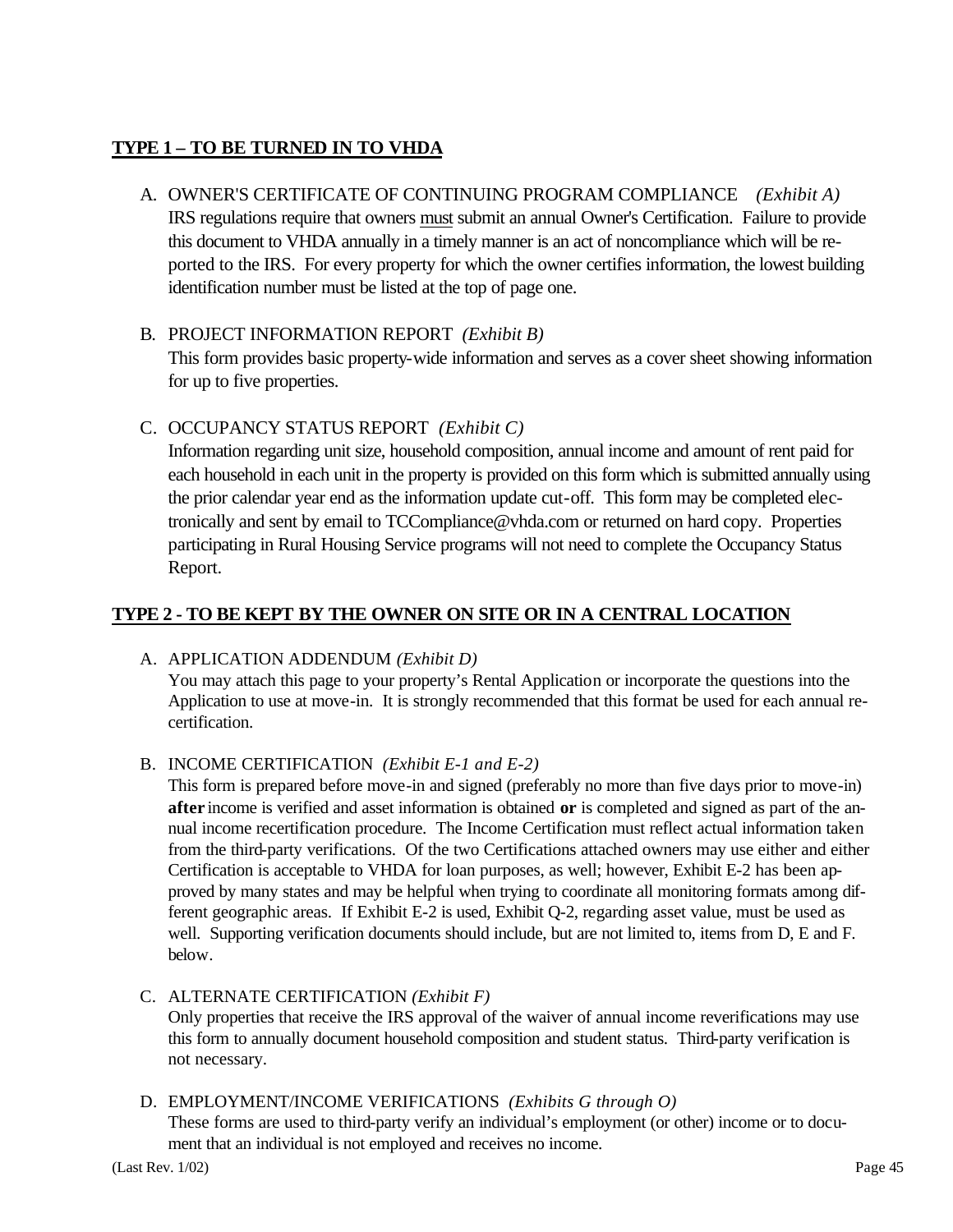- E. PUBLIC HOUSING AUTHORITY INCOME CERTIFICATION *(Exhibit P)* If an applicant participates in the Section 8 housing program, this form, completed by the local housing authority, may take the place of the property's independent third-party verification of income.
- F. REQUEST FOR VERIFICATION OF ASSETS/UNDER \$5,000 ASSET CERTIFICATION *(Exhibit Q-1 and Q-2)* If an applicant owns assets, this form may be used to verify the value of all types of assets and any interest received. Exhibit Q-2 must be used with Exhibit E-2 to document that assets of the household total \$5,000 or less.
- G. STUDENT VERIFICATION *(Exhibit R)* Completion of this verification is necessary only if there is concern that all household members may be full-time students and proof is needed to show that is not the case.
- H. UTILITY ALLOWANCE REGULATION *(Exhibit S)* and HUD INCOME LIMITS AND RENTS (*Exhibit T)* are included in this Manual for your ease of reference.